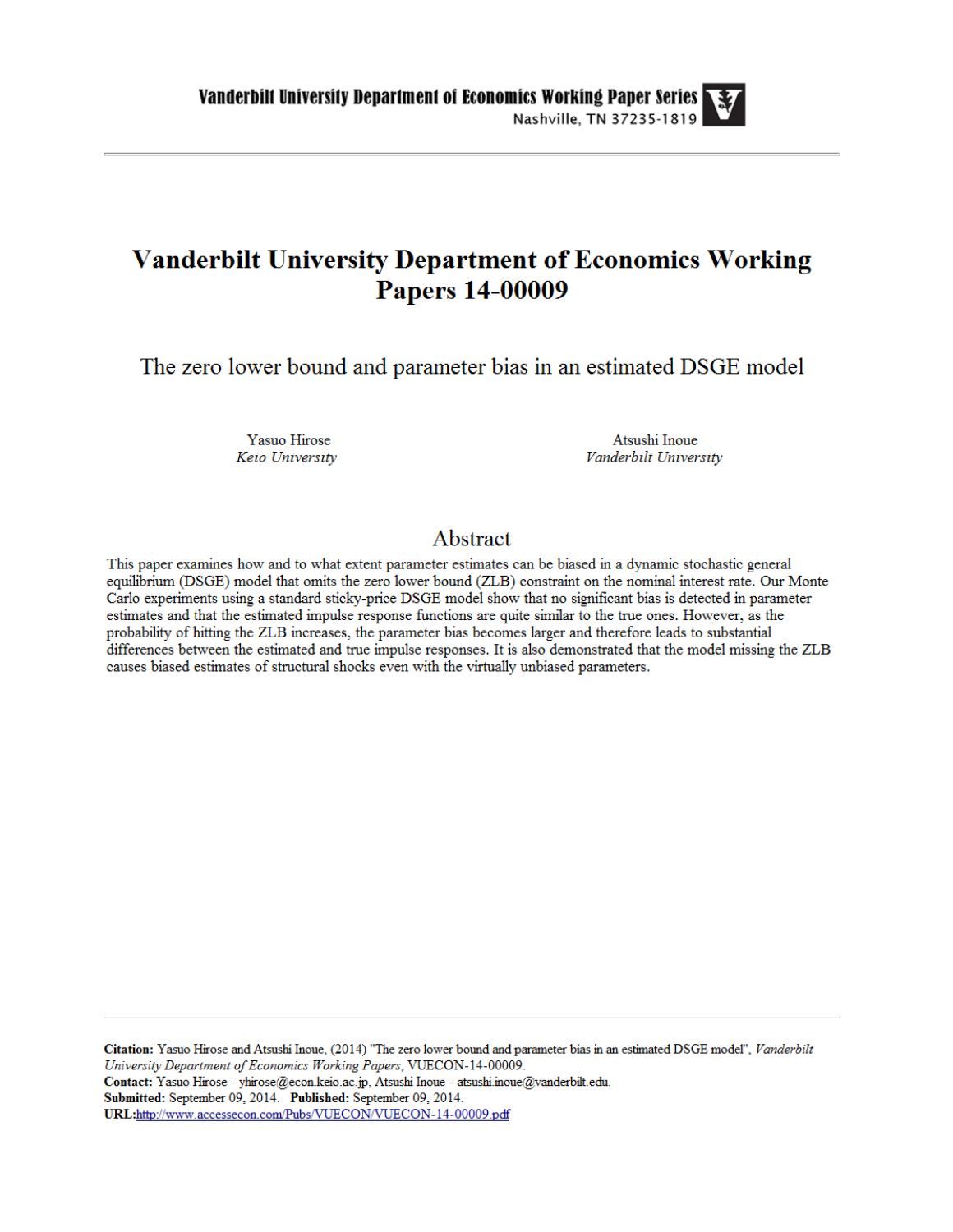# **The Zero Lower Bound and Parameter Bias in an Estimated DSGE Model***<sup>∗</sup>*

Yasuo Hirose*†* Atsushi Inoue*‡*

August 2014

#### **Abstract**

This paper examines how and to what extent parameter estimates can be biased in a dynamic stochastic general equilibrium (DSGE) model that omits the zero lower bound (ZLB) constraint on the nominal interest rate. Our Monte Carlo experiments using a standard sticky-price DSGE model show that no significant bias is detected in parameter estimates and that the estimated impulse response functions are quite similar to the true ones. However, as the probability of hitting the ZLB increases, the parameter bias becomes larger and therefore leads to substantial differences between the estimated and true impulse responses. It is also demonstrated that the model missing the ZLB causes biased estimates of structural shocks even with the virtually unbiased parameters.

*Keywords:* Zero lower bound, DSGE model, Parameter bias, Bayesian estimation

*JEL Classification:* C32, E30, E52

*\**We would like to thank Fabio Canova, Giuseppe Cavaliere, Xiaoshan Chen, Günter Coenen, Hiroshi Fujiki, Ichiro Fukunaga, Andrew Foerster, Daisuke Ikeda, Masaru Inaba, Nikolay Iskrev, Mitsuru Katagiri, Munechika Katayama, Keiichiro Kobayashi, Takushi Kurozumi, Kevin Lansing, Colin McKenzie, Fabio Milani, Taisuke Nakata, Masao Ogaki, Tatevik Sekhposyan, Jacek Suda, Shuhei Takahashi, Takayuki Tsuruga, Kozo Ueda, Tsutomu Watanabe, three anonymous referees, and conference and seminar participants at International Conference on Computing in Economics and Finance, North American Summer Meeting of the Econometric Society, Society for Nonlinear Dynamics and Econometrics Annual Symposium, Bank of Japan, Canon Institute for Global Studies, Keio University, and Kyoto University for insightful comments and discussions. This work was supported by grants-in-aid from the Japan Society for the Promotion of Science for Scientific Research and the Zengin Foundation for Studies on Economics and Finance.

*†*Faculty of Economics, Keio University. E-mail: yhirose@econ.keio.ac.jp

*‡*Department of Economics, Vanderbilt University. E-mail: atsushi.inoue@vanderbilt.edu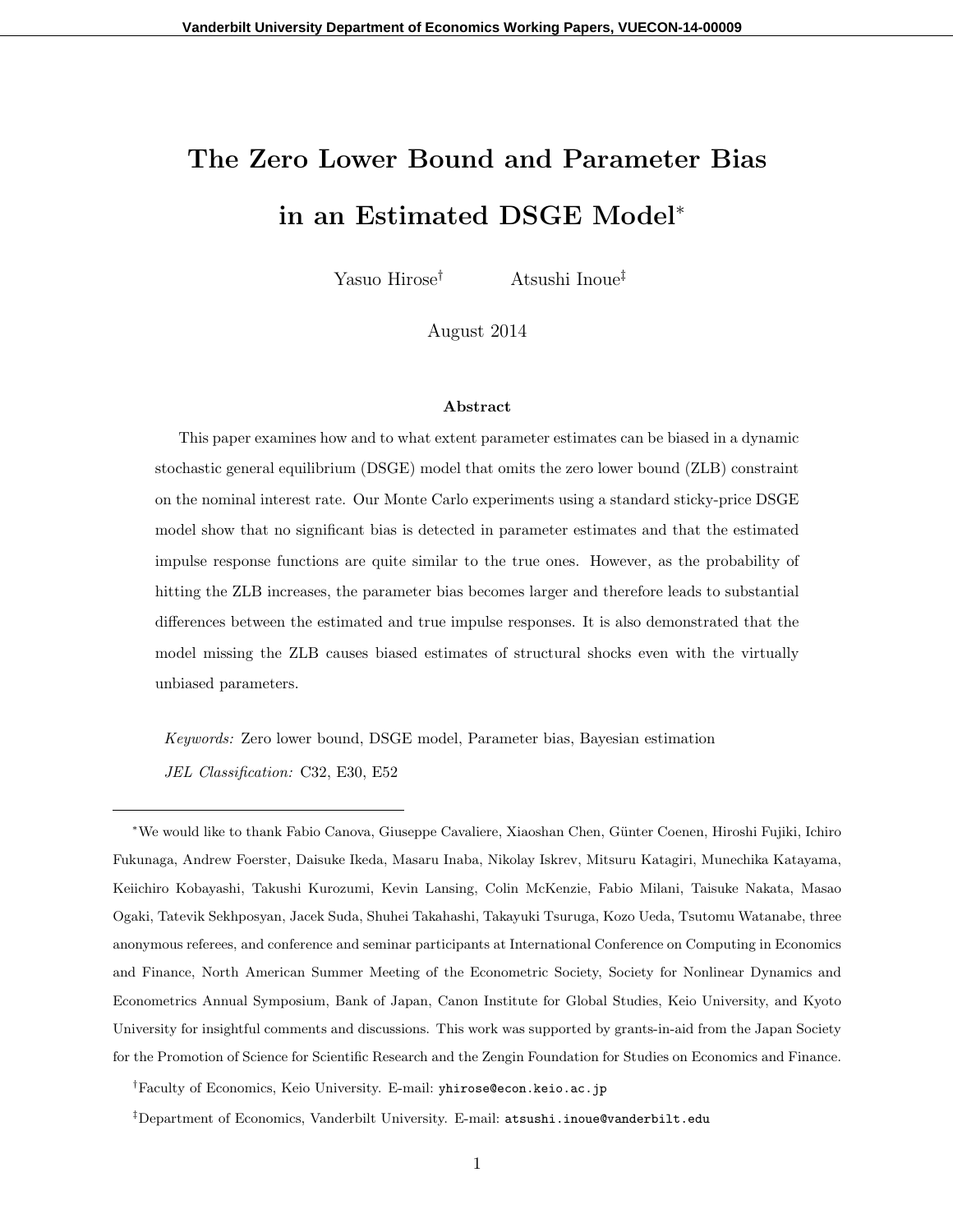## **1 Introduction**

Dynamic stochastic general equilibrium (DSGE) models have become a prominent tool for policy analysis. In particular, following the development of Bayesian estimation and evaluation techniques, estimated DSGE models have been extensively used by a range of policy institutions, including central banks. At the same time, the zero lower bound (ZLB) constraint on the nominal interest rates has been a primary concern for policymakers. Much work has been devoted to understand how the economy works and how policy should be conducted in the presence of this constraint from a theoretical perspective.<sup>1</sup> However, empirical studies that estimate DSGE models including the ZLB are still scarce because of computational difficulties in the treatment of nonlinearity arising from the bound,<sup>2</sup> and hence most practitioners continue to estimate linearized DSGE models without explicitly considering the ZLB.

This paper examines how and to what extent the estimates of structural parameters can be biased in an estimated DSGE model where the existence of the ZLB is omitted in the estimation process. Suppose that there is a ZLB constraint in the economy and that an econometrician fits a model without taking into account this constraint. We would then expect the parameter estimates in the model to be biased. If significant biases were detected, it would cast some doubt on the common practice in which the ZLB constraint is not explicitly taken into account and would motivate researchers toward the use of an estimation procedure that deals with the constraint. Conversely, if the biases involved are negligible, it would at least assure practitioners that their common practice leads to reliable estimates in its own way.

More specifically, we construct artificial time series simulated from a standard sticky-price DSGE model that incorporates an occasionally binding constraint on the nominal interest rate. The parameters calibrated in this data generating process (DGP) are regarded as true values.

<sup>1</sup>See, for instance, Eggertsson and Woodford (2003), Jung, Teranishi, and Watanabe (2005), Adam and Billi (2006, 2007), Christiano, Eichenbaum, and Rebelo (2011), Aruoba and Schorfheide (2013), Bodenstein, Guerrieri, and Gust (2013), Braun, Körber, and Waki (2012), Erceg and Lindé (2014), Fernández-Villaverde, Gordon, Guerrón-Quintana, and Rubio-Ramírez (2012), Gavin, Keen, Richter, and Throckmorton (2013), Nakata (2013a, 2013b), and Ngo (2014).

<sup>&</sup>lt;sup>2</sup>A remarkable exception is Gust, López-Salido, and Smith (2012) who estimate a nonlinear DSGE model in which the ZLB is occasionally binding. Based on the estimated model, they quantify the effect of the ZLB constraint on the recent economic slump in the US.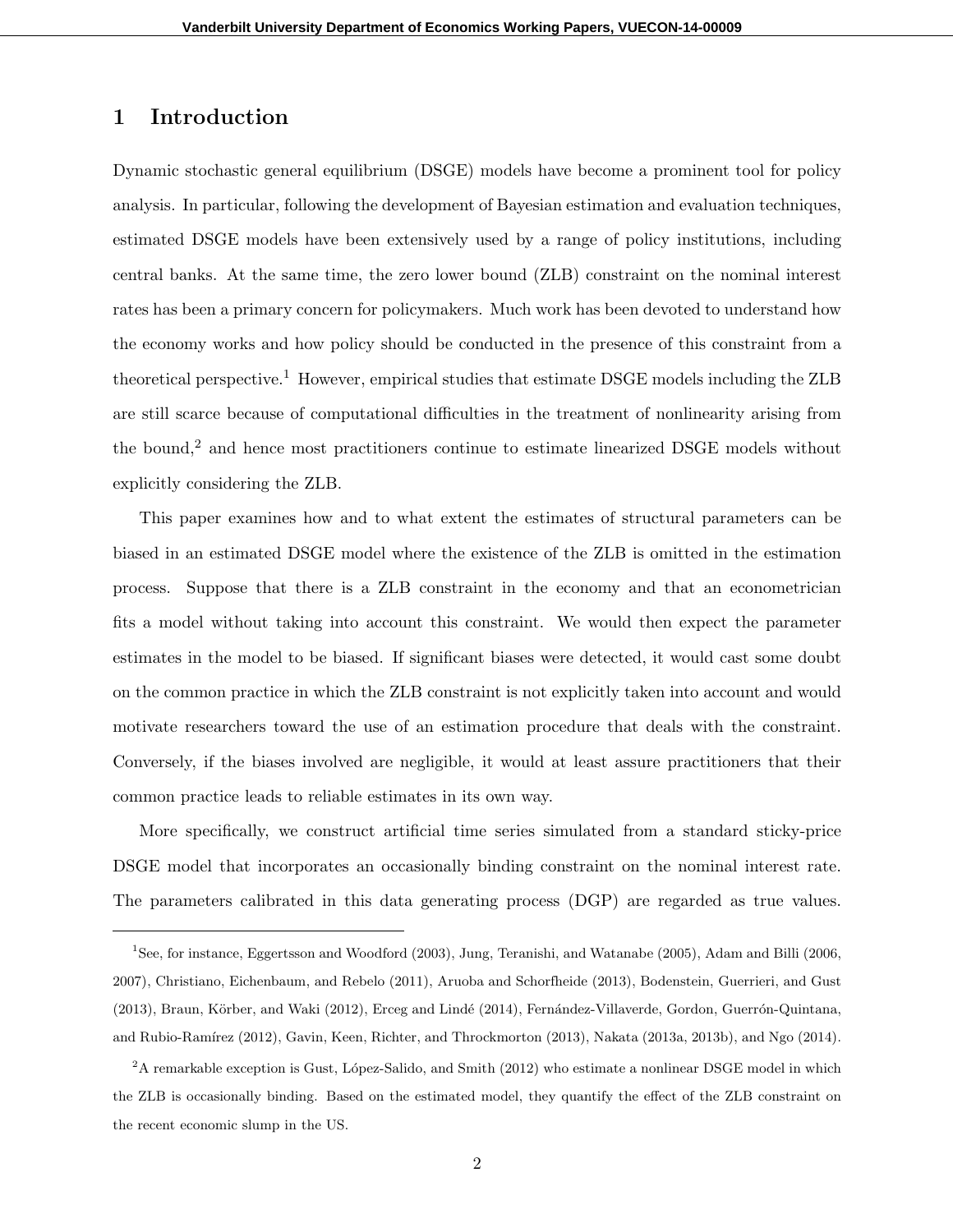The solution algorithm follows from Erceg and Lindé (2014) and Bodenstein, Guerrieri, and Gust  $(2013).$ <sup>3</sup> In their algorithm, if the model-implied nominal interest rate falls below zero, a sequence of contractionary monetary policy shocks is added in both the current and anticipated periods so that the contemporaneous and expected interest rates at the lower bound are zero. Then, using the simulated data, a Monte Carlo experiment is conducted, in which the model is estimated without imposing the ZLB. In the estimation, we employ Bayesian methods, which are now extensively used to estimate DSGE models. We set the prior means to the true parameter values and assess the parameter biases from neglecting the ZLB by comparing the posterior means and Bayesian credible intervals with the true values.

One could argue that the DGP in our analysis should be replaced with a fully nonlinear model as in Braun, Körber, and Waki (2012), Fernández-Villaverde, Gordon, Guerrón-Quintana, and Rubio-Ramírez (2012), Gust, López-Salido, and Smith (2012), Gavin, Keen, Richter, and Throckmorton (2013), Nakata (2013a, 2013b), and Ngo (2014). These authors argue that the solution algorithm in which nonlinearity is considered only in monetary policy rules but the remaining equilibrium conditions are linearized may lead to an inaccurate assessment of the ZLB.<sup>4</sup> However, if the DGP is characterized by a fully nonlinear model, we cannot identify the source of parameter bias: whether the exclusion of the ZLB or the linearization of the model. In this regard, the solution method employed in this paper is compatible with the standard solution algorithms for linear rational expectations models, such as Blanchard and Kahn (1980) and Sims (2002). Therefore, our analysis points to parameter bias only resulting from omitting the ZLB constraint.

Our main results are summarized as follows. In the baseline economy, where the true parameter values are calibrated such that the probability of hitting the ZLB is about six percent,<sup>5</sup> we find that

 $5$ This probability is in line with the simulation result in Fernández-Villaverde, Gordon, Guerrón-Quintana, and Rubio-Ramírez (2012), who simulate a similar model to ours calibrated for the US economy in a fully nonlinear

 $3$ These studies apply the method in Laséen and Svensson (2011), who propose a convenient algorithm to construct policy projections conditional on alternative anticipated policy rate paths in linearized DSGE models.

<sup>&</sup>lt;sup>4</sup>In particular, Nakata (2013a) and Ngo (2014) stress that the difference between such a quasi-linear method as used in our analysis and the fully nonlinear method becomes larger when monetary policy deviates from the optimal commitment policy. Because a Taylor-type monetary policy rule is assumed in our model, our approach is subject to the issue raised by them.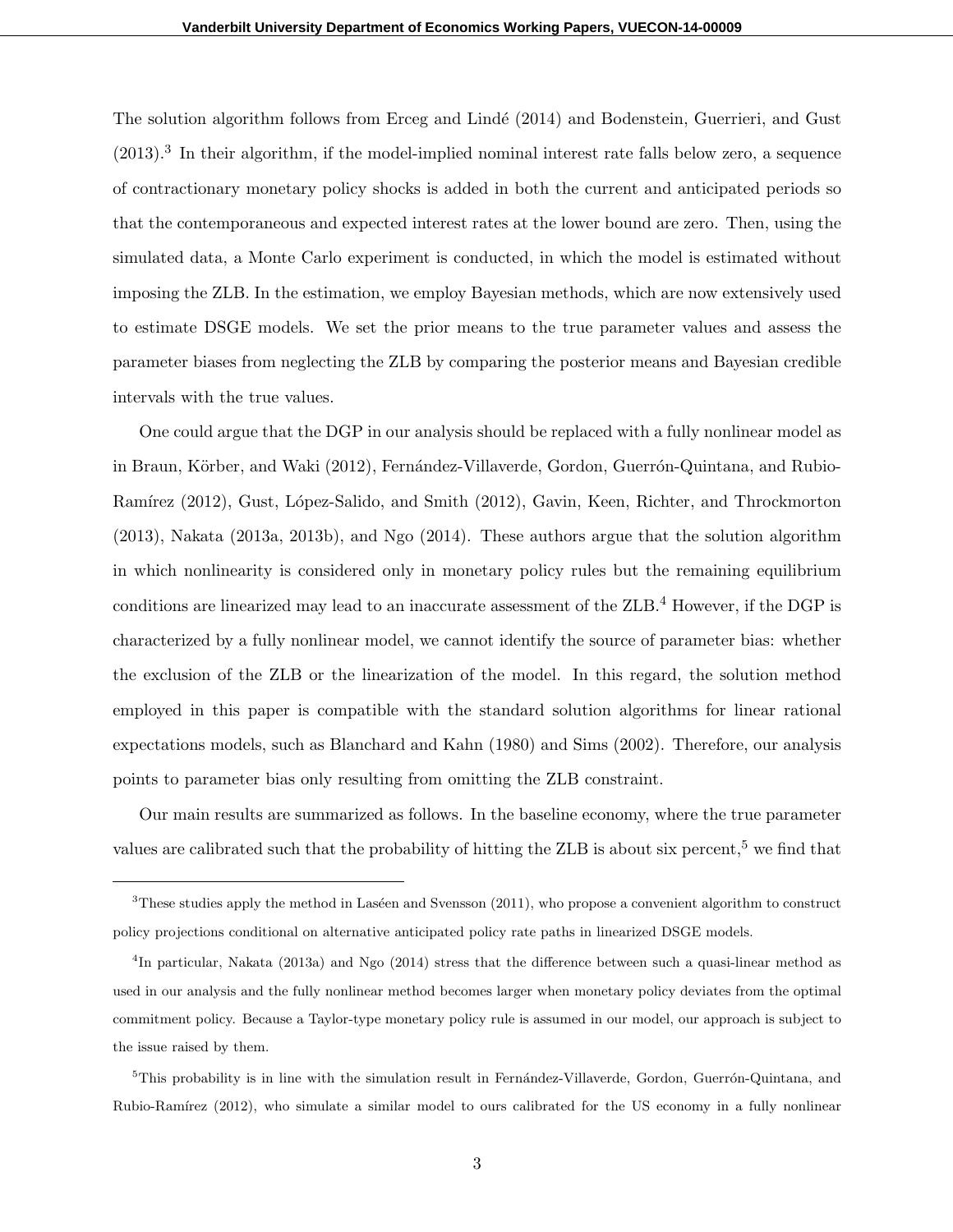no substantial bias is detected while the estimates of the monetary policy parameters are slightly biased. We demonstrate that these biases in parameter estimates do not amount to substantial biases in the estimates of the impulse response functions.<sup>6</sup> However, if the true parameter values in the DGP are altered such that the probability of binding at the constraint increases, we show that the biases in the parameter estimates become larger and that the estimated impulse responses can then substantially differ from the true responses. This finding suggests that researchers in a very low interest rate environment should make use of an estimation procedure that explicitly takes into account the ZLB.

Let us emphasize that parameter bias is not the only thing that matters in the estimation of DSGE models. As Aoki and Ueno (2012) have argued, missing the ZLB can cause biased estimates of structural shocks. Concerning this issue, we demonstrate that substantial differences between true shocks and the corresponding smoothed estimates are found particularly in monetary policy shocks even though the estimated parameters are virtually unbiased.

The remainder of the paper proceeds as follows. Section 2 describes the stylized DSGE model used for our analysis and the solution algorithm that incorporates the occasionally binding constraint on the nominal interest rate into the linear rational expectations system. Section 3 explains our Monte Carlo experiments and presents our results. Section 4 conducts a robustness analysis with a larger-scale DSGE model. Section 5 is the conclusion.

## **2 The Model and Solution Method**

This section describes the DGP used in our analysis. The DGP consists of a small-scale DSGE model with sticky prices and a monetary policy rule. In order to incorporate the ZLB constraint on the nominal interest rate, the model is solved using the method employed in Erceg and Lind´e (2014) and Bodenstein, Guerrieri, and Gust (2013).

setting.

 $6$ Our robustness analysis shows that these results hold even if we use a larger-scale DSGE model à la Smets and Wouters (2003, 2007).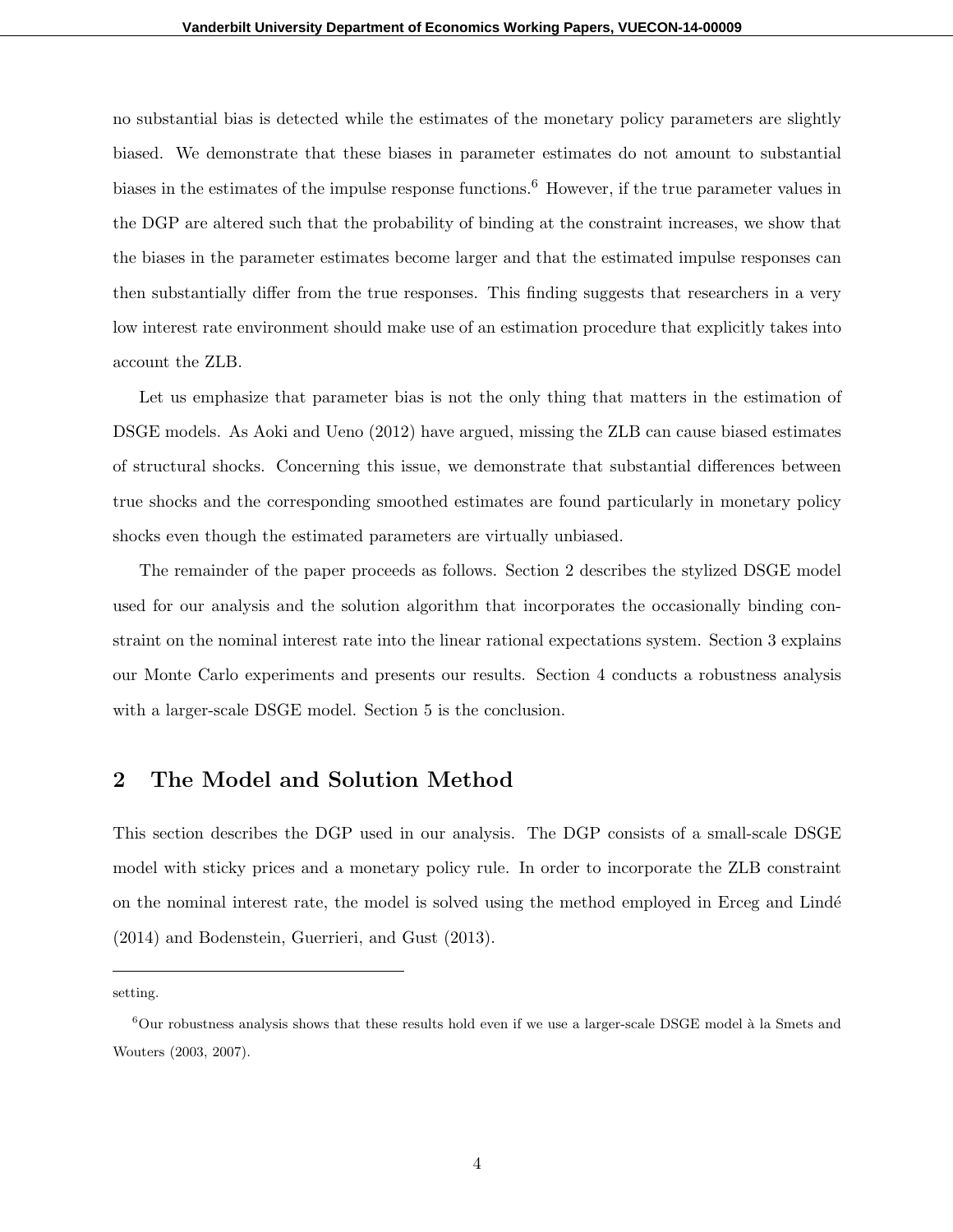#### **2.1 The Model**

In the model economy, there are households, perfectly competitive final-good firms, monopolistically competitive intermediate-good firms that face price stickiness, and a monetary authority. For empirical validity, the model features habit persistence in consumption preferences, price indexation to recent past and steady-state inflation, and monetary policy smoothing. A similar model is used in Dennis (2004, 2009) and Milani and Treadwell (2012), among others.

The log-linearized equilibrium conditions are summarized as follows:<sup>7</sup>

$$
\tilde{Y}_t = \frac{1}{1+\gamma} E_t \tilde{Y}_{t+1} + \frac{\gamma}{1+\gamma} \tilde{Y}_{t-1} - \frac{1-\gamma}{\sigma(1+\gamma)} (\tilde{r}_t^n - E_t \tilde{\pi}_{t+1}) + z_t^d,
$$
\n
$$
\tag{1}
$$

$$
\tilde{\pi}_t = \frac{\beta}{1+\beta t} E_t \tilde{\pi}_{t+1} + \frac{\iota}{1+\beta t} \tilde{\pi}_{t-1} + \frac{(1-\xi)(1-\xi\beta)}{\xi(1+\beta t)} \left[ \left( \chi + \frac{\sigma}{1-\gamma} \right) \tilde{Y}_t - \frac{\sigma\gamma}{1-\gamma} \tilde{Y}_{t-1} \right] + z_t^p, \quad (2)
$$

$$
\tilde{r}_t^n = \max[\phi_r \tilde{r}_{t-1}^n + (1 - \phi_r) \left( \phi_\pi \tilde{\pi}_t + \phi_y \tilde{Y}_t \right) + z_t^r, \ -(\bar{r} + \bar{\pi})].\tag{3}
$$

Eq. (1) is the spending Euler equation, where  $\tilde{Y}_t$ ,  $\tilde{r}_t^n$  and  $\tilde{\pi}_t$  are output, the nominal interest rate, and inflation in terms of the percentage deviations from their steady-state values,  $z_t^d$  is a shock to households' preferences, interpreted as a demand shock,  $\gamma \in [0,1]$  is the degree of habit persistence, and  $\sigma > 0$  is the inverse of the intertemporal elasticity of substitution.

Eq. (2) is the New Keynesian Phillips curve, where  $\beta \in (0,1)$  is the subjective discount factor determined by the steady-state relationship  $\beta = 1/r$ , where r is the steady-state gross real interest rate,  $\iota \in [0,1]$  is the weight of price indexation to recent past inflation  $\pi_{t-1}$  relative to steady-state inflation  $\pi, \xi \in (0, 1)$  is the so called Calvo parameter, which measures the degree of price stickiness, and  $\chi > 0$  is the inverse of the elasticity of labor supply.  $z_t^p$  $_t^p$  is a cost-push shock.

Eq. (3) is a Taylor (1993) type monetary policy rule with the ZLB on the nominal interest rate, where  $\phi_r \in [0,1)$  is the degree of interest rate smoothing,  $\phi_{\pi} > 1$  and  $\phi_y > 0$  represent the degrees of interest rate policy responses to inflation and output gap respectively,  $z_t^r$  is a monetary policy shock, and  $\bar{\pi} = 100(\pi - 1)$  and  $\bar{r} = 100(r - 1)$  are the steady-state values for the real interest rate and inflation, respectively. As  $\tilde{r}_t^n$  is expressed as the deviation from the steady-state nominal interest rate  $\bar{r} + \bar{\pi}$ , the max function constrains the level of the nominal interest rate to be greater than or equal to zero.

<sup>&</sup>lt;sup>7</sup>See the Appendix for the full description of the model.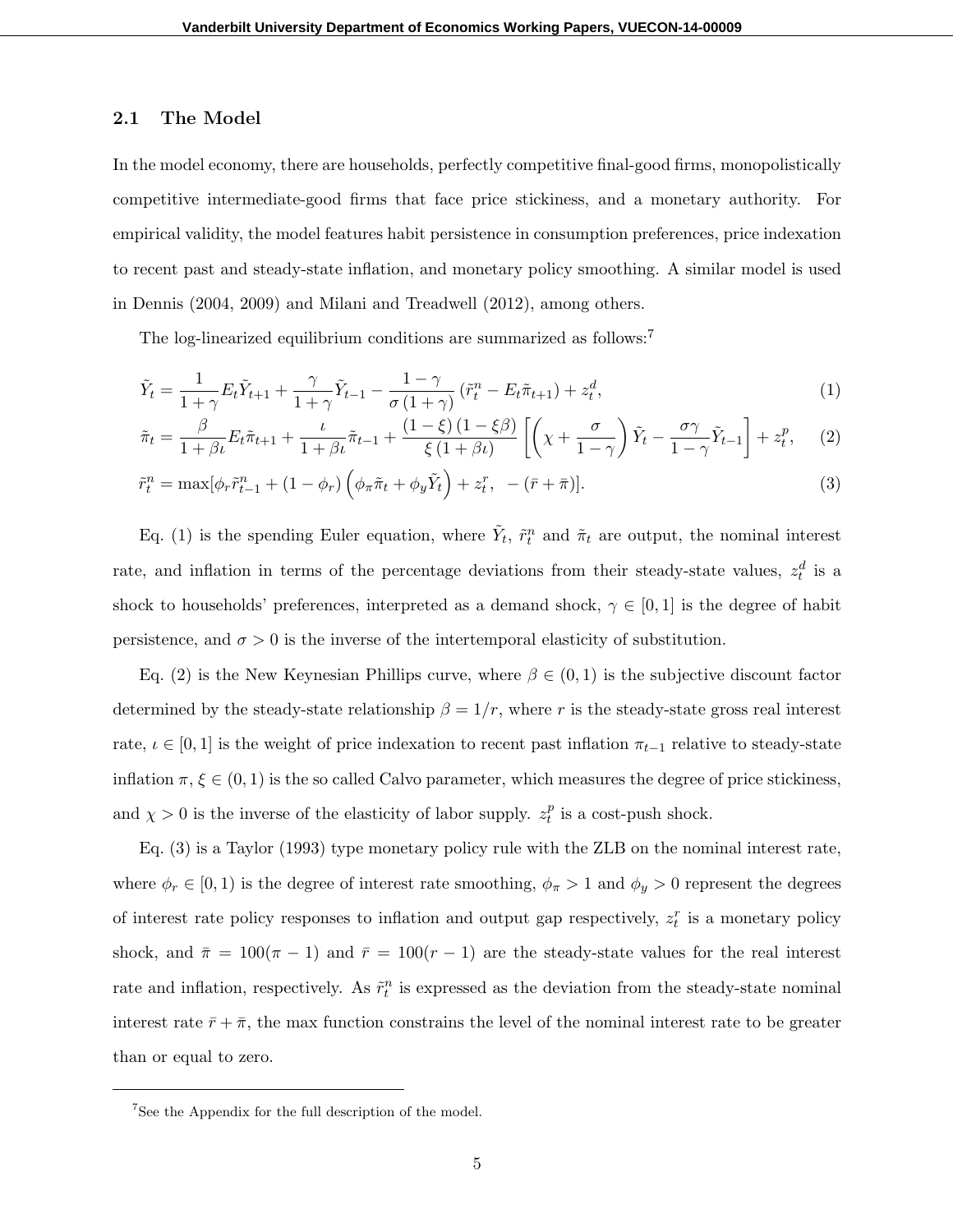Each shock  $z_t^x$ ,  $x \in \{d, p, r\}$  is governed by a stationary first-order autoregressive process:

$$
z_t^x = \rho_x z_{t-1}^x + \varepsilon_t^x,\tag{4}
$$

where  $\rho_x \in [0,1)$  is an autoregressive coefficient and  $\varepsilon_t^x$  is a normally distributed innovation with mean zero and standard deviation  $\sigma_x$ .

In the DGP, the percentage deviation of output from the steady state  $100 \log(Y_t/Y)$ , the inflation rate  $100 \log \pi_t$ , and the nominal interest rate  $100 \log r_t^n$  are assumed to be observable. Then, these observables are related to the model-implied variables by the following observation equations:

$$
\begin{bmatrix}\n100 \log(Y_t/Y) \\
100 \log \pi_t \\
100 \log r_t^n\n\end{bmatrix} = \begin{bmatrix}\n0 \\
\bar{\pi} \\
\bar{\pi} + \bar{\pi}\n\end{bmatrix} + \begin{bmatrix}\n\tilde{Y}_t \\
\tilde{\pi}_t \\
\tilde{r}_t^n\n\end{bmatrix}.
$$
\n(5)

#### **2.2 Parameter Setting**

The model is parameterized according to standard choices in the literature in order to make our test economy as representative as possible. Table 1 summarizes our baseline parameter setting.

The inverse of intertemporal elasticity of substitution  $\sigma$  is set to be unity, so that the households' preferences are characterized by the log-utility function. We assign the inverse of the elasticity of labor supply  $\chi = 2$ . The habit persistence and price indexation parameters,  $\gamma$  and  $\iota$ , are both set at 0.5. As is often the case in the New Keynesian literature, we set the Calvo parameter  $\xi = 0.75$ , which implies that the average duration of prices is four quarters. The monetary policy parameters  $(\phi_{\pi} = 1.5, \phi_y = 0.5)$  that represent the degrees of interest rate responses to inflation and output gap follow from the coefficients in the original Taylor (1993) rule. The policy-smoothing parameter  $\phi_r$  is set to be 0.5. The steady-state inflation rate  $\bar{\pi}$  is set at 0.5, implying that the central bank's target inflation rate is two percent annually. The steady-state value of the real interest rate ( $\bar{r} = 0.5$ ) is almost the same as the average of the ex-post real interest rate calculated from the three-month Treasury bill rate and changes in the GDP implicit deflator in the post-1980s US sample.

For each shock, moderate persistency is assumed:  $\rho_d = 0.5$ ,  $\rho_p = 0.5$ ,  $\rho_r = 0.5$ . The standard deviation of each shock ( $\sigma_d = 0.25$ ,  $\sigma_p = 0.25$ ,  $\sigma_r = 0.25$ ) is calibrated in line with the prior mean often used in the literature that estimate similar DSGE models using Bayesian methods.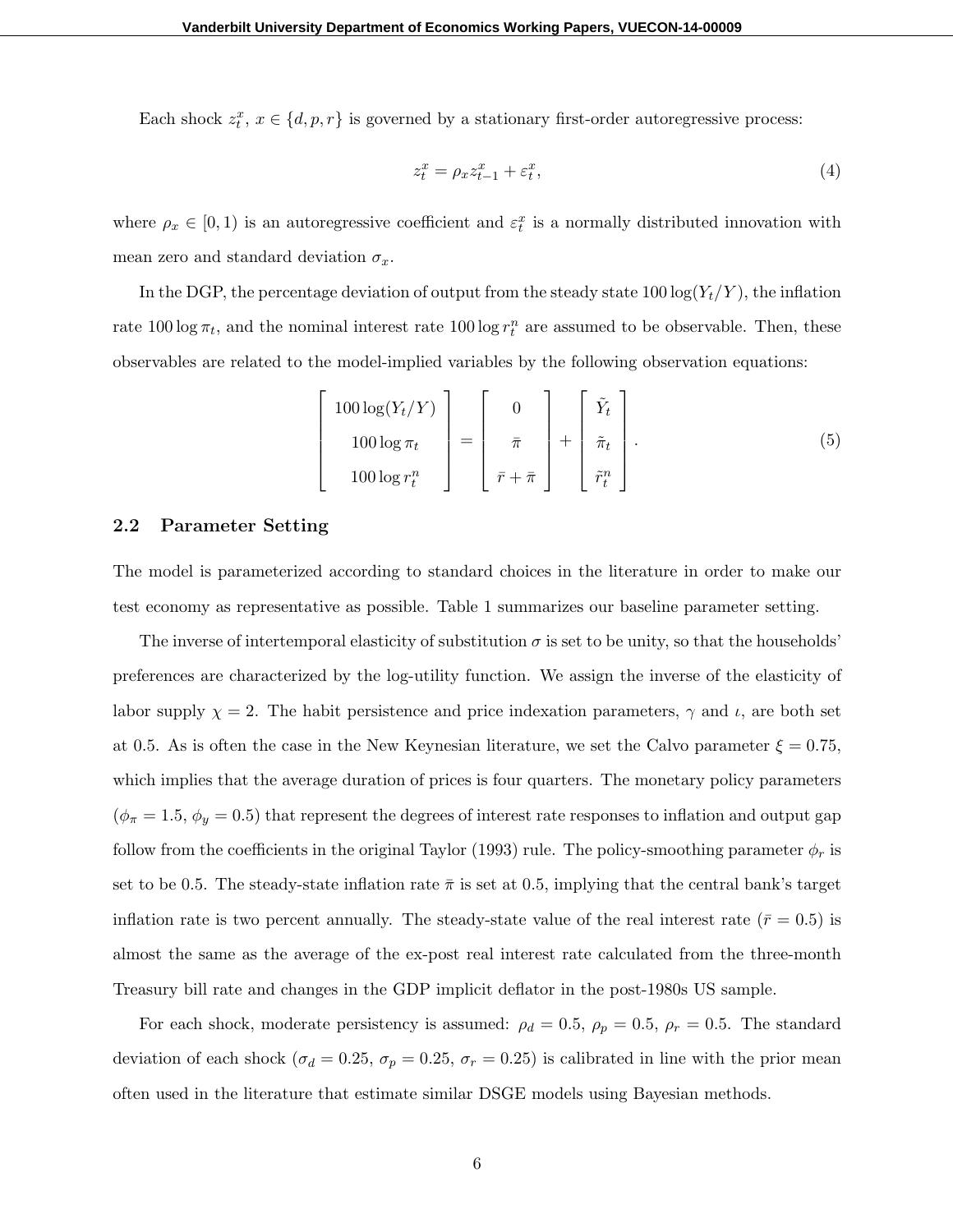#### **2.3 Solution Method**

The solution algorithm follows from Erceg and Lindé (2014) and Bodenstein, Guerrieri, and Gust  $(2013)$ . They apply the method in Laséen and Svensson  $(2011)$ , who propose a convenient algorithm to construct policy projections conditional on alternative anticipated policy rate paths in linearized DSGE models. This solution method is compatible with the standard solution algorithms for linear rational expectations models, such as Blanchard and Kahn (1980) and Sims (2002), and hence yields a straightforward interpretation about the implications of the ZLB constraint. For a detailed description of the solution method, see the Appendix A to Bodenstein, Guerrieri, and Gust (2013).

To be specific to our analysis, Eq. (3) that includes the max operator is replaced with:

$$
\tilde{r}_t^n = \phi_r \tilde{r}_{t-1}^n + (1 - \phi_r) \left( \phi_\pi \tilde{\pi}_t + \phi_y \tilde{Y}_t \right) + z_t^r + m_t,
$$
\n(6)

where  $m_t$  is the contractionary monetary policy shock that enforces the ZLB constraint. If the unconstrained nominal interest rate  $\bar{r} + \bar{\pi} + \phi_r \tilde{r}_{t-1}^n + (1 - \phi_r) \left( \phi_\pi \tilde{\pi}_t + \phi_y \tilde{Y}_t \right) + z_t^r$  (in terms of percentage level) falls below zero, a positive  $m_t$  is endogenously determined so that  $\bar{r} + \bar{\pi} + \phi_r \tilde{r}_{t-1}^n +$  $(1 - \phi_r) \left( \phi_\pi \tilde{\pi}_t + \phi_y \tilde{Y}_t \right) + z_t^r + m_t = 0$ . We call this  $m_t$  a binding shock.

*m<sup>t</sup>* should be treated not only as an unanticipated shock but also as an anticipated shock given agents facing large negative shocks in the economy expect that the nominal interest rate should be at the ZLB for some periods in the future. To take such expectation channel into account,  $m_t$  is extended as follows:

$$
m_t = m_{t-1}^1 + \nu_t^0
$$
  
\n
$$
m_t^1 = m_{t-1}^2 + \nu_t^1
$$
  
\n
$$
m_t^2 = m_{t-1}^3 + \nu_t^2
$$
  
\n:  
\n:  
\n
$$
m_t^{K-1} = m_{t-1}^K + \nu_t^{K-1}
$$
  
\n
$$
m_t^K = \nu_t^K,
$$

where  $K$  is the maximum number of future periods in which the unconstrained monetary policy rule implies the negative nominal interest rate. Based on this specification of the binding shock, each  $\nu_t^k$ ,  $k = 0, 1, ..., K$  has an effect on  $E_t \tilde{r}_{t+k}^n$  since  $E_t m_{t+k} = \nu_t^k$ . Therefore, if  $\bar{r} + \bar{\pi} + E_t \tilde{r}_{t+k}^n < 0$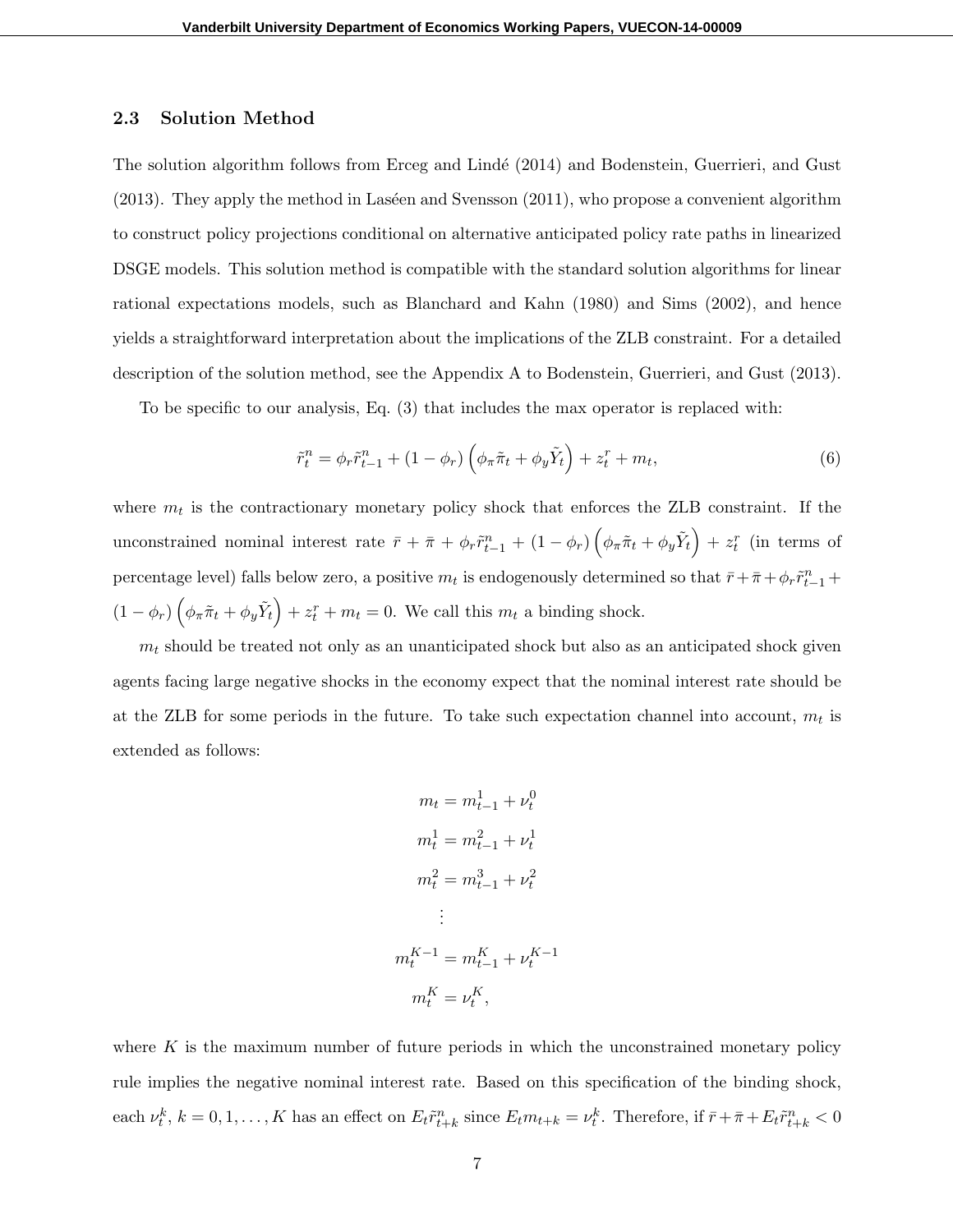without the binding shocks,  $\bar{r} + \bar{\pi} + E_t \tilde{r}_{t+k}^n = 0$  can be enforced by adjusting  $\nu_t^k$ . As these binding shocks are chosen depending on the state of the economy, the expected duration of ZLB periods is endogenously determined. In practice,  $\nu_t^k$  affects  $E_t \tilde{r}_{t+k'}^n$  for  $k' \neq k$  because of the dynamic structure of the model, but we can exactly find a set of  $\nu_t^k$  for  $k = 0, 1, \ldots, K$  that ensures the ZLB since there are as many binding shocks as there are periods for the zero nominal interest rate.

#### **3 Monte Carlo Experiments**

In this section, we conduct Monte Carlo experiments to examine how the parameter estimates can be biased if the existence of the ZLB is excluded in the estimation process. Then, we analyze the effects of these parameter biases on the model properties by comparing the estimated impulse responses with those based on the true parameter values. Moreover, we investigate whether the model omitting the ZLB causes biased estimates of structural shocks.

#### **3.1 Design**

Our Monte Carlo experiments proceed as follows. First, we generate an artificial time series of output (deviation from the steady state), inflation, and the nominal interest rate from the DGP as described in the previous section, given the parameter values presented in Table 1. Thus, the simulated series can be regarded as those that reflect the existence of the ZLB constraint on the nominal interest rate. The simulated sample size is  $200$  observations,<sup>8</sup> which corresponds to quarterly observations over a period of 50 years. This sample size is chosen because it is comparable to the size with which many researchers estimate DSGE models in practice.

Next, using the simulated data, we estimate the DSGE model that consists of Eq. (1)–(4) together with the observation equations (5) without imposing the ZLB constraint. In the estimation, we employ Bayesian methods. The prior distributions of the model parameters are given in Table 2, where each prior mean is set to the corresponding true parameter value used in generating the data. To obtain the posterior distributions, we generate 200,000 draws using the random-walk Metropolis–Hastings algorithm and discard the first 25 percent of these draws.<sup>9</sup>

<sup>8</sup>The model is simulated for 300 periods, and the first 100 observations are eliminated.

 $9$ The scale factor for the jumping distribution in the Metropolis–Hastings algorithm is adjusted so that the accep-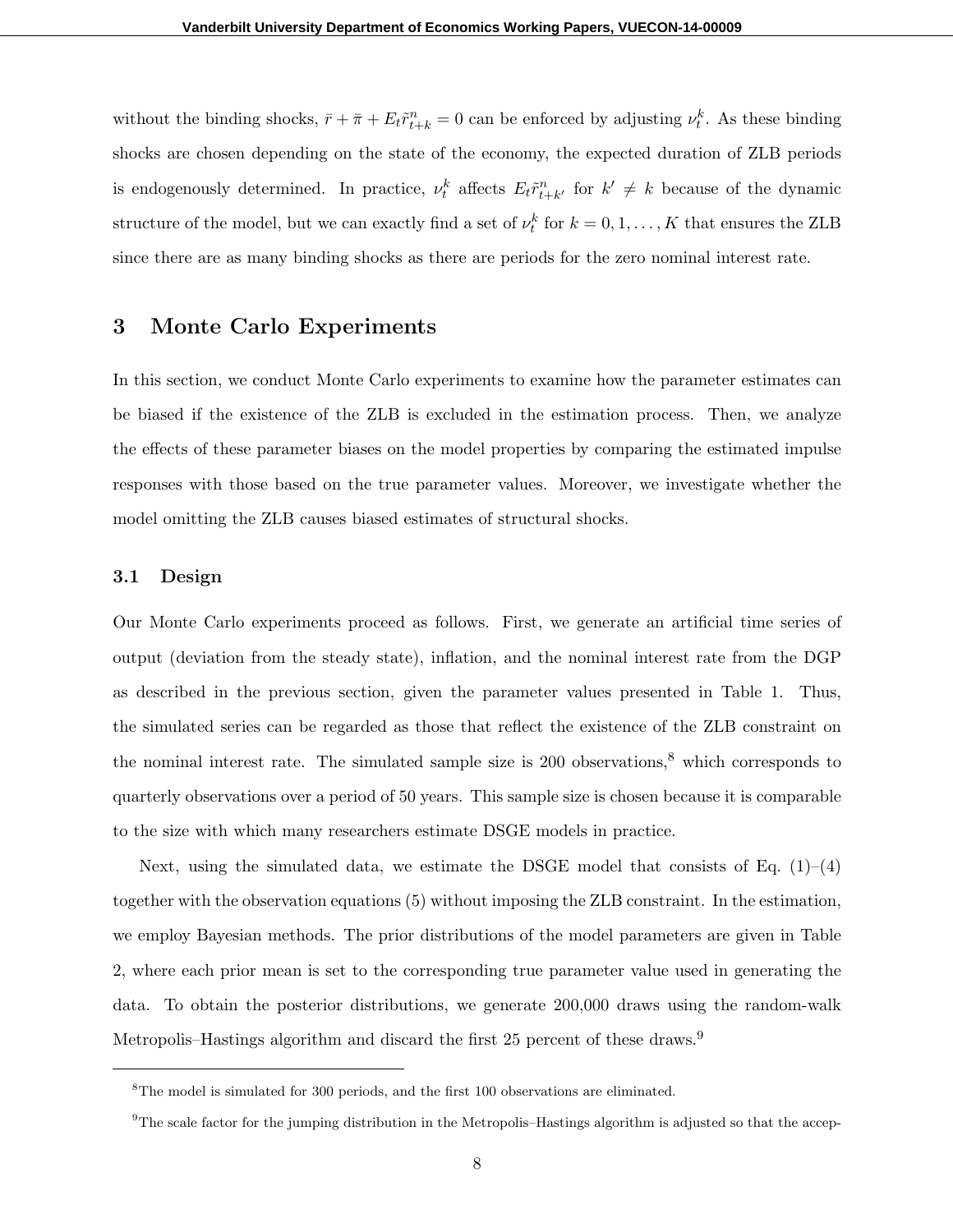These steps are replicated for 500 times, and the posterior means and Bayesian credible intervals for the parameters are averaged over the replications. Then, we can evaluate the parameter bias arising from missing the ZLB by examining how the resulting posterior means and credible intervals differ from the true parameter values.

According to the simulated sample of 100,000 periods (500 Monte Carlo replications with a sample size of 200 observations) using the baseline parameter setting presented in Table 1, our model economy is at the ZLB for 6.4 percent of quarters. The distribution of the duration of the ZLB spells is shown in Figure 1, where the average duration at the ZLB is  $1.8$  quarters.<sup>10</sup> These statistics are quite comparable to the simulation results in Fernandez-Villaverde, Gordon, Guerron-Quintana, and Rubio-Ramírez  $(2012)$ , who simulate a similar model to ours calibrated for the US economy in a fully nonlinear setting and show that the economy spends 5.5 percent of quarters at the ZLB and that the average duration of a spell at the ZLB is 2.1 quarters.

#### **3.2 Results for Baseline Experiment**

The second to fourth columns in Table 3 compare the true parameter values with the averages of the posterior means and the 90 percent credible intervals for the estimated parameters in the baseline experiment. We can see that most of the estimated parameters are not biased as the posterior mean estimates are very close to the true parameter values and the 90 percent credible intervals contain the true values. This may be good news for many researchers in that the structural parameters relating to preferences and nominal rigidities, the so-called deep parameters, are not much affected by ignoring the ZLB. We detect some biases in the estimates of parameters that characterize the monetary policy rule,  $\phi_{\pi}$  and  $\sigma_{r}$ , in the sense that the mean estimates for these parameters differ from the corresponding true values compared with the other parameters. However, these biases are not substantial because the credible intervals for these parameters still include the true values.

tance rate of candidate draws is approximately 25 percent.

<sup>&</sup>lt;sup>10</sup>We acknowledge that the average duration of the ZLB spells is short, compared with the recent experience that major central banks have faced the ZLB for a prolonged period. We tried to parameterize the DGP so that the duration was longer, but then our solution method frequently failed in finding the equilibrium paths because the contractionary effects of the binding shocks became too large. This issue made it difficult to simulate samples in our Monte Carlo experiments.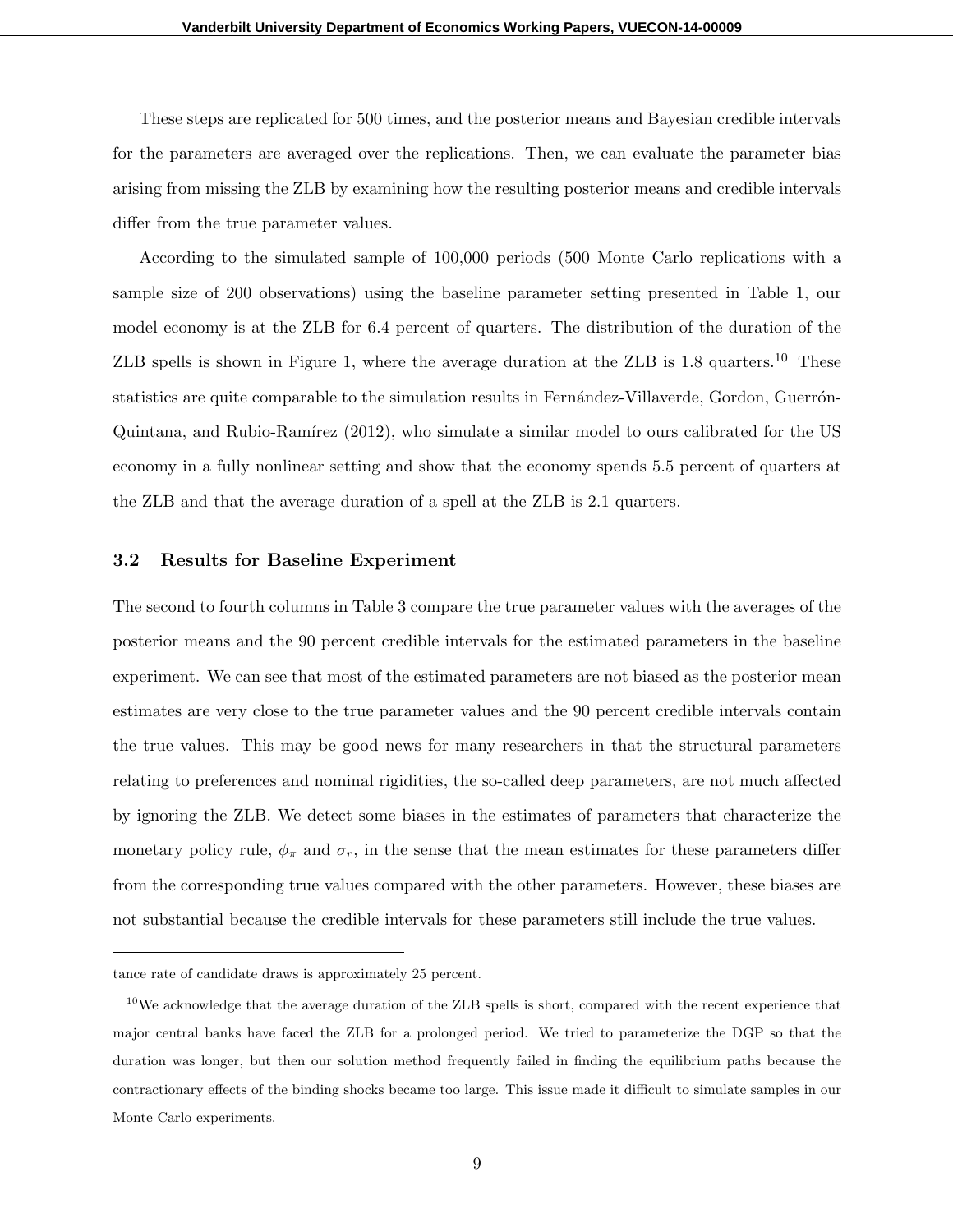To assure that the small biases detected in the estimates of  $\phi_{\pi}$  and  $\sigma_r$  are because of omitting the ZLB rather than because of the identification problems as argued by Canova and Sala (2009) and Iskrev (2010a, 2010b), we conduct an additional Monte Carlo experiment where the ZLB constraint is not imposed in the DGP. The results are presented in the last two columns in Table 3 (No ZLB in DGP). Because all the mean estimates are almost the same as the true values, we confirm that the parameter estimates are unbiased if the exclusion of the ZLB is not an issue in the estimation.

An intuitive explanation for these biased estimates is the following. In the DGP, the monetary policy reaction function has a kink where the ZLB becomes binding, that is, the reaction function has positive slopes with respect to inflation, output, and the lagged nominal interest rate if the unconstrained nominal interest rate is positive, but the slopes become flat if it is negative. However, when such a kink is omitted in the estimation process, as is the case in our experiment, the estimated slopes are approximated to lie between the positive and flat slopes in the DGP, and thus the parameters in the monetary policy rule can be underestimated. In our experiment, the biases emerge as a change in the estimate of  $\phi_{\pi}$ , although the estimate of  $\phi_{y}$  could also be potentially affected. The reason for the upward bias in the estimate of  $\sigma_r$  is also straightforward. In the simulated data, the nominal interest rate never falls below zero because the DGP takes account of the ZLB constraint. In the estimation process, however, the model-implied nominal interest rate can be negative, and such a discrepancy must be captured by the monetary policy shock  $\varepsilon_t^r$ , which results in the increase in  $\sigma_r$ .

These causes of the parameter biases could have some influence on the estimates of the other structural parameters that characterize the Euler equation and the Phillips curve as we apply the system-based estimation approach. However, our experiment has revealed that such influence is quite limited.

An important issue is whether the parameter biases detected in the present experiment can lead to a sizeable difference in the dynamic properties of the model. To investigate this issue, we compare the impulse response functions estimated without considering the ZLB with those computed using the true parameter values. Figure 2 depicts the impulse responses of output, inflation, and the nominal interest rate to one standard deviation shocks in demand, cost-push, and monetary policy. The responses are expressed in terms of the percentage deviation from the steady state in order to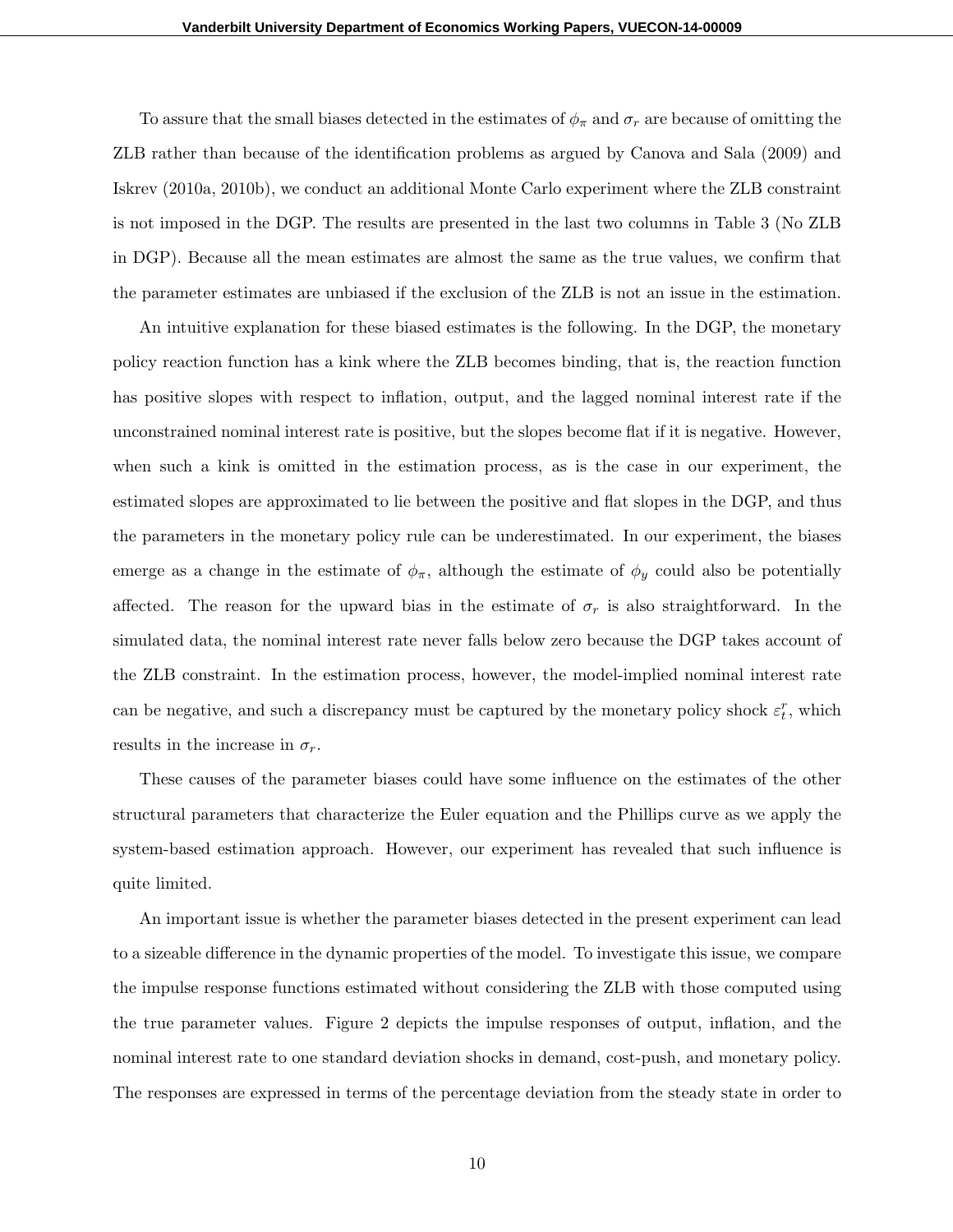exclude the effects of possible biases in the steady-state parameters and to focus on the changes in the transmission of shocks. In each panel, the solid thick line represents the true response, and the solid thin line and dashed lines are respectively the posterior mean and 90 percent credible interval for the estimated response. Throughout the figure, although small differences are found between the mean estimates and the true response, all the credible intervals include the true responses. Therefore, the parameter biases in the baseline experiment do not amount to substantial biases in the impulse response functions.

The results presented so far suggest that no substantial biases are detected in the parameter estimates even if the ZLB constraint is omitted in the estimation. However, parameter bias may not be the only thing that matters. As Aoki and Ueno (2012) emphasize, ignoring the ZLB can cause biased estimates of the structural shocks. To investigate this issue, we conduct the following experiment. First, we generate a single sample of 200 observations using the baseline DGP. A set of simulated data are shown in Figure 3. Next, using the simulated data, we estimate the model without imposing the ZLB and compute the Kalman smoothed estimates of the shocks. Then, we assess whether the estimated shocks are biased by comparing them with the true shocks used to generate the data.<sup>11</sup> Figure 4 compares the true shocks (solid lines) and the mean estimates of the smoothed shocks (dashed lines) regarding demand, cost-push, and monetary policy. To make the difference obvious, the smoothed estimates for the shock variables  $z_t^x$ ,  $x \in \{d, p, r\}$  that follow the first-order autoregressive processes are presented instead of those for the i.i.d. disturbances  $\varepsilon_t^x$ ,  $x \in \{d, p, r\}$ . While the differences are small in the demand and cost-push shocks, substantial differences are found in the monetary policy shock. In particular, the huge differences coincide with the periods when the nominal interest rate is bounded at zero in Figure 3. Thus, the model ignoring the ZLB can lead to biased estimates of the shocks even though parameter bias is marginal.

<sup>&</sup>lt;sup>11</sup>One could argue that the smoothed estimates of the shocks might be biased even if the ZLB was not an issue. To examine this possibility, we generated a sample without imposing the ZLB and conducted the same experiment. We found that the true and estimated shocks were almost the same.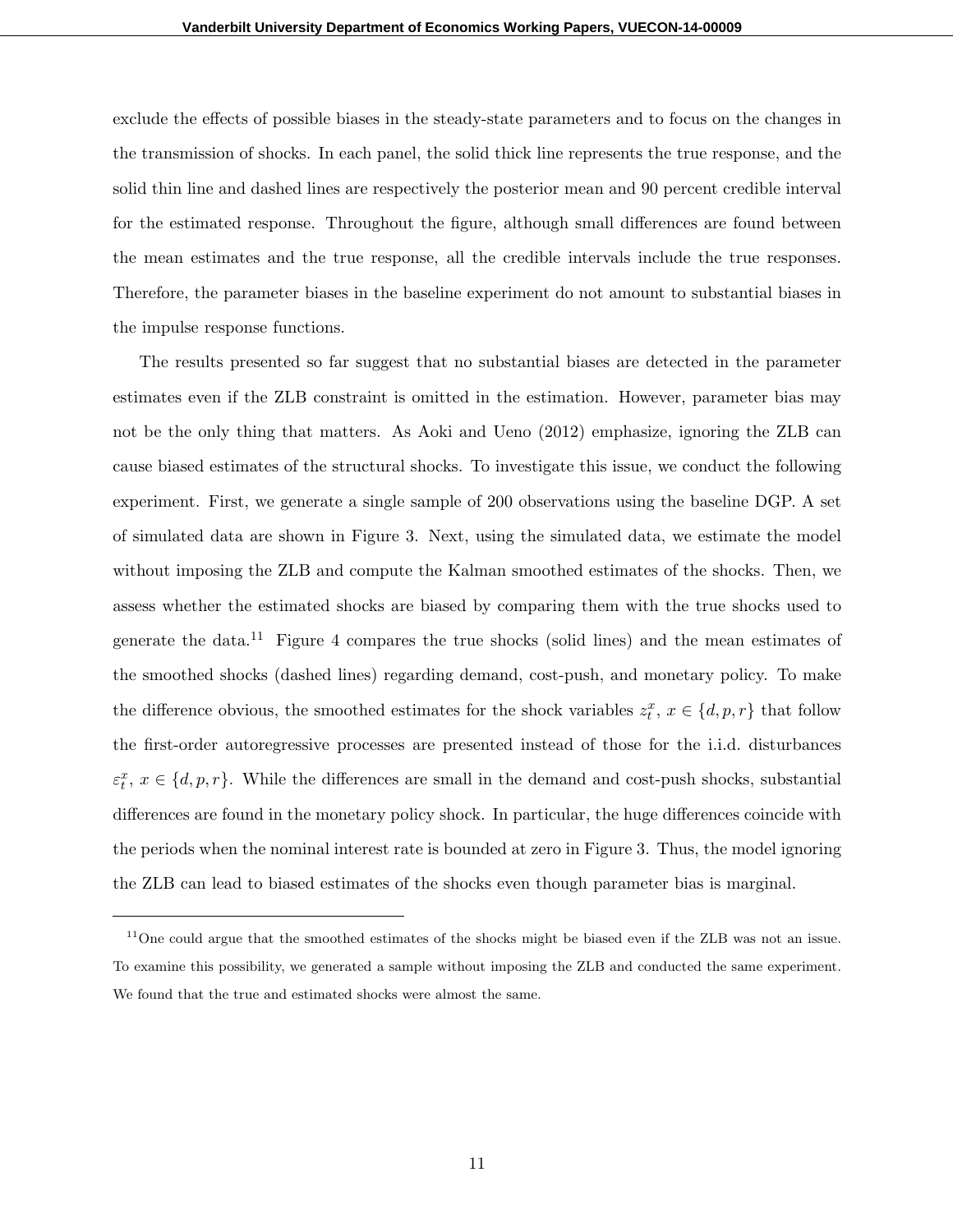#### **3.3 Results for Alternative Experiments**

According to the simulated time series in our baseline experiment, the nominal interest rate is bounded at zero for 6.4 percent of quarters. As the probability of hitting the ZLB increases in the DGP, it could be possible that parameter biases from excluding the ZLB in the estimation become large. To analyze such a possibility, we change the parameters assigned to the DGP so that the model economy is more frequently constrained by the ZLB. We then conduct the same Monte Carlo exercises as the baseline experiment using the data simulated by the DGP with the alternative parameter settings. Specifically, we consider two cases. One is where the true steadystate real interest rate  $\bar{r}$  falls by 0.3 (1.2 percent annually) so that  $\bar{r} = 0.2$ . In this case, the probability of being stuck at the ZLB is 12.9 percent of the simulated sample. The other is where the standard deviation of the demand shock  $\sigma_d$  increases from 0.25 to 0.55. In the latter case, the number of zero interest rate periods increases because large negative shocks are more likely to depress the economy and to lower the nominal interest rate, the model economy is at the ZLB for 14.3 percent of quarters. The distribution of the duration of the ZLB spells in each case is presented in Figure 5. In both cases, the average duration at the ZLB is 1.9 quarters, which is almost the same as in the baseline experiment.

The middle two columns in Table 4 (Case of low  $\bar{r}$ ) present the averages of the posterior means and the 90 percent credible intervals for the parameters in the experiment where the true parameter value for the real interest rate decreases to  $\bar{r} = 0.2$ . Compared with the baseline experiment, the differences between the mean estimates and true values are obvious for most of the parameters. In particular, the estimates of the monetary policy parameter  $\phi_{\pi}$ , the autoregressive coefficient  $\rho_r$  and the standard deviation  $\sigma_r$  of the monetary policy shock exhibit substantial biases in the sense that the credible intervals for these parameters do not include the true values. Regarding the biases in the estimates of  $\phi_{\pi}$  and  $\sigma_{r}$ , the same intuition as in the baseline experiment applies. The upward bias in  $\rho_r$  is considered as a result of capturing persistent dynamics of the simulated nominal interest rate during the zero interest rate spells.

The last two columns in Table 4 (Case of large  $\sigma_d$ ) show the parameter estimates in the experiment where the true standard deviation of the demand shock increases to  $\sigma_d = 0.55$ . In addition to the biased parameters mentioned in the previous case, significant biases are found in the estimates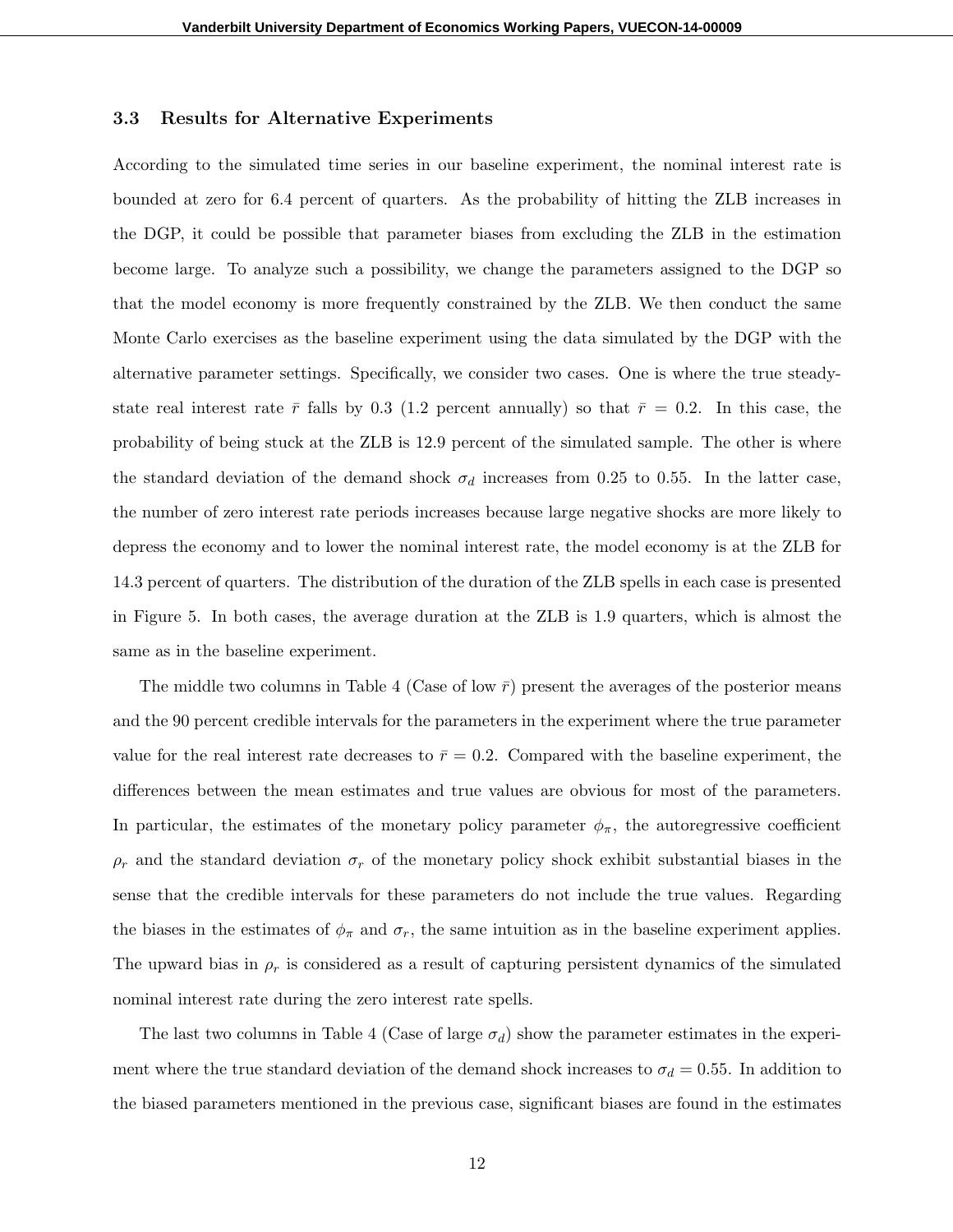of the habit persistence and price indexation parameters, *γ* and *ι*, the policy-smoothing parameter  $\phi_r$ , and the steady-state real interest rate  $\bar{r}$ . The downward biases in the estimates of  $\gamma$ , *ι*, and  $\phi_r$ , all of which determine the internal persistency of the model economy, may contribute to lower the model-implied volatilities of the observed variables increased by the upward bias in  $\rho_r$  and  $\sigma_r$ . The reason for the upward bias in  $\bar{r}$  is as follows. The presence of the ZLB forces the nominal interest rate to be equal or greater than zero. However, if the model estimation fails to consider the ZLB, the nominal interest rate can be negative, and the mean of the model-implied nominal interest rate declines. Then, the estimate of the steady-state nominal interest rate must rise to adjust the difference between the mean of the model-implied nominal interest rate and that of the corresponding series simulated from the DGP with the ZLB, given the model is log-linearized around the steady state. In this experiment, such an adjustment has mostly emerged as a change in the estimate of  $\bar{r}$ <sup>12</sup> rather than  $\bar{\pi}$ .

To gain more insight about the parameter biases detected in the two experiments, we compare the sample properties implied by the model without the ZLB to those implied by the model with the ZLB. Table 5 shows the covariances of output, inflation, and the nominal interest rate implied by the DGP (ZLB with true parameters), the model omitting the ZLB with the true parameters (No ZLB with true parameters), and the model omitting the ZLB with the biased parameters (No ZLB with biased parameters) in (1) the case of low  $\bar{r}$  and (2) the case of large  $\sigma_d$ . In the model with the biased parameters, we replace the true parameters with the corresponding mean estimates in Table 4 only for the parameters that exhibit substantial bias mentioned in the preceding paragraphs; that is, in the case of low  $\bar{r}$ , the true parameters of  $\phi_{\pi}$ ,  $\rho_{r}$ , and  $\sigma_{r}$  are replaced with the biased mean estimates, and, in the case of large  $\sigma_d$ , the true parameters of  $\gamma$ ,  $\iota$ ,  $\phi_{\pi}$ ,  $\rho_r$ ,  $\bar{r}$ , and  $\sigma_r$  are replaced. In both cases, the covariances implied by the model omitting the ZLB with the true parameters considerably change from those implied by the DGP. However, the model omitting the ZLB with the biased parameters helps to make most of the components in the covariances close to those of the DGP; the biased parameters contribute to matching all the components except for the covariance of inflation and the interest rate in the former case and to matching the variances of output, inflation,

<sup>&</sup>lt;sup>12</sup>A change in  $\bar{r}$  affects the subjective discount factor  $\beta$  through the steady-state relationship  $\beta = 1/r$  and the definition  $r = \bar{r}/100 + 1$ , but the resulting change in  $\beta$  is quite marginal in its magnitude.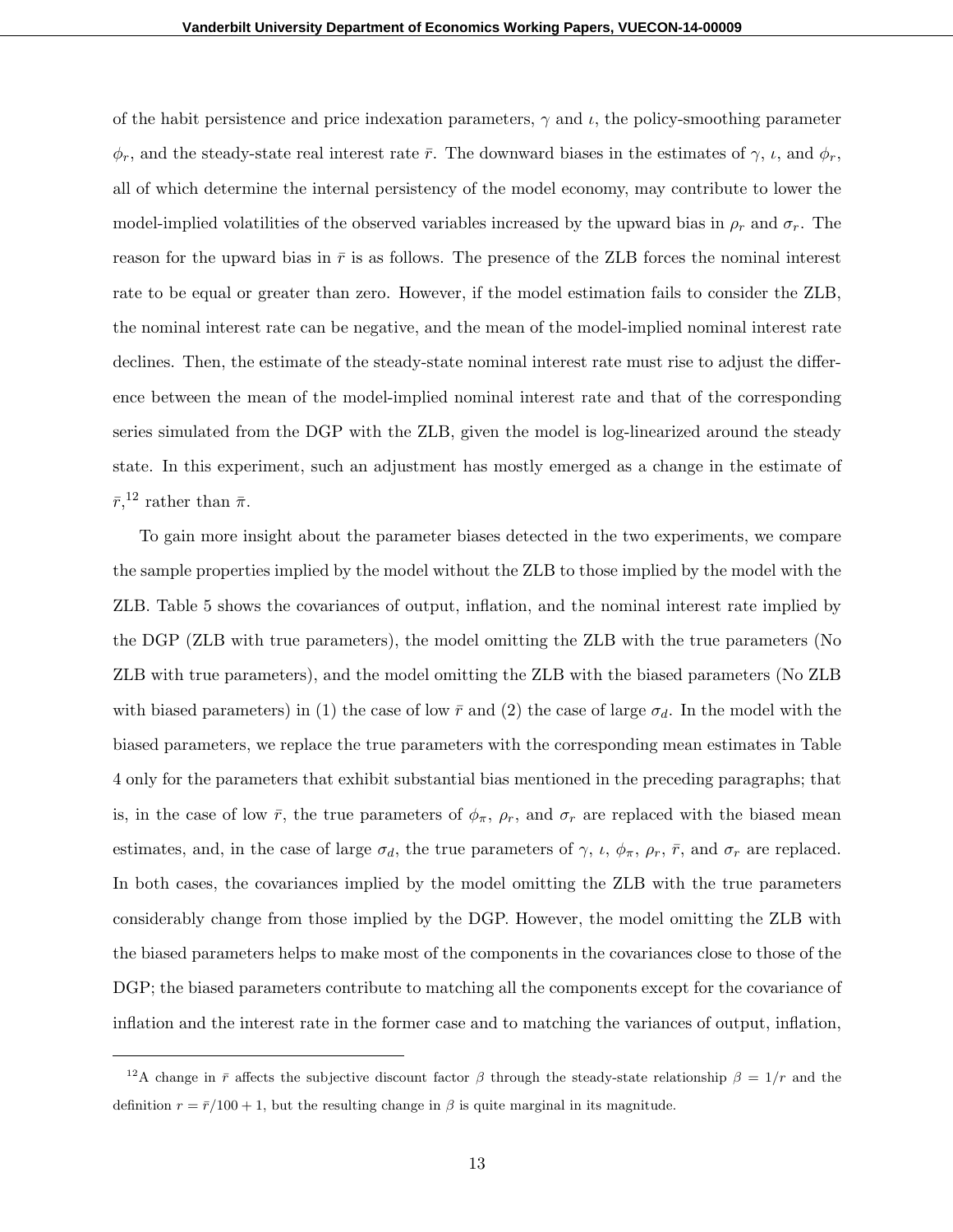and the interest rate and the covariance of output and inflation in the latter case.

Figure 6 and 7 present the estimated and true impulse responses in order to examine the effects of the parameter biases on the model properties in the alternative experiments. Compared with the responses in the baseline experiment (Figure 2), the differences between the mean estimates and the true responses become large in most of the panels. In the case of low  $\bar{r}$ , particularly, the credible intervals for the output responses to the cost-push and monetary policy shocks and the inflation response to the monetary policy shock do not contain the true responses in the first few periods after the shocks. In the case of large  $\sigma_d$ , the true responses are outside the credible intervals regarding all the responses to the demand and monetary policy shocks. Therefore, the dynamic properties of the estimated model are no longer the same as the true ones.

#### **4 Robustness Analysis**

While we have employed a small-scale DSGE model in our analysis, an increased number of policy institutions are actively developing and estimating larger-scale DSGE models `a la Smets and Wouters (2003, 2007). Thus, as a robustness analysis, we conduct a similar exercise as in the baseline experiment using a version of the Smets and Wouters (2007) model.

#### **4.1 Smets–Wouters Type Model**

The model employed in this section is a slightly modified version of the Smets and Wouters (2007) model. This version differs from their original model in the following two aspects. First, for the purpose of comparison with our baseline experiment, the monetary policy rule is replaced with the one specified in our baseline model whereas Smets and Wouters employ a generalized Taylor rule in which the policy rate is adjusted in response to the level and changes in the theoretical output gap (i.e., the gap between real output and output that would be obtained in the absence of nominal rigidities) in addition to inflation. Second, as in the baseline experiment, the binding shocks  $m_t$ are incorporated into the monetary policy rule in order to take account of the ZLB constraint on the nominal interest rate in the DGP.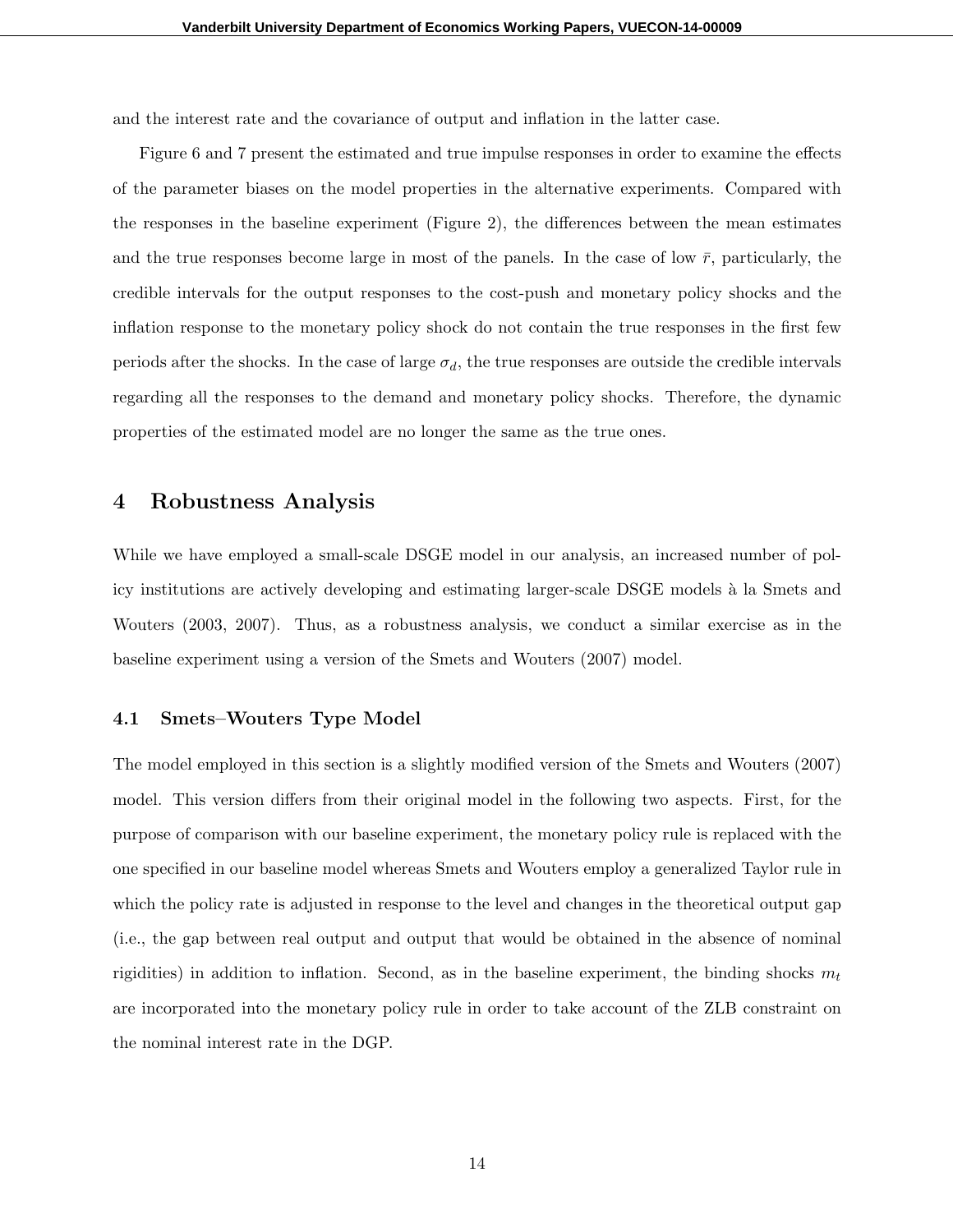The model consists of the following log-linearized equations.<sup>13</sup> In what follows, all the variables are expressed in terms of their percentage deviation from the steady-state balanced growth path.

$$
\tilde{c}_t = \frac{\lambda/\gamma}{1 + \lambda/\gamma} \tilde{c}_{t-1} + \frac{1}{1 + \lambda/\gamma} E_t \tilde{c}_{t+1} + \frac{(\sigma_c - 1)w^h l/c}{\sigma_c (1 + \lambda/\gamma)} \left(\tilde{l}_t - E_t \tilde{l}_{t+1}\right) \n- \frac{1 - \lambda/\gamma}{\sigma_c (1 + \lambda/\gamma)} \left(\tilde{r}_t - E_t \tilde{\pi}_{t+1} + \varepsilon_t^b\right),
$$
\n(7)

$$
\tilde{u}_t = \frac{1}{1 + \beta \gamma^{1 - \sigma_c}} \tilde{u}_{t-1} + \frac{\beta \gamma^{1 - \sigma_c}}{1 + \beta \gamma^{1 - \sigma_c}} E_t \tilde{u}_{t+1} + \frac{1}{\gamma^2 \varphi (1 + \beta \gamma^{1 - \sigma_c})} \tilde{q}_t + \varepsilon_t^i,
$$
\n(8)

$$
\tilde{q}_t = \frac{1-\delta}{r^k+1-\delta} E_t \tilde{q}_{t+1} + \frac{r^k}{r^k+1-\delta} E_t \tilde{r}_{t+1}^k - \left(\tilde{r}_t - E_t \tilde{\pi}_{t+1} + \varepsilon_t^b\right),\tag{9}
$$

$$
\tilde{y}_t = \phi_p \left[ \alpha \tilde{k}_t^s + (1 - \alpha) \tilde{l}_t + \varepsilon_t^a \right],\tag{10}
$$

$$
\tilde{k}_t^s = \tilde{z}_t + \tilde{k}_{t-1},\tag{11}
$$

$$
\tilde{z}_t = \frac{1 - \psi}{\psi} \tilde{r}_t^k,\tag{12}
$$

$$
\tilde{k}_t = \frac{1-\delta}{\gamma} \tilde{k}_{t-1} + \left(1 - \frac{1-\delta}{\gamma}\right) \left[\tilde{i}_t + \gamma^2 \varphi (1 + \beta \gamma^{1-\sigma_c}) \varepsilon_t^i\right],\tag{13}
$$

$$
\tilde{y}_t = c_y \tilde{c}_t + i_y \tilde{i}_t + r^k k_y \tilde{z}_t + \varepsilon_t^g,\tag{14}
$$

$$
\tilde{\mu}_t^p = \alpha \left( \tilde{k}_t^s - \tilde{l}_t \right) - \tilde{w}_t,\tag{15}
$$

$$
\tilde{\pi}_t = \frac{\iota_p}{1 + \beta \gamma^{1 - \sigma_c} \iota_p} \tilde{\pi}_{t-1} + \frac{\beta \gamma^{1 - \sigma_c}}{1 + \beta \gamma^{1 - \sigma_c} \iota_p} E_t \tilde{\pi}_{t+1} - \frac{(1 - \xi_p)(1 - \beta \gamma^{1 - \sigma_c} \xi_p)}{\xi_p (1 + \beta \gamma^{1 - \sigma_c} \iota_p) [(\phi_p - 1)\varepsilon_p + 1]} \tilde{\mu}_t^p + \varepsilon_t^p, \quad (16)
$$

$$
\tilde{r}_t^k = -\left(\tilde{k}_t^s - \tilde{l}_t\right) + \tilde{w}_t,\tag{17}
$$

$$
\tilde{\mu}_t^w = \tilde{w}_t - \left\{ \sigma_t \tilde{l}_t + \frac{1}{1 - \lambda/\gamma} \left[ \tilde{c}_t - \frac{\lambda}{\gamma} \tilde{c}_{t-1} \right] \right\},\tag{18}
$$

$$
\tilde{w}_t = \frac{1}{1 + \beta \gamma^{1 - \sigma_c}} \tilde{w}_{t-1} + \frac{\beta \gamma^{1 - \sigma_c}}{1 + \beta \gamma^{1 - \sigma_c}} \left( E_t \tilde{w}_{t+1} + E_t \tilde{\pi}_{t+1} \right) - \frac{1 + \beta \gamma^{1 - \sigma_c}}{1 + \beta \gamma^{1 - \sigma_c}} \tilde{\pi}_t \n+ \frac{\iota_w}{1 + \beta \gamma^{1 - \sigma_c}} \tilde{\pi}_{t-1} - \frac{(1 - \xi_w)(1 - \beta \gamma^{1 - \sigma_c} \xi_w)}{\xi_w (1 + \beta \gamma^{1 - \sigma_c}) \left[ (\phi_w - 1)\varepsilon_w + 1 \right]} \tilde{\mu}_t^w + \varepsilon_t^w,
$$
\n(19)

$$
\tilde{r}_t = r_r \tilde{r}_{t-1} + (1 - r_r) \left( r_\pi \tilde{\pi}_t + r_y \tilde{y}_t \right) + \varepsilon_t^r + m_t. \tag{20}
$$

Eq. (7) is the consumption Euler equation, where  $\tilde{c}_t$  denotes consumption,  $\tilde{l}_t$  is labor input,  $\tilde{r}_t$  is the short-term nominal interest rate,  $\tilde{\pi}_t$  is the inflation rate,  $\varepsilon_t^b$  captures the risk premium shock in the return on assets held by households,  $\lambda$  is the degree of external habit persistence in consumption preferences,  $\gamma$  is the steady-state growth rate,  $\sigma_c$  is the degree of relative risk aversion, and  $w^h l/c$ is the steady-state value of labor relative to consumption. Eq. (8) is the investment adjustment

<sup>&</sup>lt;sup>13</sup>See the appendix to Smets and Wouters (2007) for a full description of the model.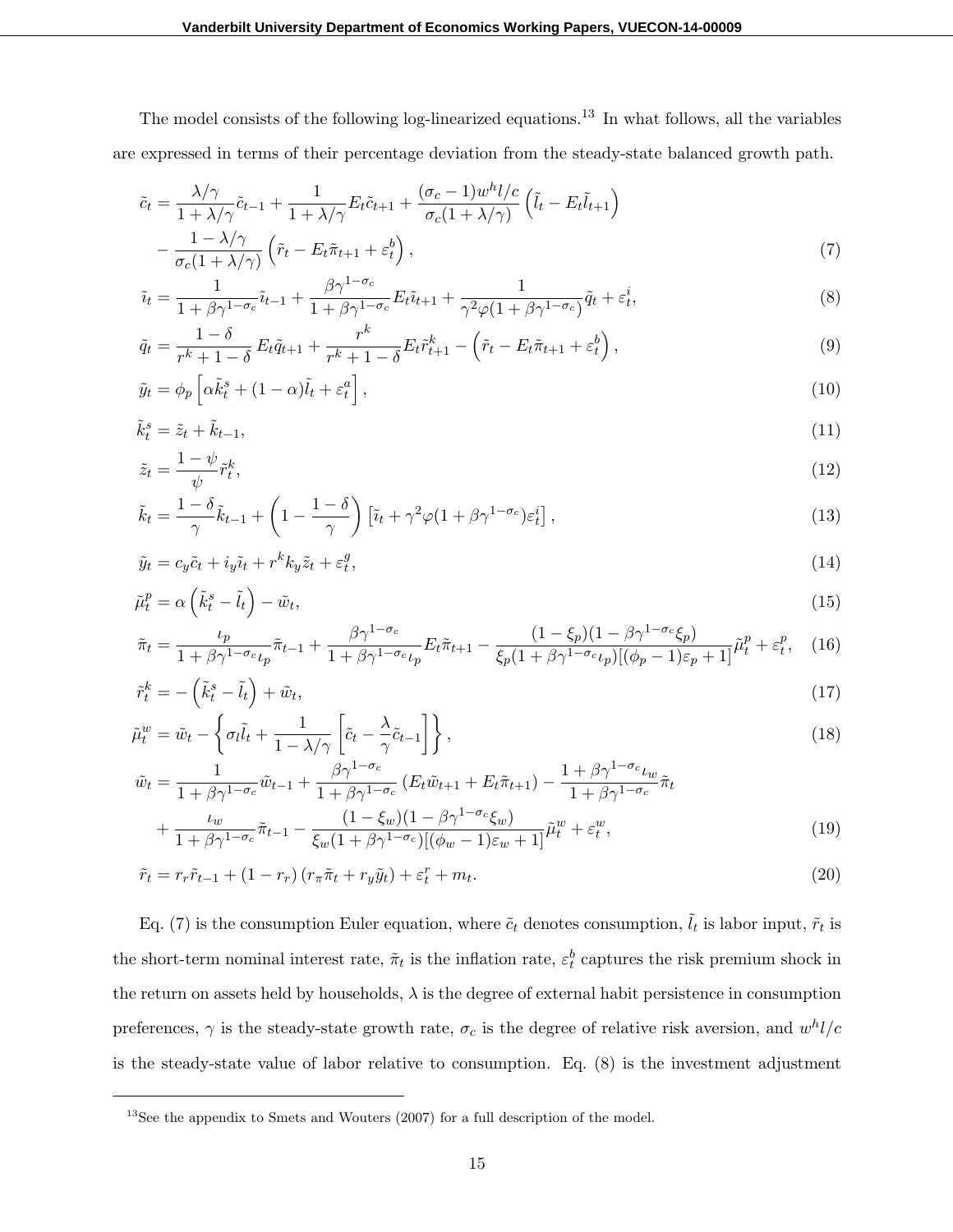equation, where  $\tilde{i}_t$  represents investment,  $\tilde{q}_t$  denotes the real value of the existing capital stock,  $\varepsilon_t^i$ represents the shock to investment efficiency,  $\beta$  is the subjective discount factor, and  $\varphi$  is the steadystate elasticity of investment adjustment costs. Eq. (9) is the no-arbitrage condition for the value of capital, where  $\tilde{r}_t^k$  is the real rental rate of capital,  $\delta$  is the depreciation rate of capital, and  $r^k$  is the steady-state real rental rate of capital. Eq. (10) is the Cobb–Douglas production function with fixed costs where  $\tilde{y}_t$  denotes output,  $\tilde{k}_t^s$  is effective capital services,  $\varepsilon_t^a$  represents the TFP shock,  $\phi_p$ is one plus the share of fixed costs in output,  $\alpha$  is the share of capital in production. Eq. (11) gives the effective capital services used in production, where  $\tilde{z}_t$  and  $k_{t-1}$  denote the capital utilization rate and capital installed in the previous period. Eq. (12) is the condition for the capital utilization rate, where  $\psi$  is determined by a function of the steady-state elasticity of the rate adjustment costs. Eq. (13) is the capital accumulation equation. Eq. (14) is the aggregate resource constraint, where  $\varepsilon_t^g$  $\frac{g}{t}$  represents the exogenous spending shock,  $c_y$ ,  $i_y$ ,  $k_y$  are the steady-state output ratios of consumption, investment, and capital. Eq. (15) is the equation for the price markup  $\tilde{\mu}_t^p$  $_t^p$ , where  $\tilde{w}_t$  is the real wage. Eq. (16) is the New Keynesian Phillips curve, where  $\varepsilon_t^p$  $t_t$ <sup>*r*</sup> represents the price markup shock,  $\xi_p$  and  $\iota_p$  are the degrees of price stickiness and price indexation to past inflation,  $(\phi_p - 1)$  is the steady-state goods market markup, and  $\varepsilon_p$  is the curvature of the Kimball (1995) goods market aggregator. Eq. (17) is the condition for capital and labor inputs in production. Eq. (18) is the equation for the wage markup  $\tilde{\mu}^w_t$ , where  $\sigma_l$  is the inverse elasticity of labor supply. Eq. (19) is the wage equation, where  $\varepsilon_t^w$  represents the wage markup shock,  $\xi_w$  and  $\iota_w$  are the degrees of wage stickiness and wage indexation to past inflation,  $(\phi_w - 1)$  is the steady-state labor market markup, and  $\varepsilon_w$  is the curvature of the Kimball (1995) labor market aggregator. Eq. (20) is the monetary policy rule, where  $r_r$  is the degree of interest rate smoothing,  $r_\pi$  and  $r_y$  represent the degrees of interest rate policy responses to inflation and output gap, respectively,  $\varepsilon_t^r$  is the monetary policy shock, and  $m_t$  is the binding shock.

There are seven structural shocks in the model. While the shocks regarding the TFP, the risk premium, external demand, investment, and monetary policy follow first-order autoregressive processes

$$
\varepsilon_t^x = \rho_x \varepsilon_{t-1}^x + \eta_t^x, \ x \in \{a, b, g, i, r, \},\
$$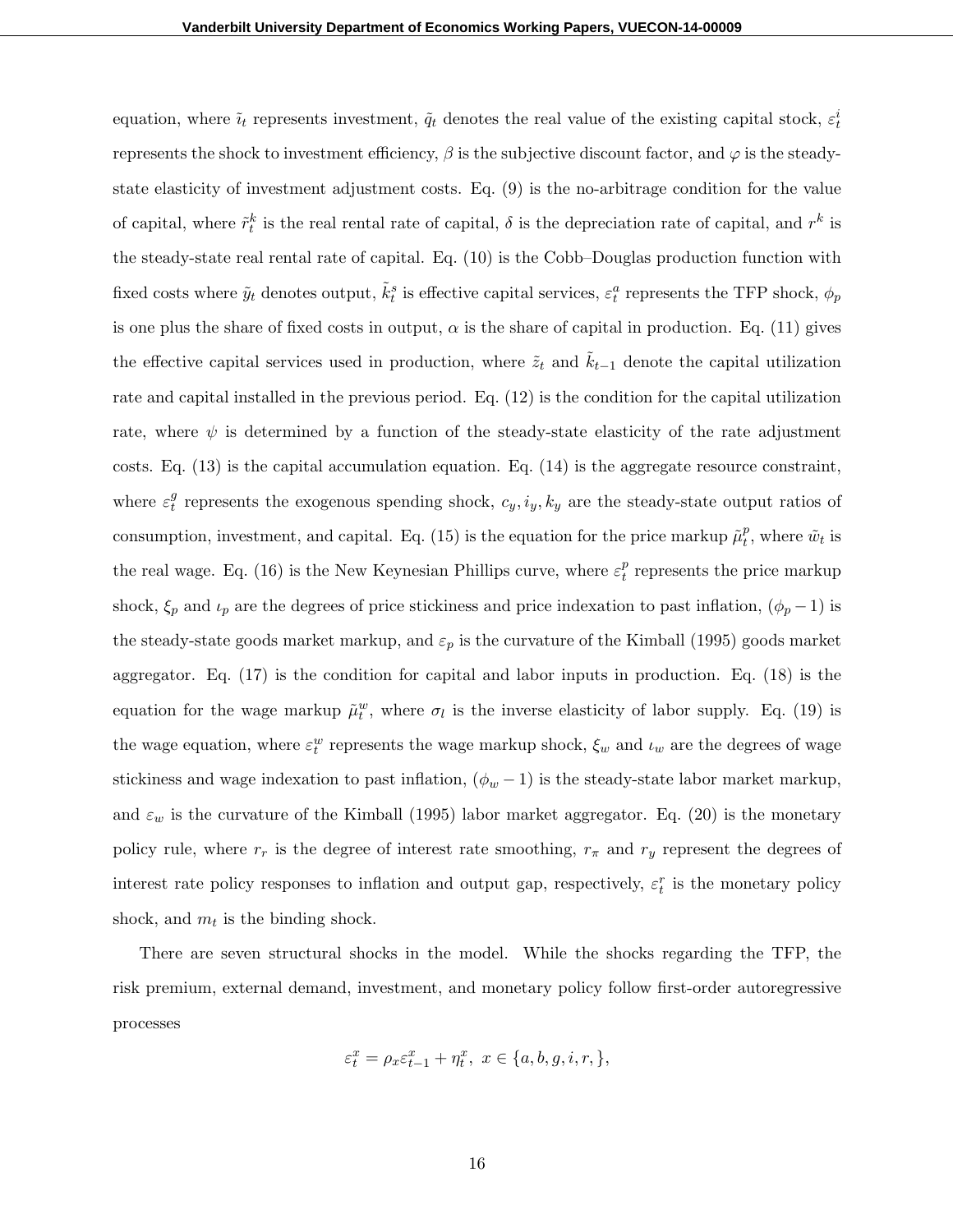the shocks to the price markup and the wage markup follow  $ARMA(1,1)$  processes

$$
\varepsilon_t^x = \rho_x \varepsilon_{t-1}^x + \eta_t^x - \mu_x \eta_{t-1}^x, \ x \in \{p, w\},\
$$

where  $\rho_x$  and  $\mu_x$  are autoregressive and moving average coefficients, and  $\eta_t^x$  is a normally distributed innovation with mean zero and standard deviation  $\sigma_x$ .

The observation equations are

 $\sqrt{ }$  $\frac{1}{2}$  $\mathbf{I}$  $\frac{1}{2}$  $\mathbf{I}$  $\perp$  $\frac{1}{2}$  $\mathbf{I}$  $\frac{1}{2}$  $\mathbf{I}$  $\frac{1}{2}$  $\mathbf{I}$  $\frac{1}{2}$  $\mathbf{I}$  $\frac{1}{2}$  $\mathbf{I}$  $\perp$  $\frac{1}{2}$  $\left| \right|$  $\overline{1}$ 

$$
\begin{aligned}\n100\Delta \log Y_t \\
100\Delta \log C_t \\
100\Delta \log I_t \\
100\Delta \log W_t \\
100\Delta \log P_t \\
100\Delta \log P_t \\
100\Delta \log P_t\n\end{aligned}\n=\n\begin{bmatrix}\n\bar{\gamma} \\
\bar{\gamma} \\
\bar{\gamma} \\
\bar{\gamma} \\
\bar{\gamma} \\
\bar{\gamma} \\
\bar{t} \\
\bar{\tau} \\
\bar{t} \\
\bar{\tau}\n\end{bmatrix}\n+\n\begin{bmatrix}\n\tilde{y}_t - \tilde{y}_{t-1} + \varepsilon_t^a \\
\tilde{c}_t - \tilde{c}_{t-1} + \varepsilon_t^a \\
\tilde{u}_t - \tilde{u}_{t-1} + \varepsilon_t^a \\
\tilde{u}_t - \tilde{w}_{t-1} + \varepsilon_t^a \\
\tilde{u}_t \\
\tilde{t}_t \\
\tilde{\tau} \\
\tilde{\tau}_t\n\end{bmatrix}
$$

*,*

where  $\bar{\gamma} = 100(\gamma - 1)$ ,  $\bar{l}$  is the steady-state hours worked,  $\bar{\pi} = 100(\pi - 1)$ , and  $\bar{r} = 100(\beta^{-1}\gamma^{\sigma_c}\pi - 1)$ .

#### **4.2 Design for the Monte Carlo Experiment**

As shown in the second column in Table 6, the true parameter values that characterize the DGP basically follow from the prior means used in Smets and Wouters (2007). However, the standard deviations of the structural shocks  $\sigma_x$ ,  $x \in \{a, b, g, i, r, p, w\}$  are all changed from 0.1 to 0.45 so that the resulting probability of hitting the ZLB is the same (6.4 percent of quarters) as that in our baseline experiment.<sup>14</sup>

Then, the model without the ZLB constraint is estimated using the artificial time series generated from the DGP presented above. In the same way as the previous section, each prior mean is set to the corresponding true parameter value. For the standard deviations of the priors, we use the same values as set in Smets and Wouters (2007). We generate 125,000 posterior draws and discard the first 20 percent of the draws.

We conduct 200 Monte Carlo replications using a sample size of 200 observations. As in the preceding experiments, the posterior means and Bayesian credible intervals for the parameters are

<sup>&</sup>lt;sup>14</sup>If these changes were not made, i.e.,  $\sigma_x = 0.1$ ,  $x \in \{a, b, g, i, r, p, w\}$ , the probability of hitting the ZLB was zero.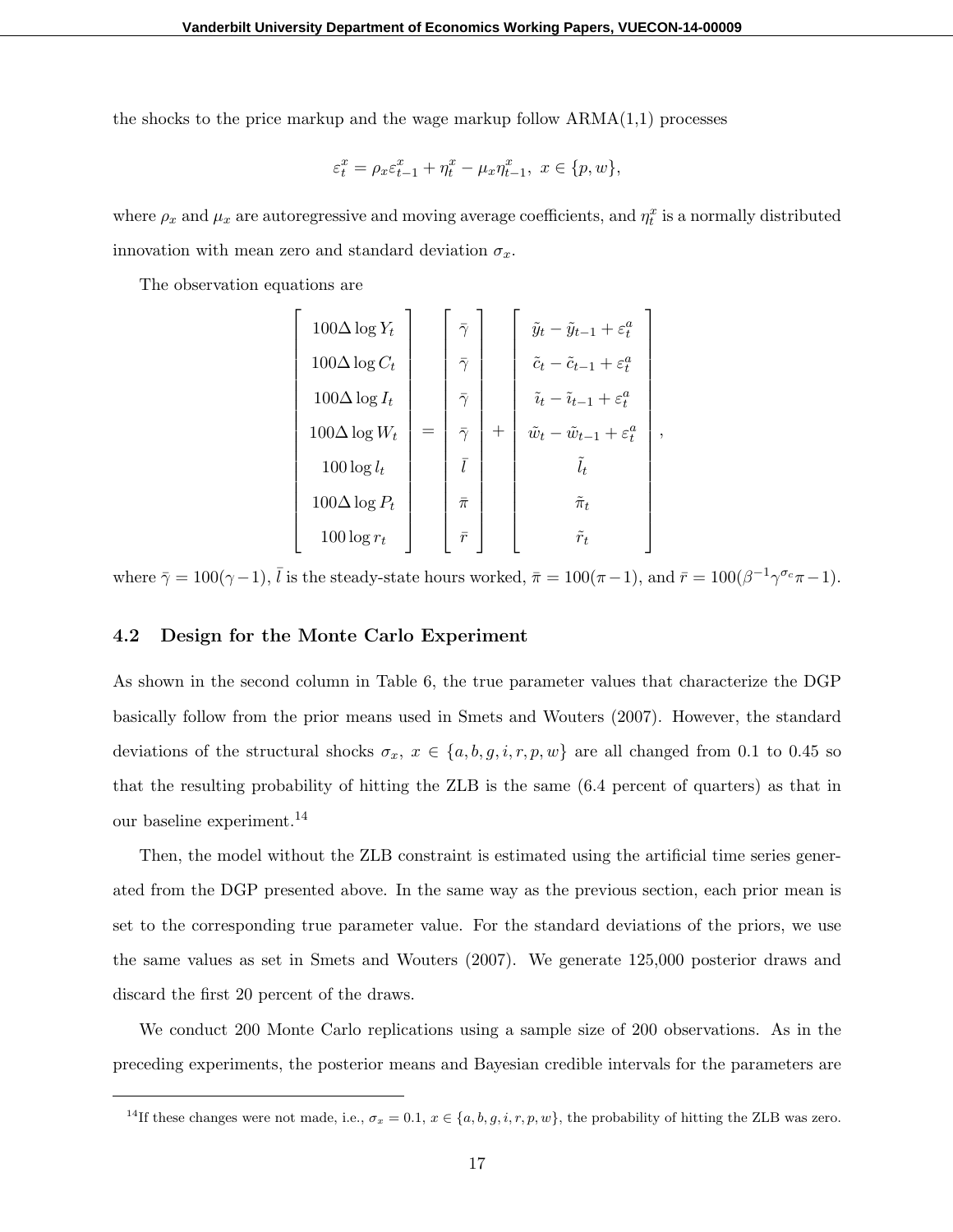averaged over the replications.

The distribution of the duration of the ZLB spells is shown in Figure 8, based on the simulated sample of 40,000 periods (200 Monte Carlo replications with a sample size of 200 observations). In this experiment, the average duration at the ZLB is 1.7 quarters, which is almost the same as in the baseline experiment.

#### **4.3 Results for the Robustness Analysis**

The third to fourth columns in Table 6 show the posterior means and 90 percent credible intervals for the estimated parameters in the experiment using the Smets–Wouters type model. Most of the posterior mean estimates are almost the same as the true parameter values, and all the 90 percent credible intervals contain the true values. Thus, no substantial bias is detected in this experiment. The estimates of the monetary policy responses to inflation and output,  $r_{\pi}$  and  $r_y$ , and the subjective discount factor  $100(\beta^{-1} - 1)$ —related to the steady-state real interest rate seems to be slightly biased, depending on one's point of view. For these biases, the same explanation as provided in the previous section applies.

As in the baseline experiment, we confirm from the last two columns in Table 6 (No ZLB in DGP) that the parameter estimates are unbiased when the ZLB constraint is not imposed in the DGP.

Figure 9 compares the estimated and true impulse responses of output, inflation, and the nominal interest rate to one standard deviation shocks to the TFP, the risk premium, external demand, investment, monetary policy, the price markup, and the wage markup. As with the preceding experiments, in each panel, the solid thick line represents the true response, the solid thin and dashed lines are respectively the posterior mean and 90 percent credible interval for the estimated response, and the responses are shown in terms of the percentage deviation from the steady state. Because the parameter estimates are virtually unbiased, the mean estimates are very close to the true responses in all of the panels.

To investigate the possibility that ignoring the ZLB can cause biased estimates of the structural shocks, we simulate a single sample of 200 observations, as shown in Figure 10, using the present DGP. Then, using the simulated sample, we estimate the model without imposing the ZLB and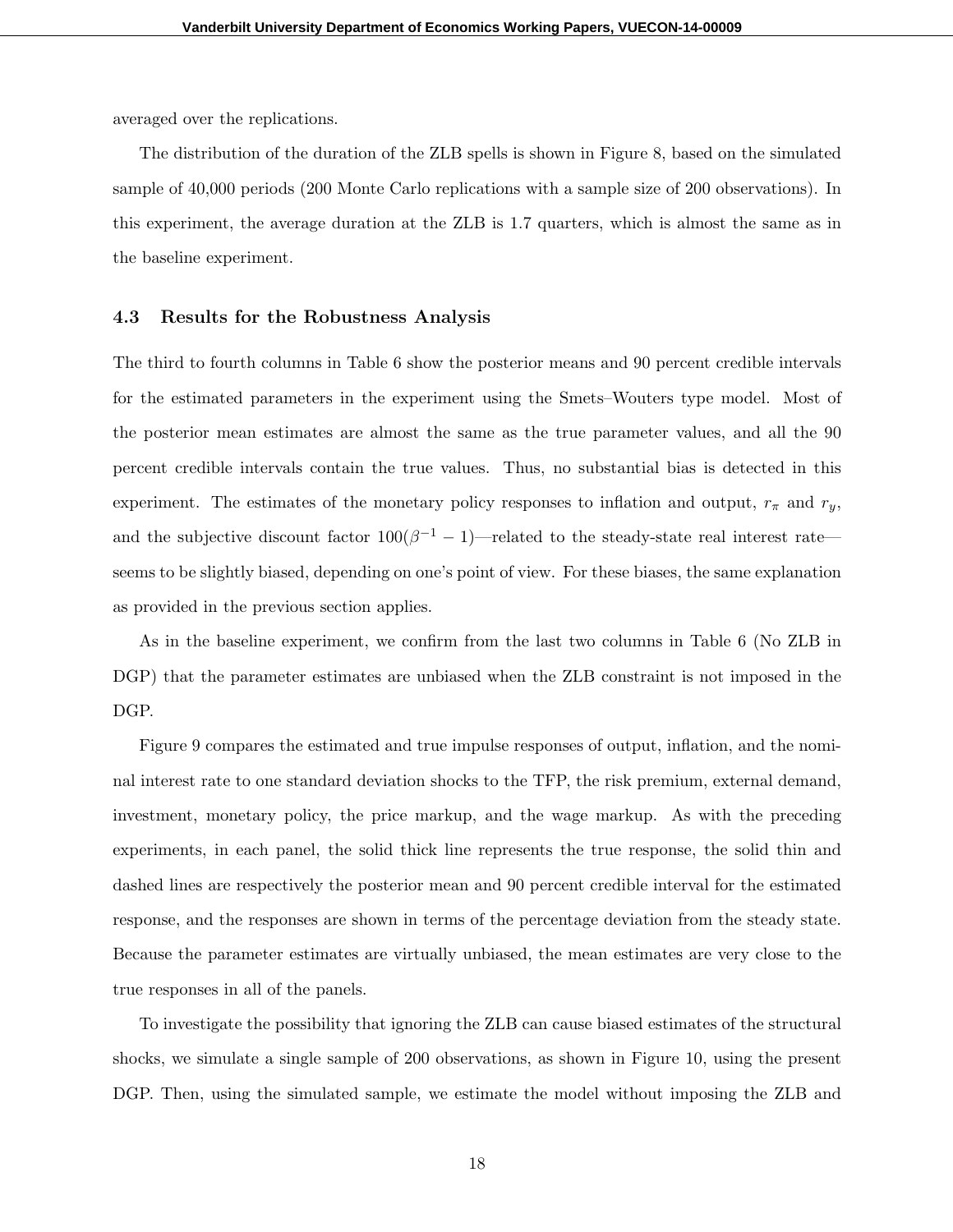compute the Kalman smoothed estimates of the shocks. In Figure 11, the mean estimates of the smoothed shocks (dashed lines) about the TFP  $\varepsilon_t^a$ , the risk premium  $\varepsilon_t^b$ , external demand  $\varepsilon_t^g$ *t* , investment  $\varepsilon_t^i$ , monetary policy  $\varepsilon_t^r$ , the price markup  $\varepsilon_t^p$  $t_t^p$ , and the wage markup  $\varepsilon_t^w$  are compared with the corresponding true shocks (solid lines). Non-negligible differences between the smoothed estimates and true shocks are detected in the monetary policy shocks during the periods when the nominal interest rate is stuck at zero in Figure 10. Therefore, we reach the same conclusion as in the baseline experiment that the model omitting the ZLB leads to biased estimates of the shocks even with the unbiased parameters.

## **5 Conclusion**

This paper has investigated parameter bias in an estimated DSGE model that excludes the ZLB constraint on the nominal interest rate. To this end, we have conducted Monte Carlo experiments using a standard sticky-price DSGE model. According to the results in our baseline experiment, no significant bias is detected in the estimated parameters whereas the parameter estimates associated with the monetary policy rule are slightly biased. With the increased probability of hitting the ZLB, however, the parameter biases become large and substantially affect the dynamic properties of the model. Moreover, we have demonstrated that the estimation of the model omitting the ZLB leads to biased estimates of the structural shocks even though the estimated parameters are unbiased. These findings caution researchers against the common practice of estimating linearized DSGE models without considering the ZLB.

However, as Braun, Körber, and Waki (2012), Gust, López-Salido, and Smith (2012), Nakata (2013a), and Ngo (2014) among others suggest, the quasi-linear solution method used in this paper may be inaccurate in the assessment of the ZLB. In this regard, it is an important research agenda to examine how parameter estimates in linearized DSGE models can be affected by ignoring the true economic structures characterized by fully nonlinear models.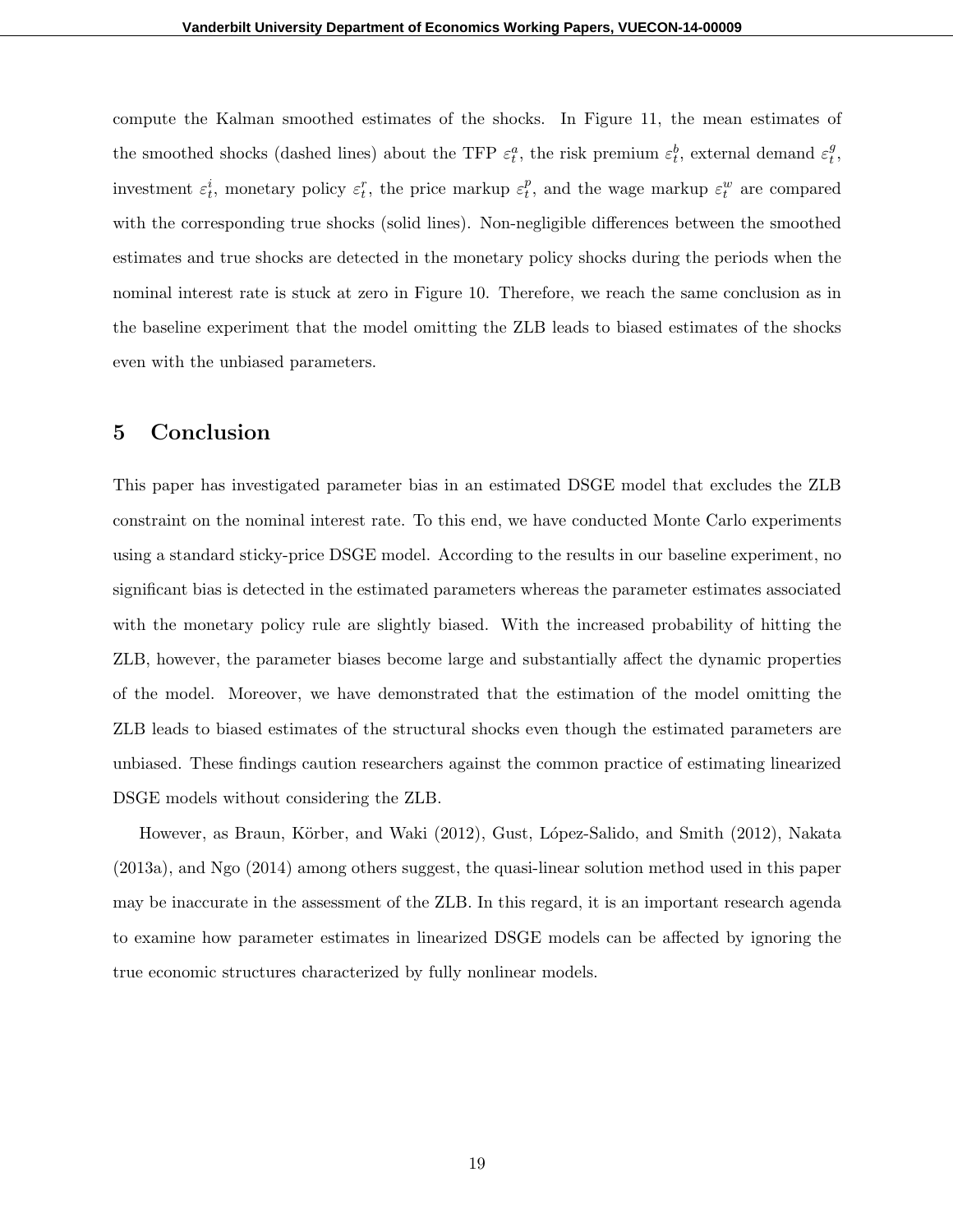## **Appendix**

This appendix presents the full description of the model. In the model economy, there are a continuum of households, a representative final-good firm, a continuum of intermediate-good firms, and a monetary authority.

Each household  $h \in [0, 1]$  consumes final goods  $C_{h,t}$ , supplies labor  $l_{h,t}$ , and purchases one-period riskless bonds  $B_{h,t}$  so as to maximize the utility function

$$
E_0 \sum_{t=0}^{\infty} \beta^t \left[ \frac{(C_{h,t} - \gamma C_{t-1})^{1-\sigma}}{1-\sigma} - \frac{l_{h,t}^{1+\chi}}{1+\chi} \right]
$$

subject to the budget constraint

$$
P_t C_{h,t} + B_{h,t} = P_t W_t l_{h,t} + r_{t-1}^n B_{h,t-1} + T_{h,t},
$$

where  $E_t$  is the expectation operator conditional on information available in period  $t, \beta \in (0,1)$  is the subjective discount factor,  $\sigma > 0$  is the inverse of the intertemporal elasticity of substitution,  $\gamma \in [0,1]$  is the degree of external habit persistence in consumption preferences,  $\chi > 0$  is the inverse of the elasticity of labor supply,  $P_t$  is the price of final goods,  $W_t$  is the real wage,  $r_t^n$  is the gross nominal interest rate, and  $T_{h,t}$  is the sum of a lump-sum public transfer and profits received from firms. The first-order conditions for optimal decisions on consumption, labor supply, and bond-holding are identical among households and therefore become

$$
\Lambda_t = \left(C_t - \gamma C_{t-1}\right)^{-\sigma},\tag{A.1}
$$

$$
W_t = \frac{l_t^{\chi}}{\Lambda_t},\tag{A.2}
$$

$$
1 = E_t \beta \frac{\Lambda_{t+1}}{\Lambda_t} \frac{r_t^n}{\pi_{t+1}},
$$
\n(A.3)

where  $\Lambda_t$  is the marginal utility of consumption and  $\pi_t = P_t/P_{t-1}$  denotes gross inflation.

The representative final-good firm produces output *Y<sup>t</sup>* under perfect competition by choosing a combination of intermediate inputs  ${Y_{f,t}}$  so as to maximize profit  $P_tY_t - \int_0^1 P_{f,t}Y_{f,t}df$  subject to a CES production technology  $Y_t = \left(\int_0^1 Y_{f,t}^{1/(1+\lambda^p)} df\right)^{1+\lambda^p}$ , where  $P_{f,t}$  is the price of intermediate good *f* and  $\lambda^p \geq 0$  denotes the intermediate-good price markup. The first-order condition for profit maximization yields the final-good firm's demand for intermediate good  $f$ ,  $Y_{f,t} = Y_t (P_{f,t}/P_t)^{-(1+\lambda^p)/\lambda^p}$ , while perfect competition in the final-good market leads to  $P_t = \left(\int_0^1 P_{f,t}^{-1/\lambda^p} df\right)^{-\lambda^p}$ .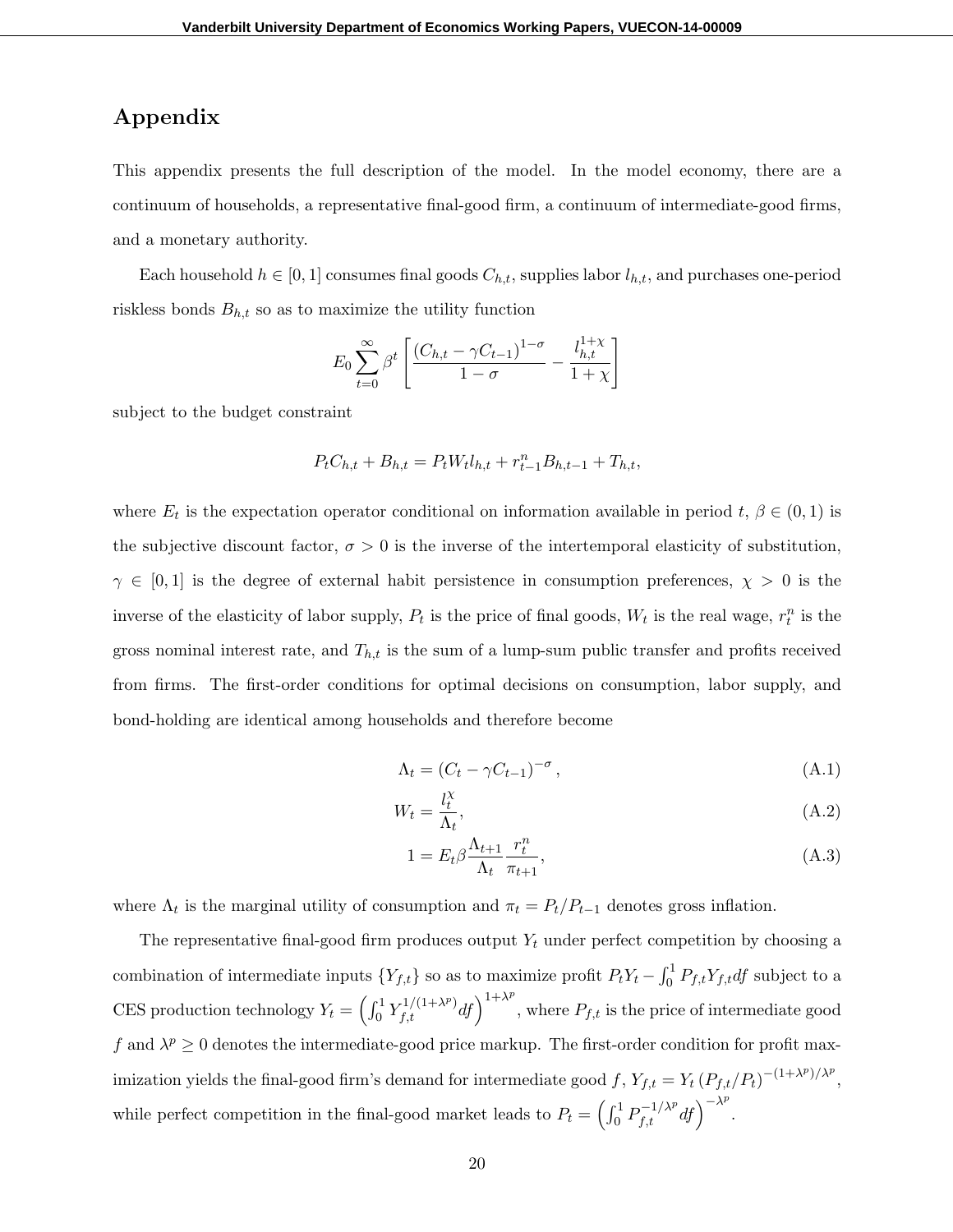Each intermediate-good firm *f* produces one kind of differentiated goods *Yf,t* under monopolistic competition by choosing a cost-minimizing labor input  $l_t$  given the real wage  $W_t$  subject to the production function

$$
Y_{f,t} = A_t l_{f,t},
$$

where  $A_t$  represents the exogenous technology level. The first-order condition for cost minimization shows that real marginal cost is identical among intermediate-good firms and is given by

$$
mc_t = \frac{W_t}{A_t}.\tag{A.4}
$$

In the face of the final-good firm's demand and marginal cost, the intermediate-good firms set prices of their products on a staggered basis as in Calvo (1983). In each period, a fraction 1 *− ξ ∈* (0*,* 1) of intermediate-good firms re-optimize their prices while the remaining fraction *ξ* indexes prices to a weighted average of past inflation  $\pi_{t-1}$  and steady-state inflation  $\pi$ . The firms that re-optimize their prices in the current period then maximize expected profit

$$
E_{t} \sum_{j=0}^{\infty} \xi^{j} \frac{\beta^{j} \Lambda_{t+j}}{\Lambda_{t}} \left[ \frac{P_{f,t}}{P_{t+j}} \prod_{k=1}^{j} \left( \pi_{t+k-1}^{t} \pi^{1-\iota} \right) - mc_{t+j} \right] Y_{f,t+j}
$$

subject to the final-good firm's demand

$$
Y_{f,t+j} = Y_{t+j} \left[ \frac{P_{f,t}}{P_{t+j}} \prod_{k=1}^j \left( \pi_{t+k-1}^t \pi^{1-t} \right) \right]^{-\frac{1+\lambda^p}{\lambda^p}},
$$

where  $\iota \in (0,1)$  denotes the weight of price indexation to past inflation relative to steady-state inflation. The first-order condition for the reoptimized price  $P_t^o$  is given by

$$
E_{t} \sum_{j=0}^{\infty} \left\{ \begin{array}{l} (\beta \xi)^{j} \frac{\Lambda_{t+j}}{\Lambda_{t}} Y_{t+j} \left[ \frac{P_{t}^{o}}{P_{t}} \prod_{k=1}^{j} \left( \frac{\pi_{t+k-1}}{\pi} \right)^{l} \frac{\pi}{\pi_{t+k}} \right]^{-\frac{1+\lambda^{p}}{\lambda^{p}}} \\ \times \left[ \frac{P_{t}^{o}}{P_{t}} \prod_{k=1}^{j} \left( \frac{\pi_{t+k-1}}{\pi} \right)^{l} \frac{\pi}{\pi_{t+k}} - (1+\lambda^{p}) m c_{t+j} \right] \end{array} \right\} = 0.
$$
 (A.5)

Moreover, the final-good's price  $P_t = \left(\int_0^1 P_{f,t}^{-1/\lambda^p} df\right)^{-\lambda^p}$ can be rewritten as

$$
1 = (1 - \xi) \left(\frac{P_t^o}{P_t}\right)^{-\frac{1}{\lambda^p}} + \xi \left[ \left(\frac{\pi_{t-1}}{\pi}\right)^t \frac{\pi}{\pi_t} \right]^{-\frac{1}{\lambda^p}}.
$$
\n(A.6)

The final-good market clearing condition is

$$
Y_t = C_t,\tag{A.7}
$$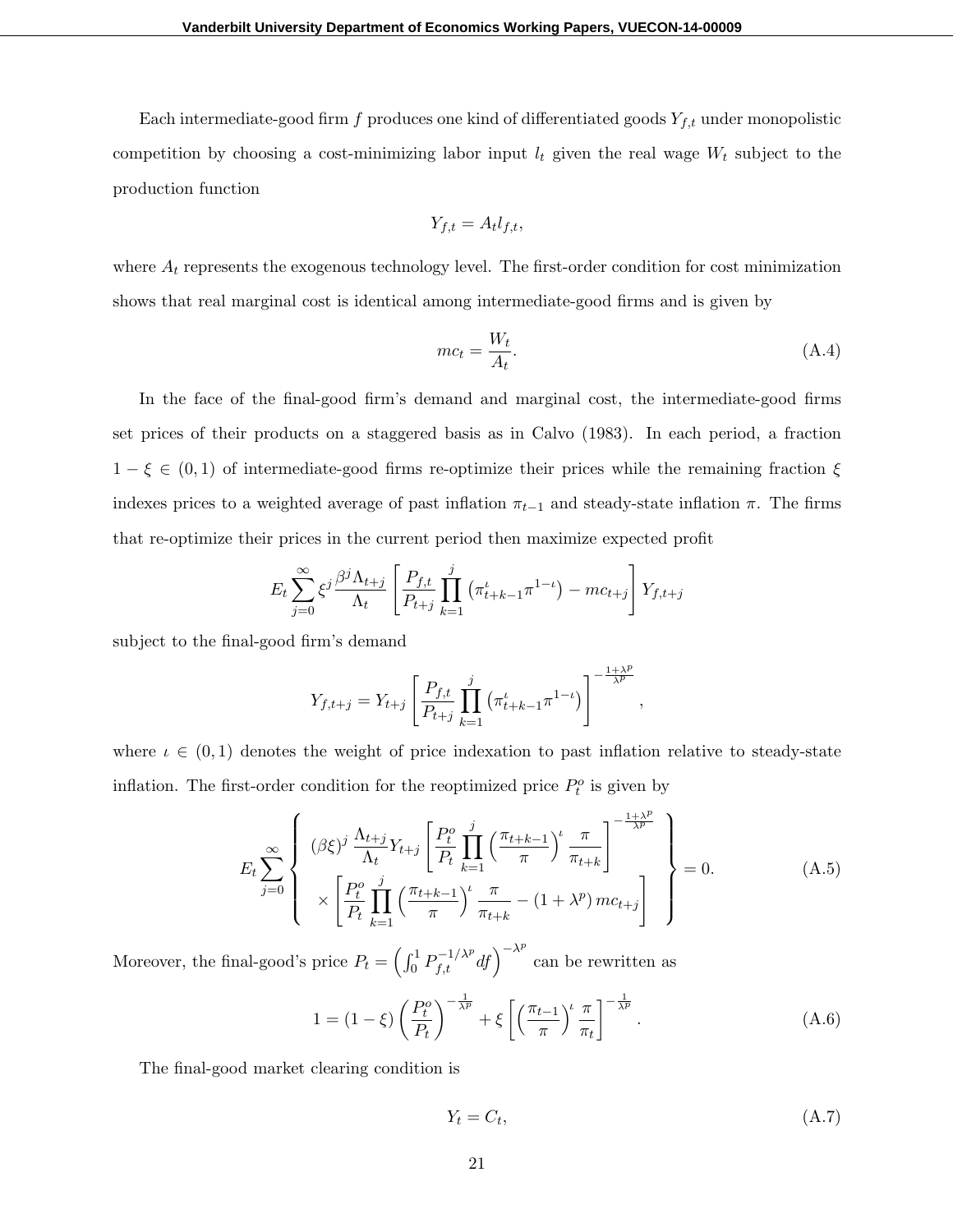while the labor market clearing condition leads to

$$
\frac{Y_t d_t}{A_t} = \int_0^1 l_{f,t} df = l_t,\tag{A.8}
$$

where  $d_t = \int_0^1 (P_{f,t}/P_t)^{-(1+\lambda^p)/\lambda^p} df$  represents price dispersion across the intermediate-good firms. Note that this dispersion is of second-order under the staggered price setting and that its steadystate value is unity.

A monetary policy rule is specified as

$$
\log r_t^n = \max \left[ \phi_r \log r_{t-1}^n + (1 - \phi_r) \left( \log r^n + \phi_\pi \log \frac{\pi_t}{\pi} + \phi_y \log \frac{Y_t}{Y} \right) + z_t^r, 0 \right]. \tag{A.9}
$$

In the absence of the ZLB on the nominal interest rate, the monetary authority adjusts the interest rate following a Taylor (1993) type monetary policy rule where  $\phi_r \in [0,1)$  is the degree of interest rate smoothing,  $r^n$  is the steady-state gross nominal interest rate, and  $\phi_{\pi}, \phi_y \ge 0$  are the degrees of interest rate policy responses to inflation and output.  $z_t^r$  is a monetary policy shock, which captures unsystematic components of monetary policy.

The equilibrium conditions are  $(A.1)$ – $(A.9)$ . Log-linearizing the equilibrium conditions around the steady state and rearranging the resulting equations yields Eq.  $(1)$ – $(3)$ . The demand shock  $z_t^d$ and cost shock  $z_t^p$  have been introduced in a reduced form manner, and interpreted as a shock to consumption preferences and time-varying price markup of intermediate-goods respectively.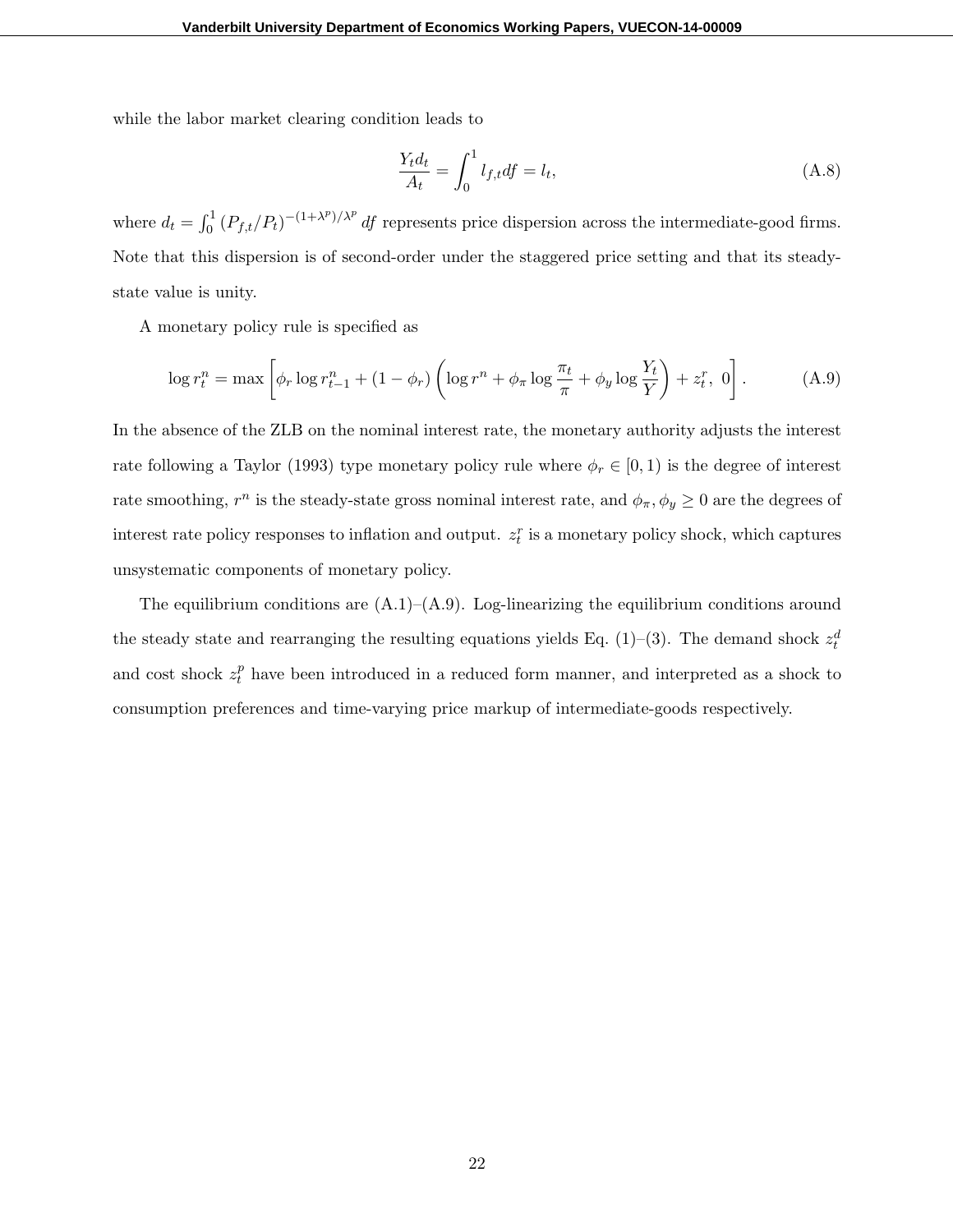## **References**

- [1] Adam, Klaus, and Roberto M. Billi, 2006. "Optimal Monetary Policy under Commitment with a Zero Bound on Nominal Interest Rates." *Journal of Money, Credit and Banking*, 38(7), 1877–1905.
- [2] Adam, Klaus, and Roberto M. Billi, 2007. "Discretionary monetary policy and the zero lower bound on nominal interest rates." *Journal of Monetary Economics*, 54(3), 728–752.
- [3] Aoki, Kosuke, and Yoichi Ueno, 2012. "Identification of Structural Shocks under the Zero Lower Bound on Nominal Interest Rates." Working Paper Series No.12-E-8, Bank of Japan.
- [4] Aruoba, S. Borağan, and Frank Schorfheide, 2013. "Macroeconomic Dynamics Near the ZLB: A Tale of Two Equilibria." NBER Working Paper 19248, National Bureau of Economic Research.
- [5] Blanchard, Olivier J., and Charles M. Kahn, 1980. "The Solution of Linear Difference Models under Rational Expectations." *Econometrica*, 48, 1305–1311.
- [6] Bodenstein, Martin, Luca Guerrieri, and Christopher J. Gust, 2013. "Oil Shocks and the Zero Bound on Nominal Interest Rates." *Journal of International Money and Finance*, 32, 941–967.
- [7] Braun, R. Anton, Lena M. Körber, and Yuichiro Waki, 2012. "Some Unpleasant Properties of Log-Linearized Solutions When the Nominal Rate is Zero." Working Paper 2012-05a, Federal Reserve Bank of Atlanta.
- [8] Calvo, Guillermo A., 1983. "Staggered Prices in a Utility-Maximizing Framework." *Journal of Monetary Economics*, 12(3), 383–398.
- [9] Canova, Fabio, and Luca Sala, 2009. "Back to Square One: Identification Issues in DSGE Models." *Journal of Monetary Economics*, 56(4), 431–449.
- [10] Christiano, Lawrence, Martin Eichenbaum, and Sergio Rebelo, 2011. "When Is the Government Spending Multiplier Large?" *Journal of Political Economy*, 119(1), 78–121.
- [11] Dennis, Richard, 2004. "Specifying and estimating New Keynesian Models with Instrument Rules and Optimal Monetary Policies." Working Paper 2004-17, Federal Reserve Bank of San Francisco.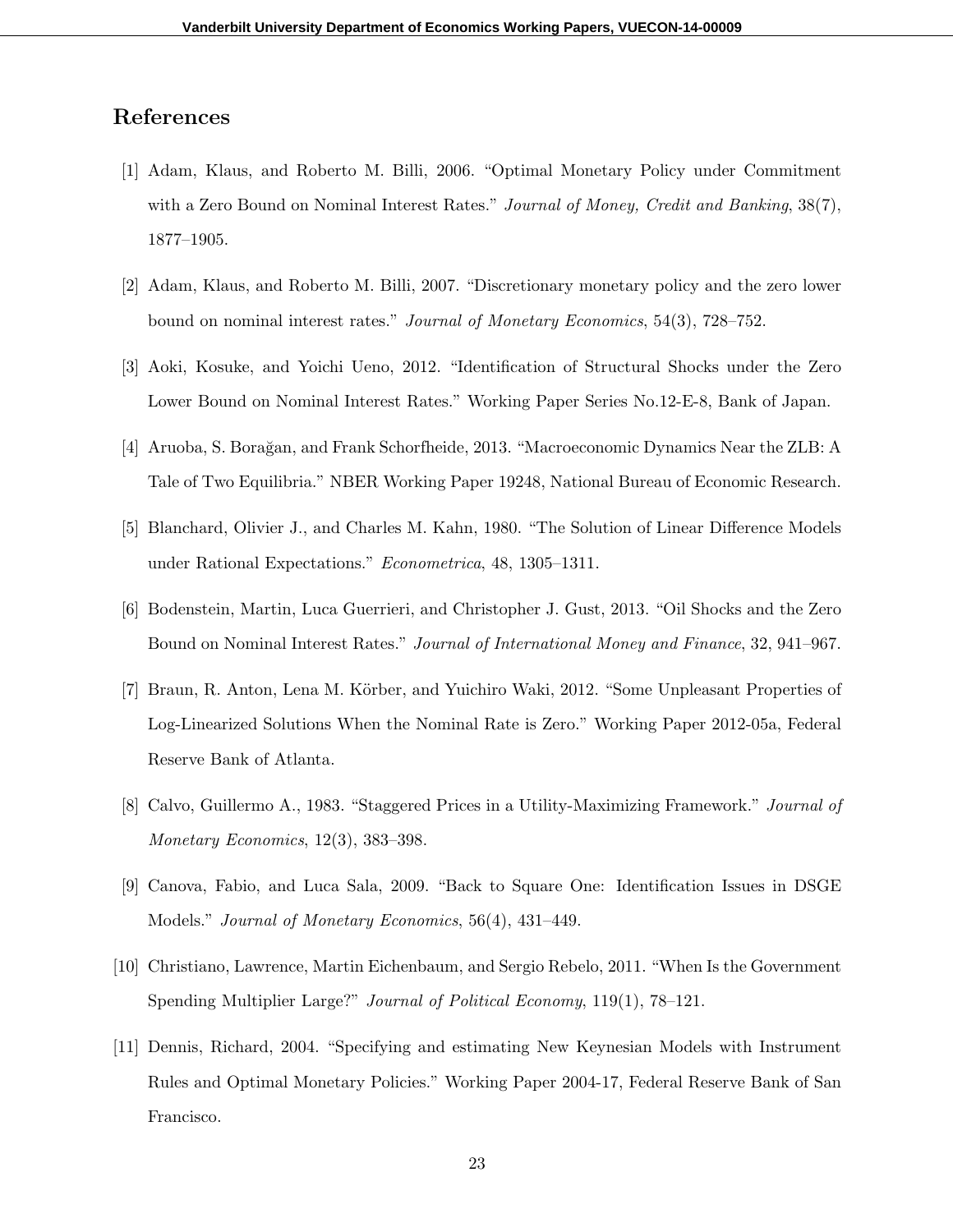- [12] Dennis, Richard, 2009. "Consumption Habits in a New Keynesian Business Cycle Model." *Journal of Money, Credit and Banking*, 41(5), 1015–1030.
- [13] Eggertsson, Gauti B., and Michael Woodford, 2003. "The Zero Bound on Interest Rates and Optimal Monetary Policy." *Brookings Papers on Economic Activity*, 34(1), 139–235.
- [14] Erceg, Christopher J., and Jesper Lindé, 2014. "Is There a Fiscal Free Lunch in a Liquidity Trap." *Journal of European Economic Association*, 12(1), 73–107.
- [15] Fernández-Villaverde, Jesús, Grey Gordon, Pablo A. Guerrón-Quintana, and Juan Rubio-Ramírez, 2012. "Nonlinear Adventures at the Zero Lower Bound." NBER Working Paper 18058, National Bureau of Economic Research.
- [16] Gavin, William T., Benjamin D. Keen, Alexander Richter, and Nathaniel Throckmorton, 2013. "Global Dynamics at the Zero Lower Bound." Working Papers 2013-007, Federal Reserve Bank of St. Louis.
- [17] Gust, Christopher, David Lopez-Salido, and Matthew E. Smith, 2012. "The Empirical Implications of the Interest-Rate Lower Bound." Finance and Economics Discussion Series 2012-83, Board of Governors of the Federal Reserve System.
- [18] Iskrev, Nikolay, 2010a. "Local Identification in DSGE Models." *Journal of Monetary Economics*, 57(2), 189–202.
- [19] Iskrev, Nikolay, 2010b. "Evaluating the Strength of Identification in DSGE Models. An a priori Approach." Working Papers w201032, Banco de Portugal, Economics and Research Department.
- [20] Jung, Taehun, Yuki Teranishi, and Tsutomu Watanabe, 2005. "Optimal Monetary Policy at the Zero-Interest-Rate Bound." *Journal of Money Credit and Banking*, 37(5) 813–835.
- [21] Kimball, Miles S., 1995. "The Quantitative Analytics of the Basic Neomonetarist Model." *Journal of Money Credit and Banking*, 27(4) 1241–1277.
- [22] Laséen, Stefan, and Lars E.O. Svensson, 2011. "Anticipated Alternative policy Rate Paths in Policy Simulations." *International Journal of Central Banking*, 7(3), 1–35.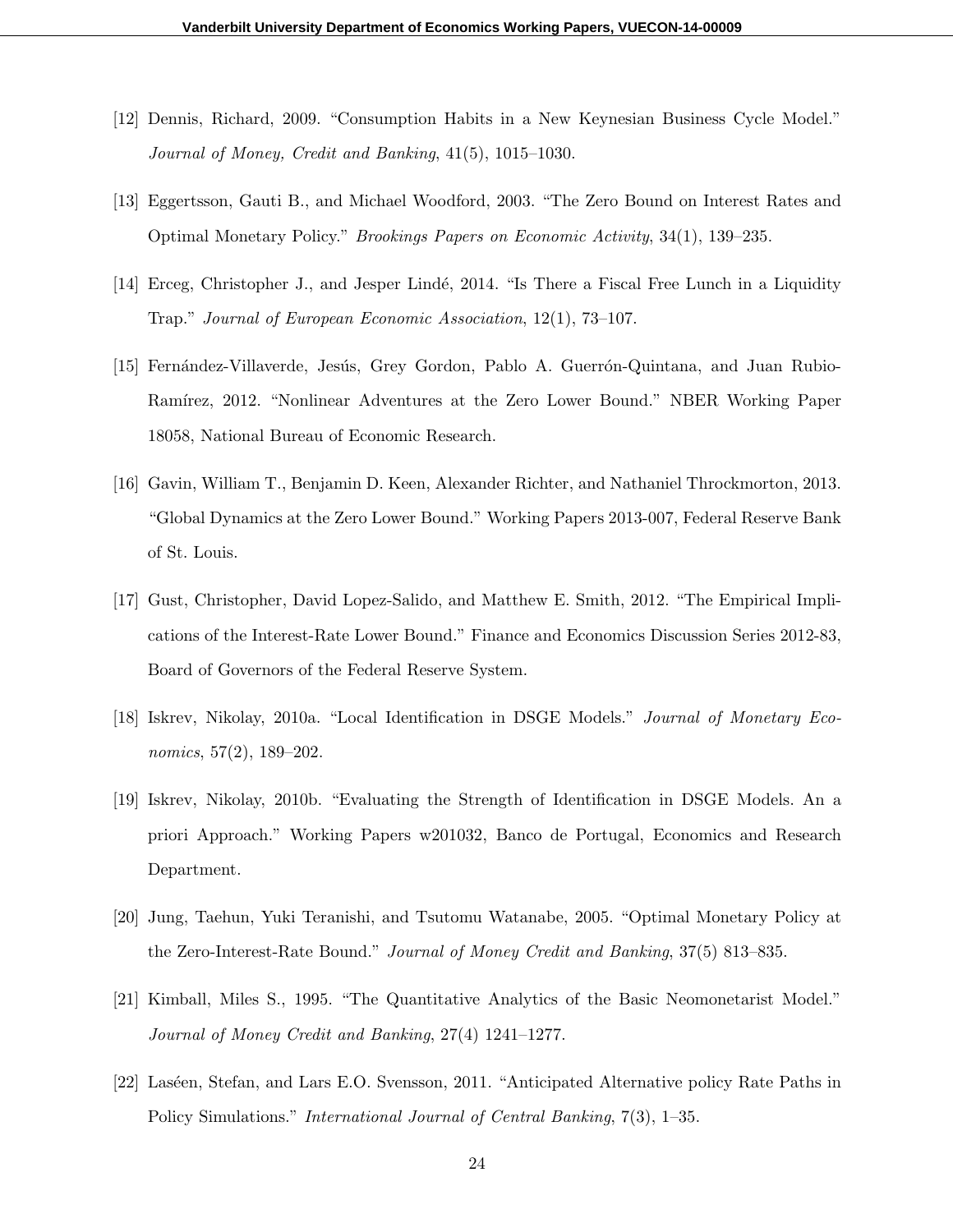- [23] Lubik, Thomas A., and Frank Schorfheide, 2004. "Testing for Indeterminacy: An Application to U.S. Monetary Policy." *American Economic Review*, 94(1), 190–217.
- [24] Milani, Fabio, and John Treadwell, 2012. "The Effects of Monetary Policy 'News' and 'Surprises'." *Journal of Money, Credit and Banking*, 44(8), 1667–1692.
- [25] Nakata, Taisuke, 2013a. "Uncertainty at the Zero Lower Bound." Finance and Economics Discussion Series 2013-09, Board of Governors of the Federal Reserve System.
- [26] Nakata, Taisuke, 2013b. "Optimal Fiscal and Monetary Policy with Occasionally Binding Zero Bound Constraints." Finance and Economics Discussion Series 2013-40, Board of Governors of the Federal Reserve System.
- [27] Ngo, Phuong V., 2014. "Optimal Discretionary Monetary Policy in a Micro-Founded Model with a Zero Lower Bound on Nominal Interest Rate." *Journal of Economic Dynamics and Control*, 45, 44–65.
- [28] Sims, Christopher A., 2002. "Solving Linear Rational Expectations Models." *Computational Economics*, 20, 1–20.
- [29] Smets, Frank, and Rafael Wouters, 2003. "An Estimated Dynamic Stochastic General Equilibrium Model of the Euro Area." *Journal of the European Economic Association*, 1(5), 1123– 1175.
- [30] Smets, Frank, and Rafael Wouters, 2007. "Shocks and Frictions in US Business Cycles: A Bayesian DSGE Approach." *American Economic Review*, 97(3), 586–606.
- [31] Taylor, John B., 1993. "Discretion Versus Policy Rules in Practice." *Carnegie-Rochester Conference Series on Public Policy*, 39(1), 195–214.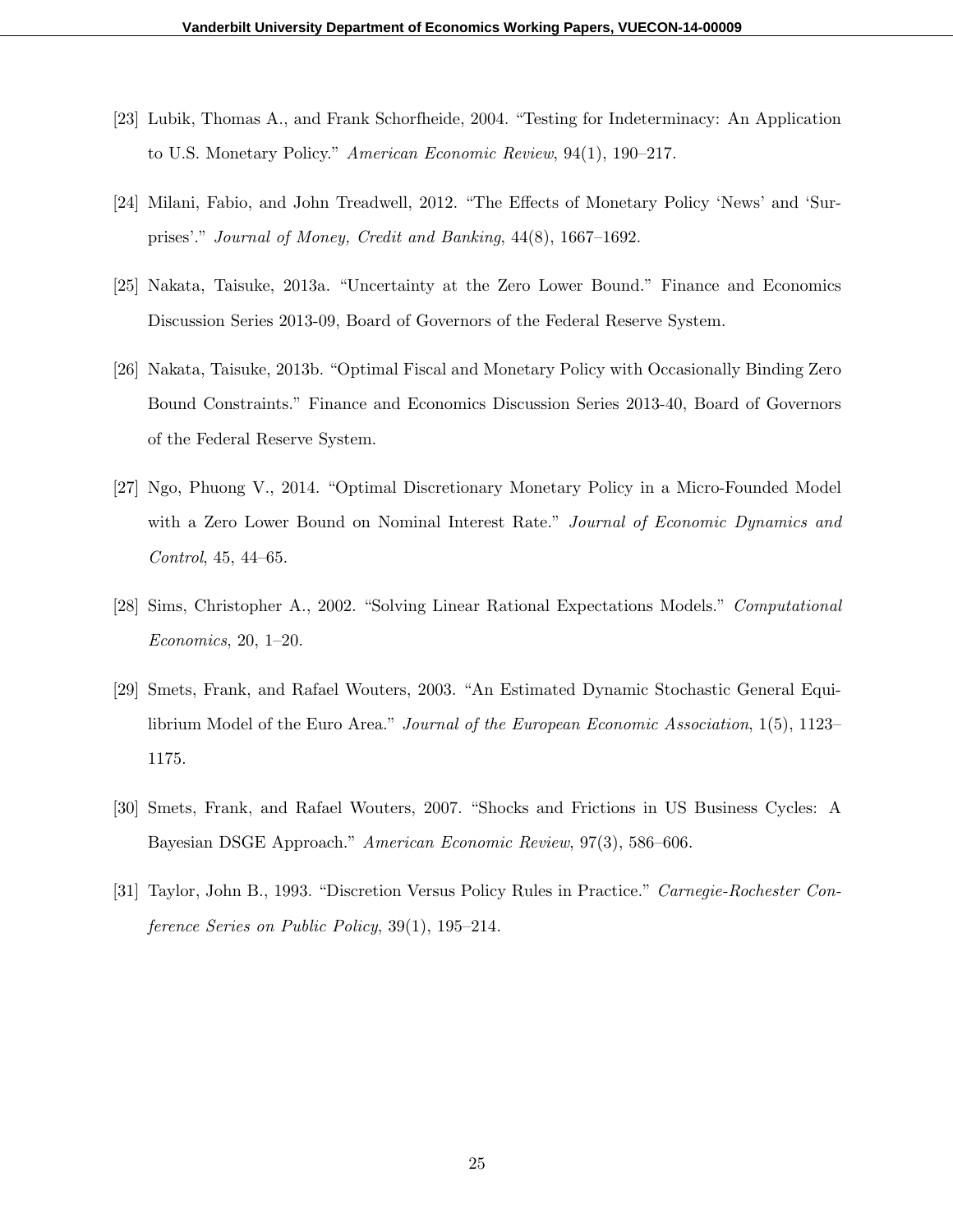| Parameter    | Economic interpretation                             | Assigned value |
|--------------|-----------------------------------------------------|----------------|
| $\sigma$     | Inverse of intertemporal elasticity of substitution | 1.000          |
| $\chi$       | Inverse of elasticity of labor supply               | 2.000          |
| $\gamma$     | Habit persistence                                   | 0.500          |
| ξ            | Price stickiness                                    | 0.750          |
| ı            | Price indexation                                    | 0.500          |
| $\phi_{\pi}$ | Policy response to inflation                        | 1.500          |
| $\phi_y$     | Policy response to output                           | 0.500          |
| $\phi_r$     | Interest rate smoothing                             | 0.500          |
| $\bar{\pi}$  | Steady-state inflation rate                         | 0.500          |
| $\bar{r}$    | Steady-state real interest rate                     | 0.500          |
| $\rho_d$     | Persistence of demand shock                         | 0.500          |
| $\rho_p$     | Persistence of cost shock                           | 0.500          |
| $\rho_r$     | Persistence of policy shock                         | 0.500          |
| $\sigma_d$   | Standard deviation of demand shock                  | 0.250          |
| $\sigma_p$   | Standard deviation of cost shock                    | 0.250          |
| $\sigma_r$   | Standard deviation of policy shock                  | 0.250          |

Table 1: Parameter setting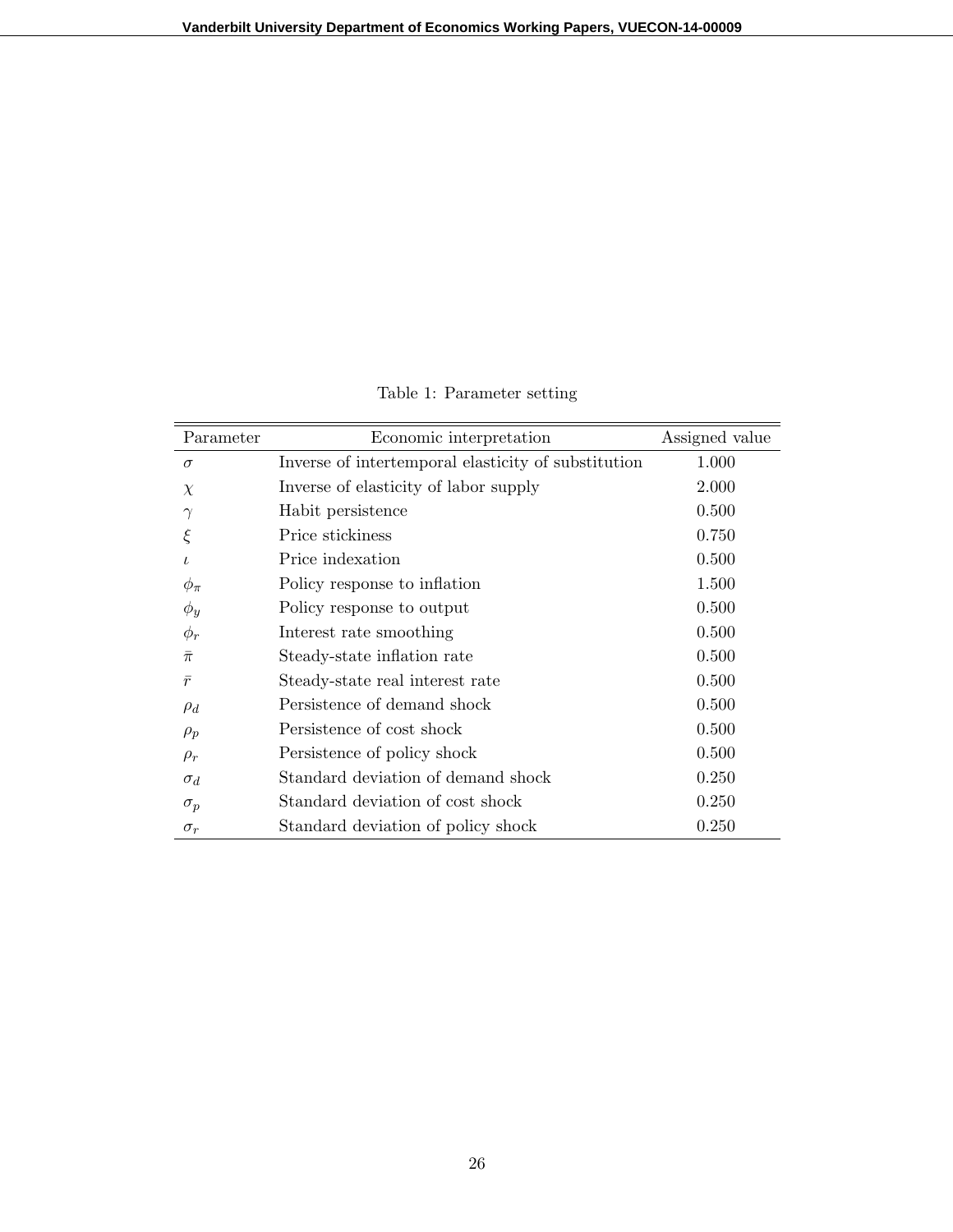| Parameter    | Distribution  | Mean  | Standard deviation |
|--------------|---------------|-------|--------------------|
| $\sigma$     | Gamma         | 1.000 | 0.150              |
| $\chi$       | Gamma         | 2.000 | 0.150              |
| $\gamma$     | Beta          | 0.500 | 0.150              |
| $\xi$        | Beta          | 0.750 | 0.150              |
| $\iota$      | Beta          | 0.500 | 0.150              |
| $\phi_{\pi}$ | Gamma         | 1.500 | 0.150              |
| $\phi_y$     | Gamma         | 0.500 | 0.150              |
| $\phi_r$     | Beta          | 0.500 | 0.150              |
| $\bar{\pi}$  | Gamma         | 0.500 | 0.150              |
| $\bar{r}$    | Gamma         | 0.500 | 0.150              |
| $\rho_d$     | Beta          | 0.500 | 0.150              |
| $\rho_p$     | Beta          | 0.500 | 0.150              |
| $\rho_r$     | Beta          | 0.500 | 0.150              |
| $\sigma_d$   | Inverse Gamma | 0.250 | 2.000              |
| $\sigma_p$   | Inverse Gamma | 0.250 | 2.000              |
| $\sigma_r$   | Inverse Gamma | 0.250 | 2.000              |

Table 2: Prior distributions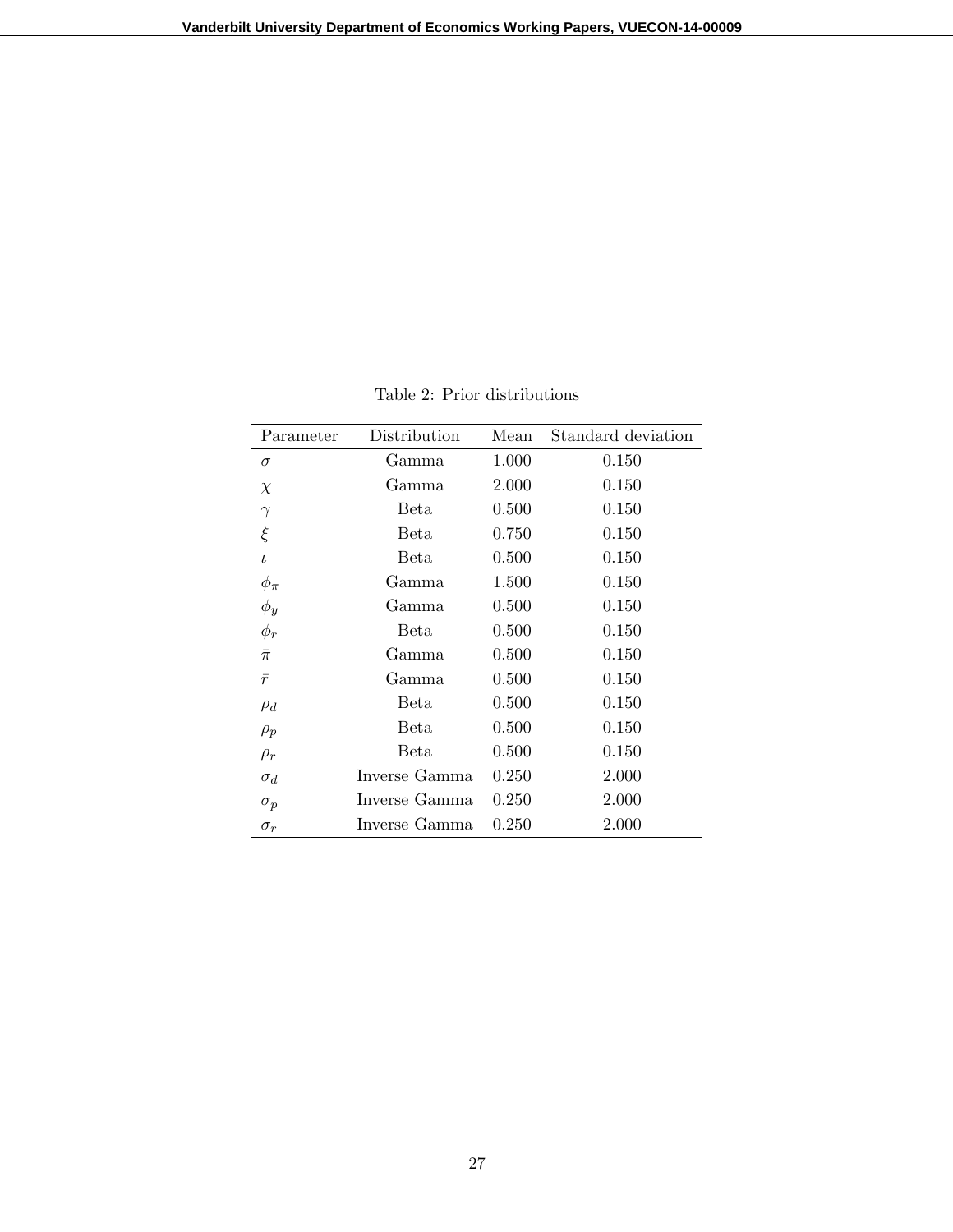|              |            |       | <b>Baseline</b> |       | No ZLB in DGP  |  |
|--------------|------------|-------|-----------------|-------|----------------|--|
| Parameter    | True value | Mean  | 90\% interval   | Mean  | 90\% interval  |  |
| $\sigma$     | 1.000      | 1.000 | [0.774, 1.222]  | 1.012 | [0.784, 1.237] |  |
| $\chi$       | 2.000      | 2.000 | [1.754, 2.244]  | 2.003 | [1.756, 2.247] |  |
| $\gamma$     | 0.500      | 0.476 | [0.350, 0.602]  | 0.510 | [0.384, 0.637] |  |
| ξ            | 0.750      | 0.765 | [0.708, 0.822]  | 0.763 | [0.702, 0.823] |  |
| $\iota$      | 0.500      | 0.475 | [0.297, 0.651]  | 0.504 | [0.317, 0.689] |  |
| $\phi_{\pi}$ | 1.500      | 1.363 | [1.178, 1.545]  | 1.490 | [1.318, 1.659] |  |
| $\phi_y$     | 0.500      | 0.523 | [0.351, 0.691]  | 0.497 | [0.353, 0.638] |  |
| $\phi_r$     | 0.500      | 0.487 | [0.429, 0.545]  | 0.500 | [0.448, 0.552] |  |
| $\bar{\pi}$  | 0.500      | 0.476 | [0.346, 0.603]  | 0.497 | [0.379, 0.614] |  |
| $\bar{r}$    | 0.500      | 0.537 | [0.449, 0.626]  | 0.495 | [0.412, 0.578] |  |
| $\rho_d$     | 0.500      | 0.498 | [0.373, 0.623]  | 0.491 | [0.359, 0.624] |  |
| $\rho_p$     | 0.500      | 0.499 | [0.366, 0.633]  | 0.492 | [0.356, 0.630] |  |
| $\rho_r$     | 0.500      | 0.526 | [0.425, 0.628]  | 0.488 | [0.383, 0.593] |  |
| $\sigma_d$   | 0.250      | 0.253 | [0.213, 0.293]  | 0.248 | [0.210, 0.286] |  |
| $\sigma_p$   | 0.250      | 0.239 | [0.191, 0.286]  | 0.246 | [0.197, 0.294] |  |
| $\sigma_r$   | 0.250      | 0.281 | [0.245, 0.316]  | 0.248 | [0.221, 0.274] |  |

Table 3: Posterior distributions of parameters in baseline experiment

Notes: Means and 90% intervals are the averages of posterior means and 90% credible intervals based on 500 Monte Carlo replications using a sample size of 200 observations. In each of the 500 replications, 200,000 MCMC draws are generated and the first 25 percent of the draws are discarded.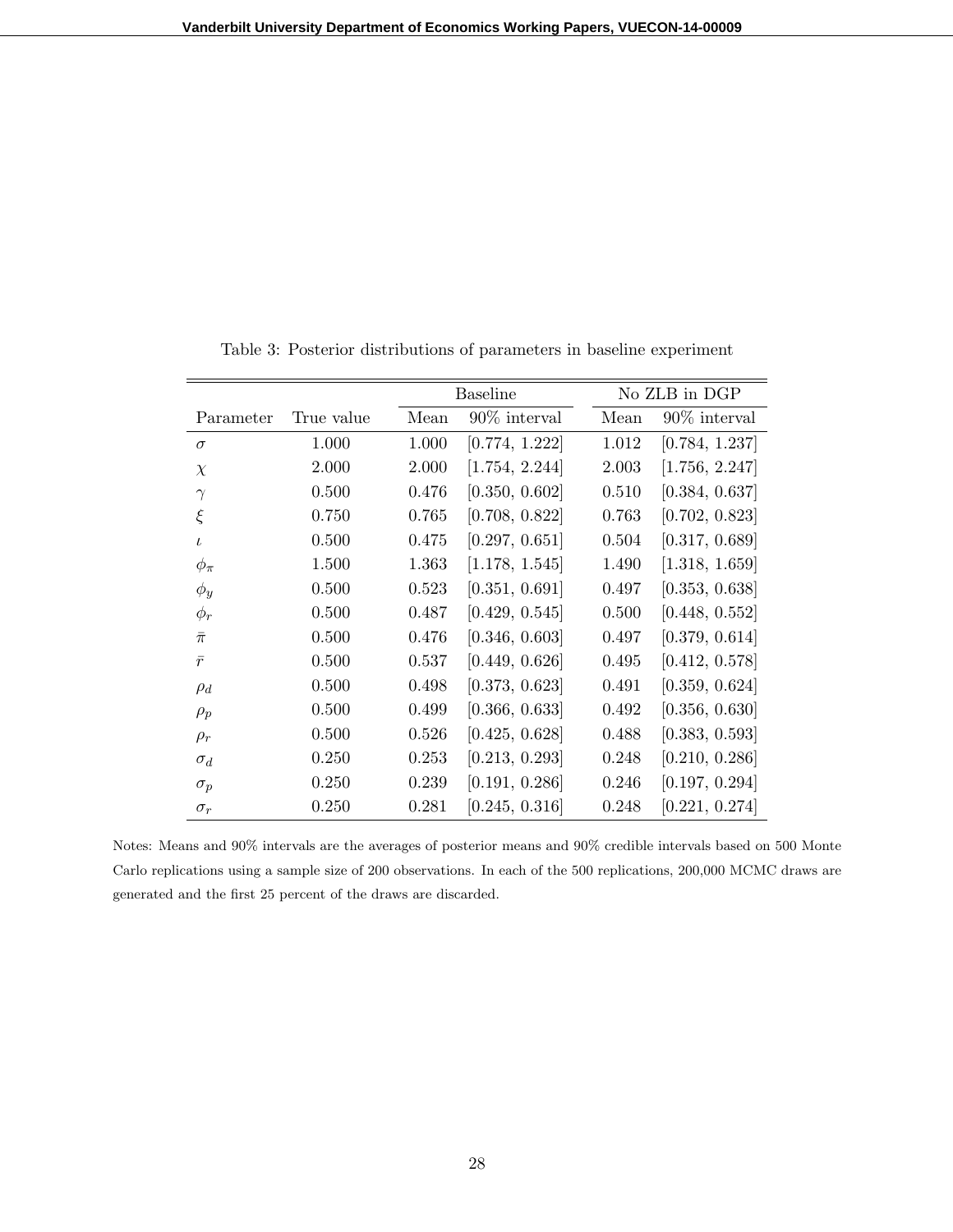|              |            |       | Case of low $\bar{r}$ |       | Case of large $\sigma_d$ |
|--------------|------------|-------|-----------------------|-------|--------------------------|
| Parameter    | True value | Mean  | $90\%$ interval       | Mean  | 90\% interval            |
| $\sigma$     | 1.000      | 1.012 | [0.790, 1.231]        | 0.994 | [0.763, 1.221]           |
| $\chi$       | 2.000      | 1.998 | [1.751, 2.242]        | 1.994 | [1.748, 2.238]           |
| $\gamma$     | 0.500      | 0.422 | [0.300, 0.543]        | 0.348 | [0.215, 0.480]           |
| ξ            | 0.750      | 0.760 | [0.711, 0.809]        | 0.768 | [0.740, 0.796]           |
| $\iota$      | 0.500      | 0.407 | [0.253, 0.559]        | 0.295 | [0.184, 0.403]           |
| $\phi_{\pi}$ | 1.500      | 1.293 | [1.082, 1.492]        | 1.295 | [1.081, 1.499]           |
| $\phi_y$     | 0.500      | 0.571 | [0.347, 0.790]        | 0.420 | [0.242, 0.594]           |
| $\phi_r$     | 0.500      | 0.477 | [0.412, 0.543]        | 0.404 | [0.331, 0.477]           |
| $\bar{\pi}$  | 0.500      | 0.467 | [0.320, 0.611]        | 0.497 | [0.331, 0.659]           |
| $\bar{r}$    | 0.200      | 0.294 | [0.190, 0.398]        |       |                          |
| $\bar{r}$    | 0.500      |       |                       | 0.688 | [0.531, 0.845]           |
| $\rho_d$     | 0.500      | 0.497 | [0.384, 0.611]        | 0.529 | [0.424, 0.636]           |
| $\rho_p$     | 0.500      | 0.522 | [0.401, 0.644]        | 0.580 | [0.474, 0.685]           |
| $\rho_r$     | 0.500      | 0.605 | [0.525, 0.686]        | 0.682 | [0.615, 0.751]           |
| $\sigma_d$   | 0.550      |       |                       | 0.570 | [0.477, 0.662]           |
| $\sigma_d$   | 0.250      | 0.268 | [0.226, 0.310]        |       |                          |
| $\sigma_p$   | 0.250      | 0.235 | [0.189, 0.281]        | 0.215 | [0.173, 0.256]           |
| $\sigma_r$   | 0.250      | 0.366 | [0.308, 0.422]        | 0.589 | [0.478, 0.698]           |

Table 4: Posterior distributions of parameters in alternative experiments

Notes: In the case of low  $\bar{r}$ , the true values are set at  $\bar{r} = 0.2$  and  $\sigma_d = 0.25$ . In the case of large  $\sigma_d$ , the true values are set at  $\bar{r} = 0.5$  and  $\sigma_d = 0.55$ . Means and 90% intervals are the averages of posterior means and 90% credible intervals based on 500 Monte Carlo replications using a sample size of 200 observations. In each replication, 200,000 MCMC draws are generated and the first 25 percent of the draws are discarded.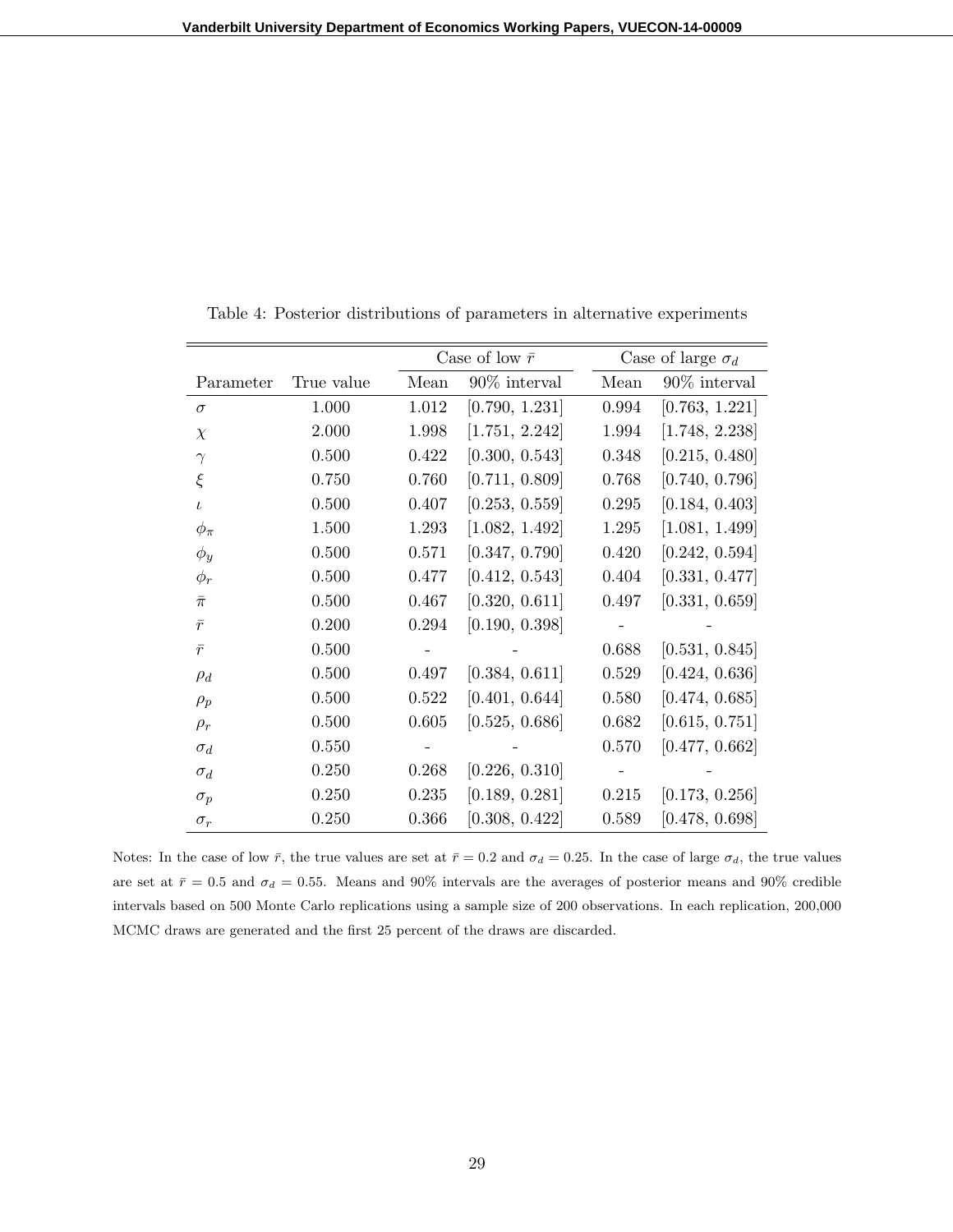|                              |       | ZLB with true parameters |               |          |       | No ZLB with true parameters    |          |       | No ZLB with biased parameters  |
|------------------------------|-------|--------------------------|---------------|----------|-------|--------------------------------|----------|-------|--------------------------------|
|                              |       | Output Inflation         | Interest rate |          |       | Output Inflation Interest rate |          |       | Output Inflation Interest rate |
| (1) Case of low $\bar{r}$    |       |                          |               |          |       |                                |          |       |                                |
| Output                       | 0.683 |                          |               | 0.565    |       |                                | 0.741    |       |                                |
| Inflation                    | 0.159 | 0.694                    |               | $-0.087$ | 0.444 |                                | 0.145    | 717.0 |                                |
| Interest rate                | 0.020 | 0.359                    | 0.335         | $-0.093$ | 0.364 | 0.459                          | $-0.037$ | 0.411 | 0.457                          |
| (2) Case of large $\sigma_d$ |       |                          |               |          |       |                                |          |       |                                |
| Output                       | 2.410 |                          |               | 1.376    |       |                                | 1.645    |       |                                |
| Inflation                    | 1.220 | 1.383                    |               | 0.332    | 0.659 |                                | 0.920    | 1.181 |                                |
| Interest rate                | 0.737 | 0.768                    | 0.825         | 0.583    | 0.738 | 1.221                          | 0.557    | 0.664 | 0.795                          |

theoretical covariances are computed by solving the discrete Lyapunov equations.

theoretical covariances are computed by solving the discrete Lyapunov equations.

Table 5: Covariances of observed variables in alternative experiments Table 5: Covariances of observed variables in alternative experiments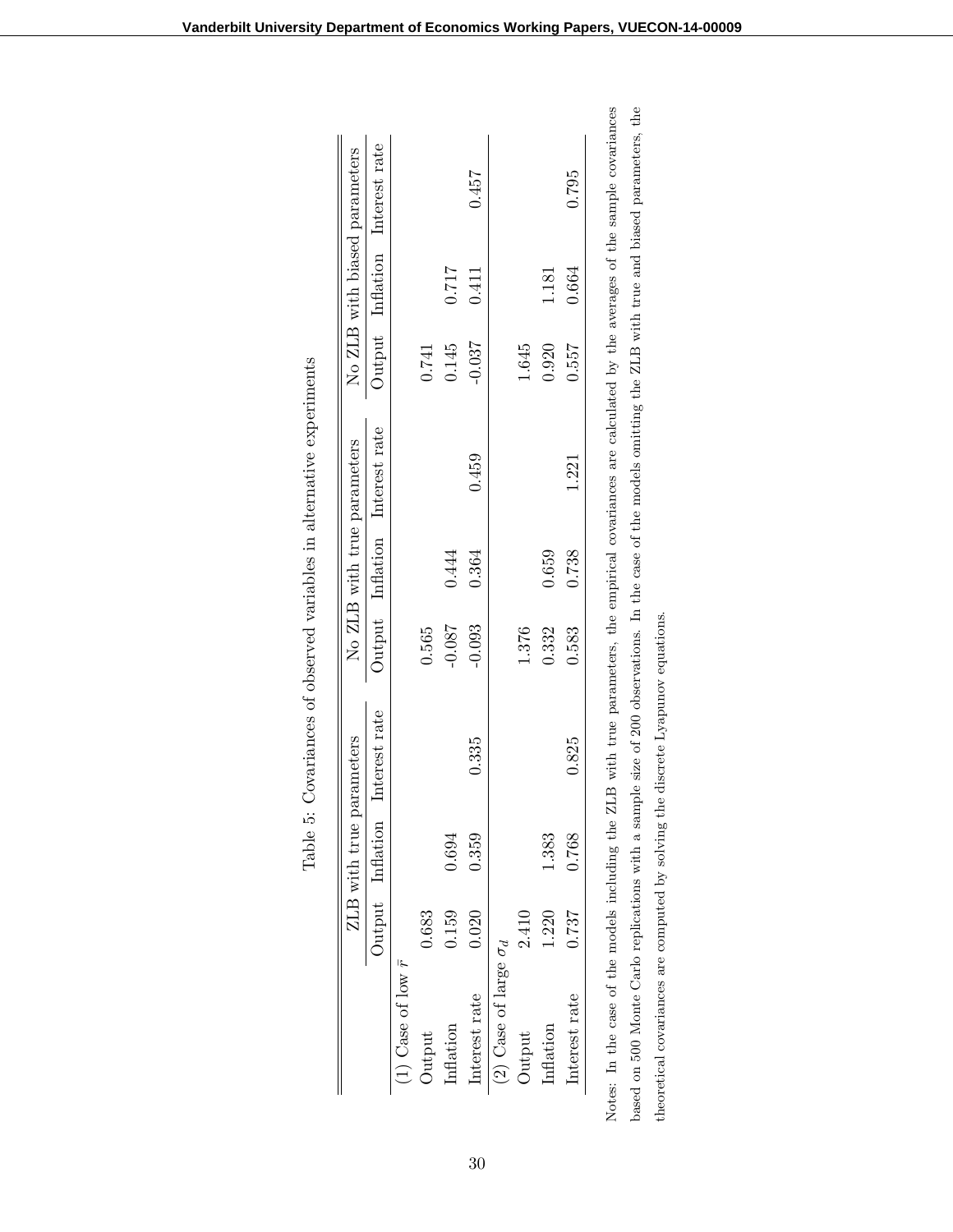|                       |            | Smets-Wouters model |                   |             | No ZLB in DGP     |  |
|-----------------------|------------|---------------------|-------------------|-------------|-------------------|--|
| Parameter             | True value | Mean                | $90\%$ interval   | Mean        | $90\%$ interval   |  |
| $\varphi$             | 4.000      | 4.044               | [3.357, 4.714]    | $4.121\,$   | [3.418, 4.808]    |  |
| $\sigma_c$            | 1.500      | 1.557               | [1.345, 1.765]    | 1.534       | [1.330, 1.735]    |  |
| $\lambda$             | 0.700      | 0.693               | [0.644, 0.742]    | 0.698       | [0.650, 0.746]    |  |
| $\xi_w$               | 0.500      | 0.498               | [0.446, 0.549]    | 0.506       | [0.456, 0.556]    |  |
| $\sigma_l$            | 2.000      | 2.039               | [1.253, 2.808]    | 2.128       | [1.339, 2.901]    |  |
| $\xi_p$               | 0.500      | $\,0.494\,$         | [0.456, 0.533]    | 0.499       | [0.461, 0.536]    |  |
| $\iota_w$             | 0.500      | 0.490               | [0.365, 0.615]    | $0.496\,$   | [0.372, 0.619]    |  |
| $\iota_p$             | 0.500      | 0.493               | [0.400, 0.587]    | 0.502       | [0.410, 0.594]    |  |
| $\psi$                | 0.500      | 0.507               | [0.435, 0.578]    | 0.507       | [0.435, 0.579]    |  |
| $\phi_p$              | 1.250      | 1.260               | [1.208, 1.312]    | 1.257       | [1.205, 1.308]    |  |
| $r_{\pi}$             | 1.500      | 1.423               | [1.159, 1.678]    | 1.535       | [1.244, 1.818]    |  |
| $\rho$                | 0.750      | 0.741               | [0.693, 0.791]    | 0.755       | [0.710, 0.801]    |  |
| $r_{\boldsymbol{y}}$  | 0.125      | 0.100               | [0.036, 0.164]    | 0.121       | [0.055, 0.187]    |  |
| $\bar{\pi}$           | 0.625      | 0.617               | [0.480, 0.751]    | 0.618       | [0.483, 0.753]    |  |
| $100(\beta^{-1} - 1)$ | 0.250      | 0.272               | [0.130, 0.410]    | 0.244       | [0.111, 0.372]    |  |
| $\bar{l}$             | 0.000      | $0.014\,$           | $[-0.380, 0.407]$ | $-0.001$    | $[-0.391, 0.387]$ |  |
| $\bar{\gamma}$        | 0.400      | 0.400               | [0.397, 0.404]    | 0.400       | [0.396, 0.404]    |  |
| $\alpha$              | 0.300      | $0.304\,$           | [0.275, 0.332]    | 0.302       | [0.274, 0.330]    |  |
| $\rho_a$              | 0.500      | 0.495               | [0.407, 0.584]    | 0.496       | [0.407, 0.585]    |  |
| $\rho_b$              | 0.500      | 0.482               | [0.401, 0.564]    | 0.500       | [0.423, 0.577]    |  |
| $\rho_g$              | $0.500\,$  | $\,0.493\,$         | [0.402, 0.585]    | $\,0.494\,$ | [0.401, 0.586]    |  |
| $\rho_I$              | 0.500      | 0.499               | [0.399, 0.599]    | 0.498       | [0.397, 0.599]    |  |
| $\rho_r$              | 0.500      | 0.477               | [0.379, 0.576]    | 0.478       | [0.380, 0.577]    |  |
| $\rho_p$              | 0.500      | 0.473               | [0.222, 0.723]    | 0.470       | [0.217, 0.722]    |  |
| $\rho_w$              | 0.500      | 0.474               | [0.222, 0.724]    | 0.467       | [0.213, 0.719]    |  |
| $\mu_p$               | 0.500      | 0.456               | [0.194, 0.715]    | 0.459       | [0.199, 0.716]    |  |
| $\mu_w$               | 0.500      | 0.456               | [0.196, 0.715]    | 0.461       | [0.202, 0.716]    |  |
| $\rho_{ga}$           | 0.500      | 0.502               | [0.387, 0.618]    | 0.502       | [0.387, 0.617]    |  |
| $\sigma_a$            | 0.450      | 0.447               | [0.407, 0.487]    | 0.447       | [0.407, 0.487]    |  |
| $\sigma_b$            | 0.450      | 0.449               | [0.379, 0.518]    | 0.446       | [0.378, 0.514]    |  |
| $\sigma_g$            | 0.450      | 0.452               | [0.412, 0.491]    | 0.452       | [0.412, 0.491]    |  |
| $\sigma_I$            | 0.450      | 0.450               | [0.388, 0.510]    | 0.449       | [0.388, 0.509]    |  |
| $\sigma_r$            | 0.450      | 0.444               | [0.402, 0.485]    | 0.446       | [0.404, 0.487]    |  |
| $\sigma_p$            | 0.450      | 0.446               | [0.396, 0.496]    | 0.444       | [0.394, 0.493]    |  |
| $\sigma_w$            | 0.450      | 0.444               | [0.394, 0.494]    | 0.446       | [0.396, 0.495]    |  |

Table 6: Posterior distributions of parameters in the Smets–Wouters model

Notes: Means and 90% intervals are the averages of posterior means and 90% credible intervals based on 200 Monte Carlo replications using a sample size of 200 observations. In each replication, 125,000 MCMC draws are generated and the first 20 percent of the draws are discarded.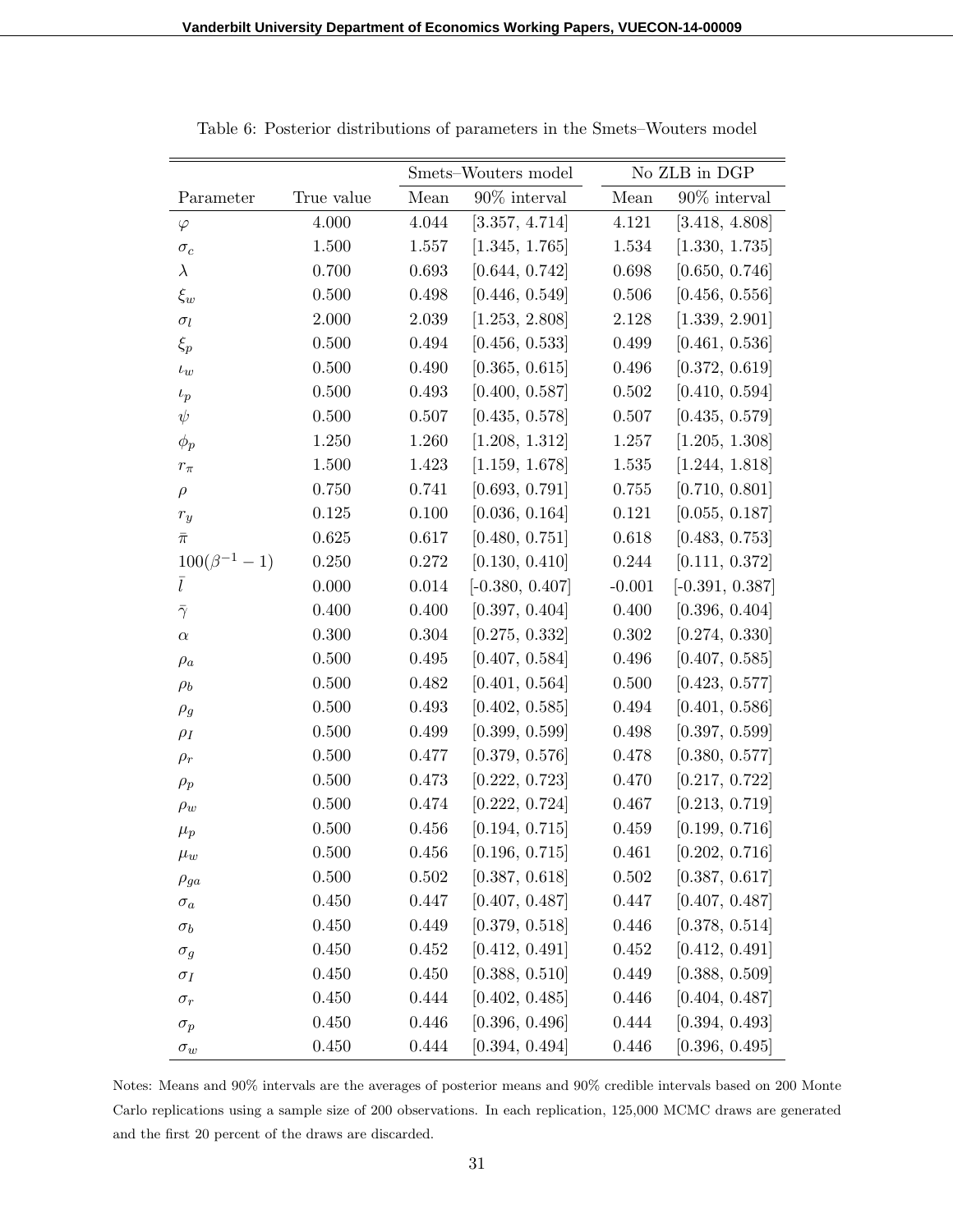Figure 1: Distribution of duration of ZLB spells in baseline experiment



Note: The figure shows the histogram of the duration at the ZLB based on the simulated sample of 100,000 periods (500 Monte Carlo replications *×* 200 quarters).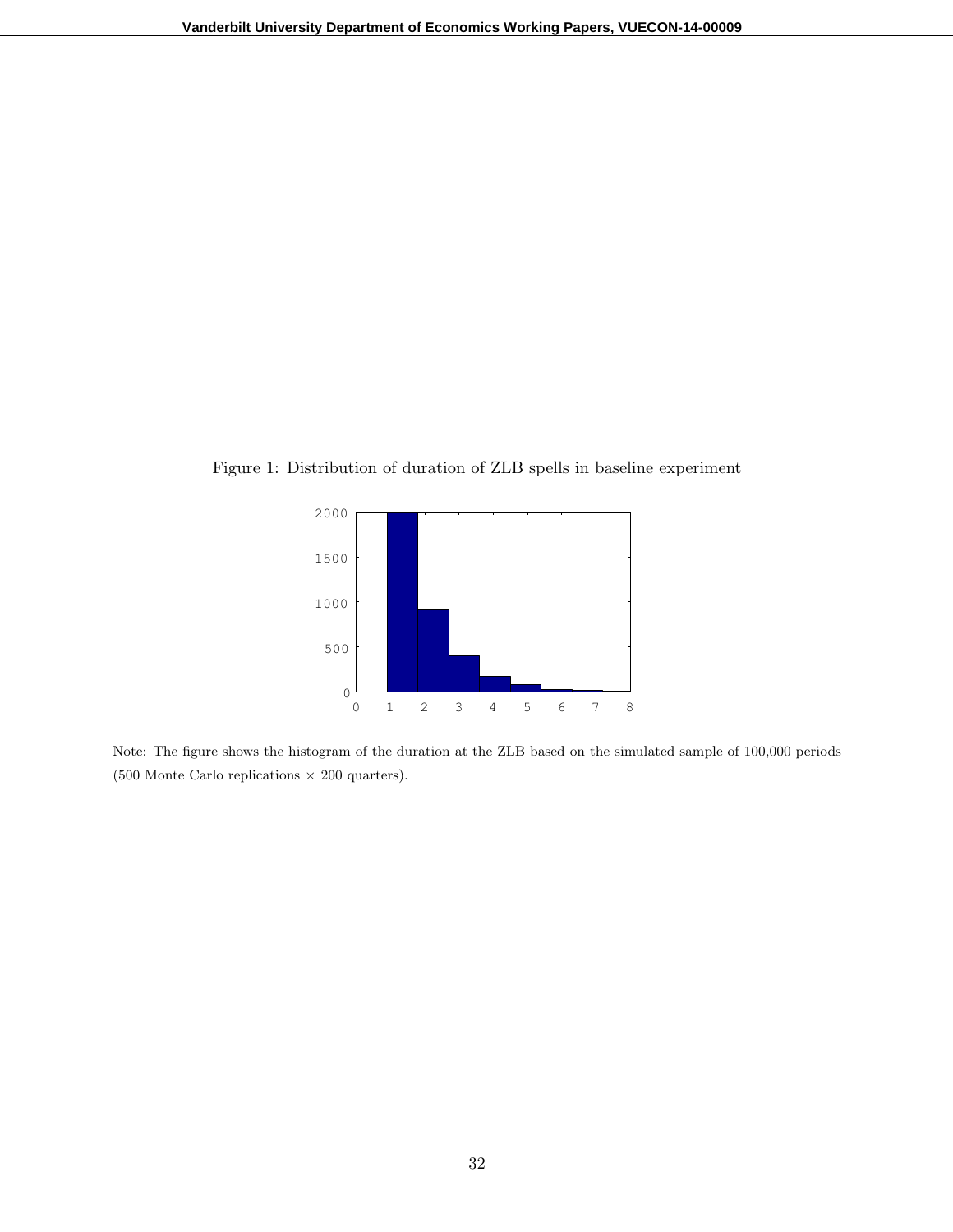

Figure 2: Impulse responses in baseline experiment

(1) Demand shock

Notes: The figure shows the impulse responses of output, inflation, and the nominal interest rate (in terms of the percentage deviation from the steady state) to one standard deviation shocks in demand, cost-push, and monetary policy. The solid thick lines represent the true responses, and the solid thin lines and dashed lines are respectively the averages of posterior means and 90% credible intervals for the estimated responses, where the averages are taken over 500 Monte Carlo replications.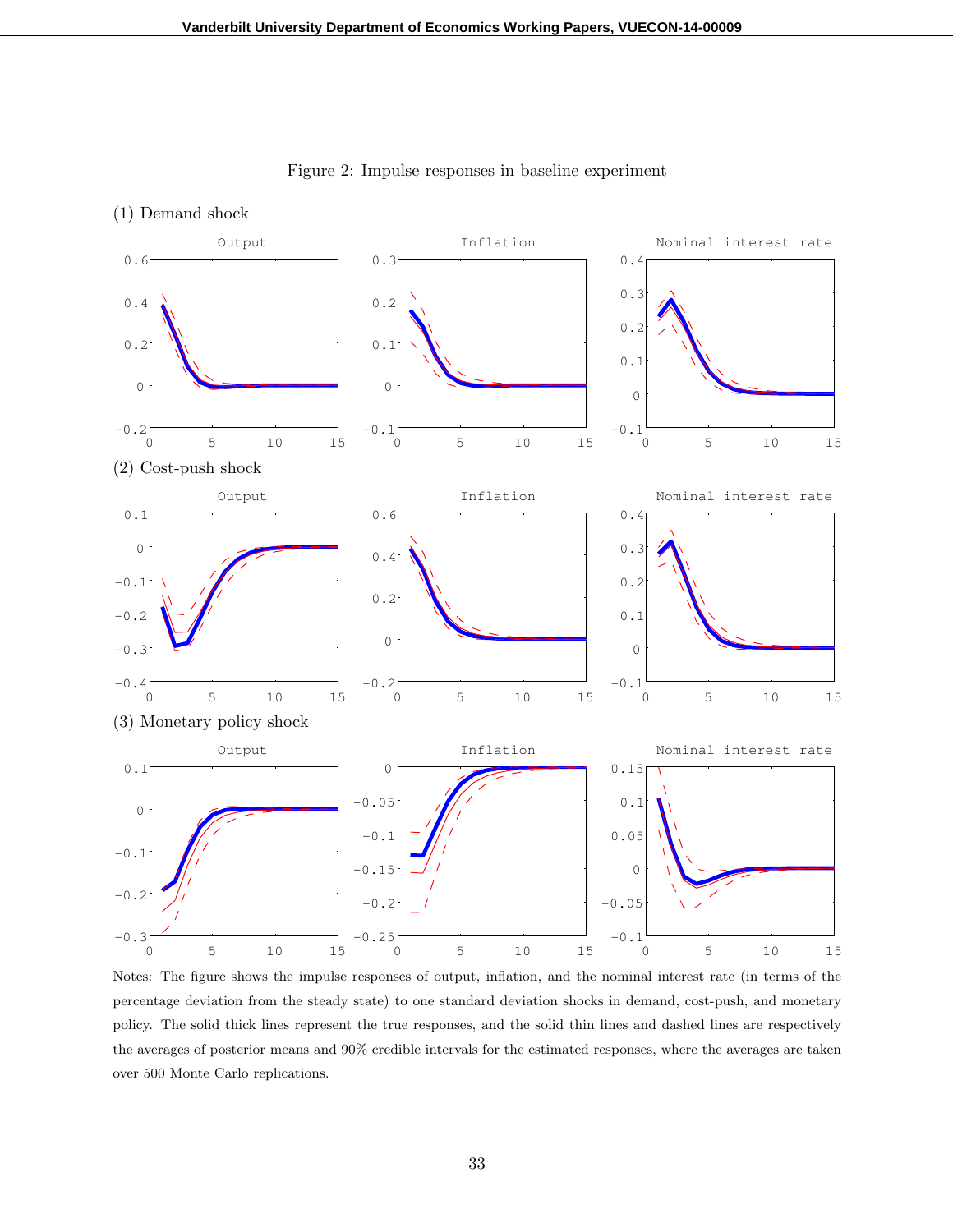

Figure 3: Simulated sample in baseline experiment

Note: The figure shows a sample of output, inflation, and the nominal interest rate simulated from the baseline DGP.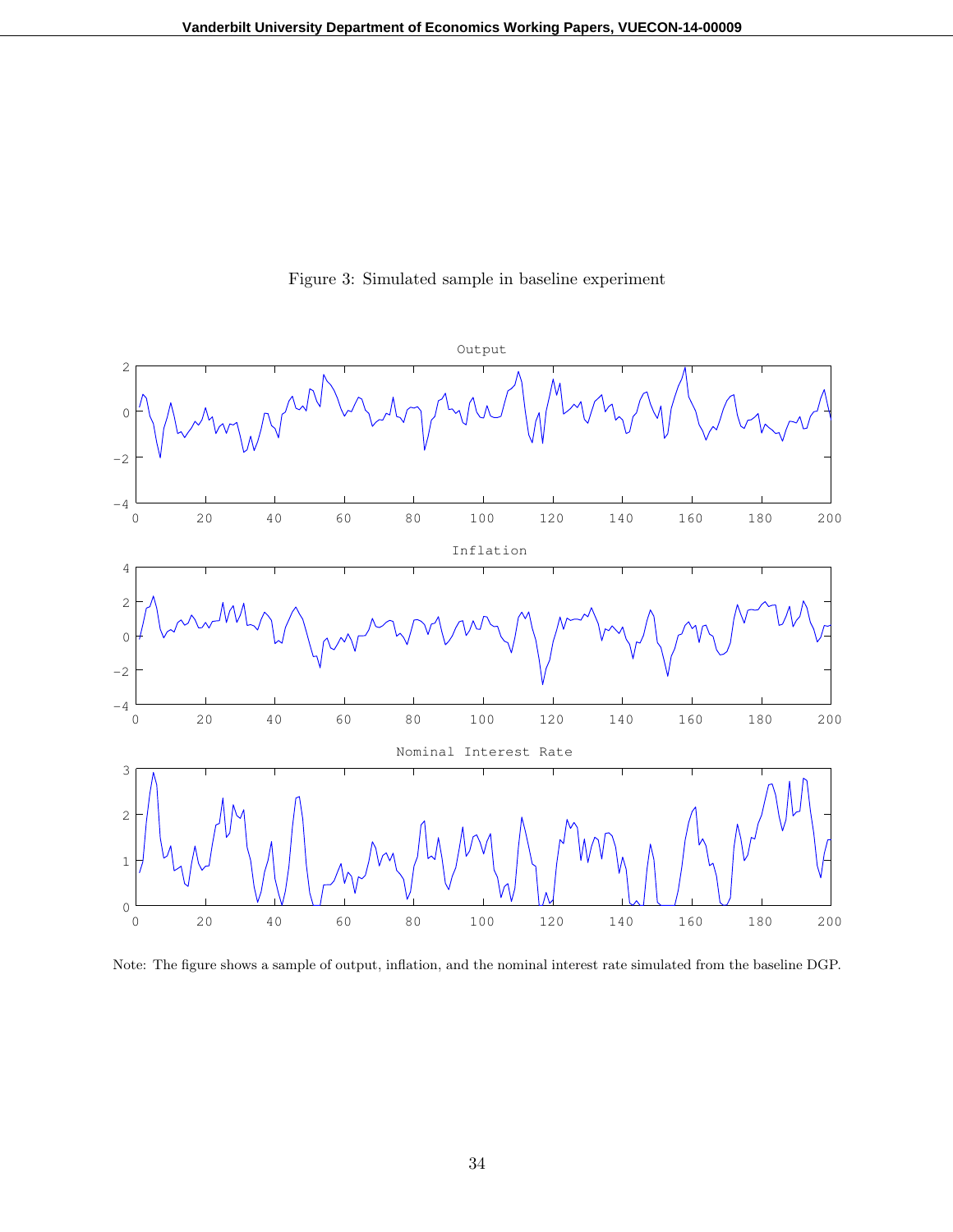

Figure 4: Smoothed estimates of shocks in baseline experiment

Note: The figure compares the true shocks (solid lines) in demand, cost-push, and monetary policy with the mean estimates of the Kalman smoothed shocks (dashed lines) based on the sample presented in Figure 3.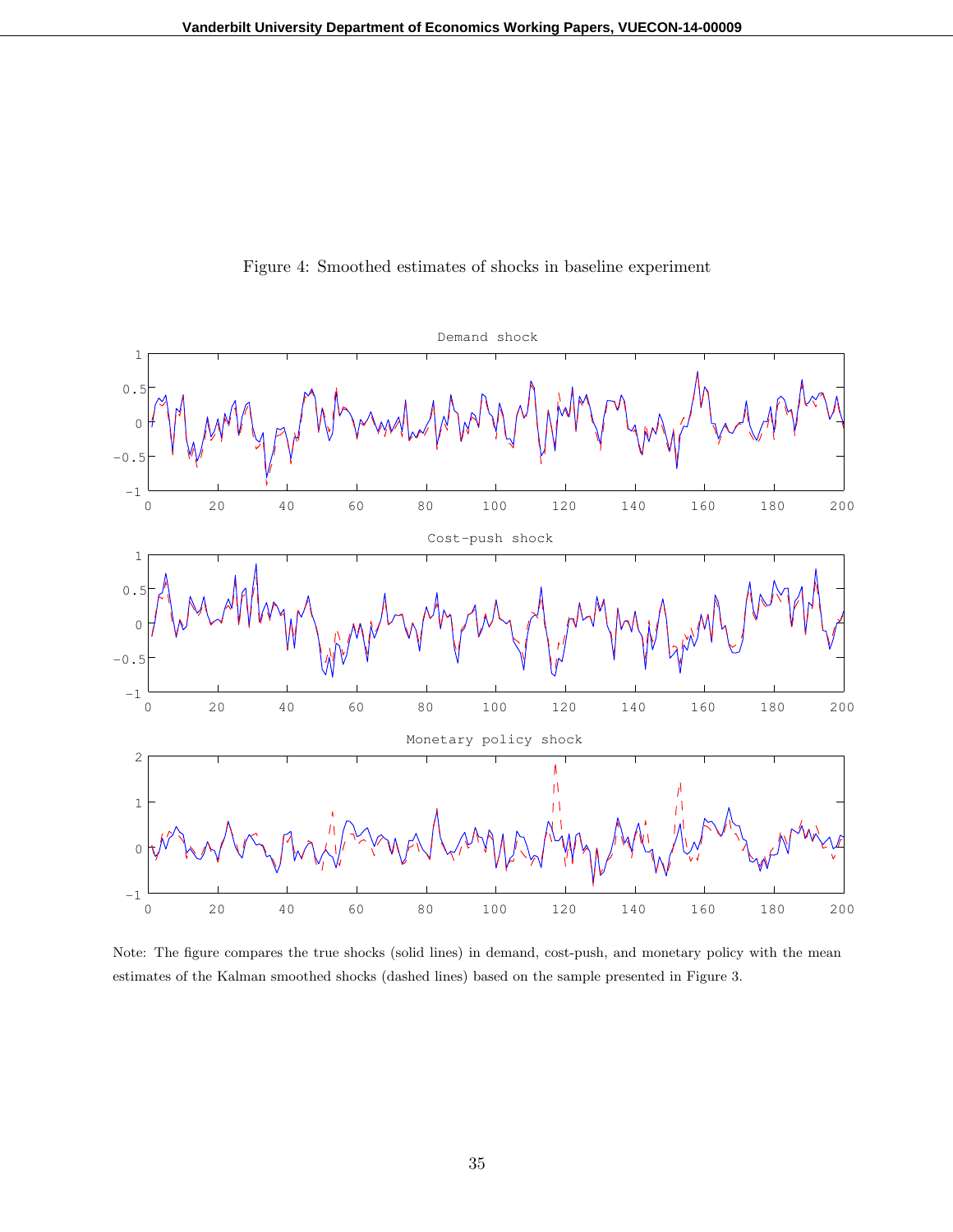

Figure 5: Distribution of duration of ZLB spells in alternative cases

Note: The figure shows the histograms of the duration at the ZLB based on the simulated samples of 100,000 periods (500 Monte Carlo replications *×* 200 quarters).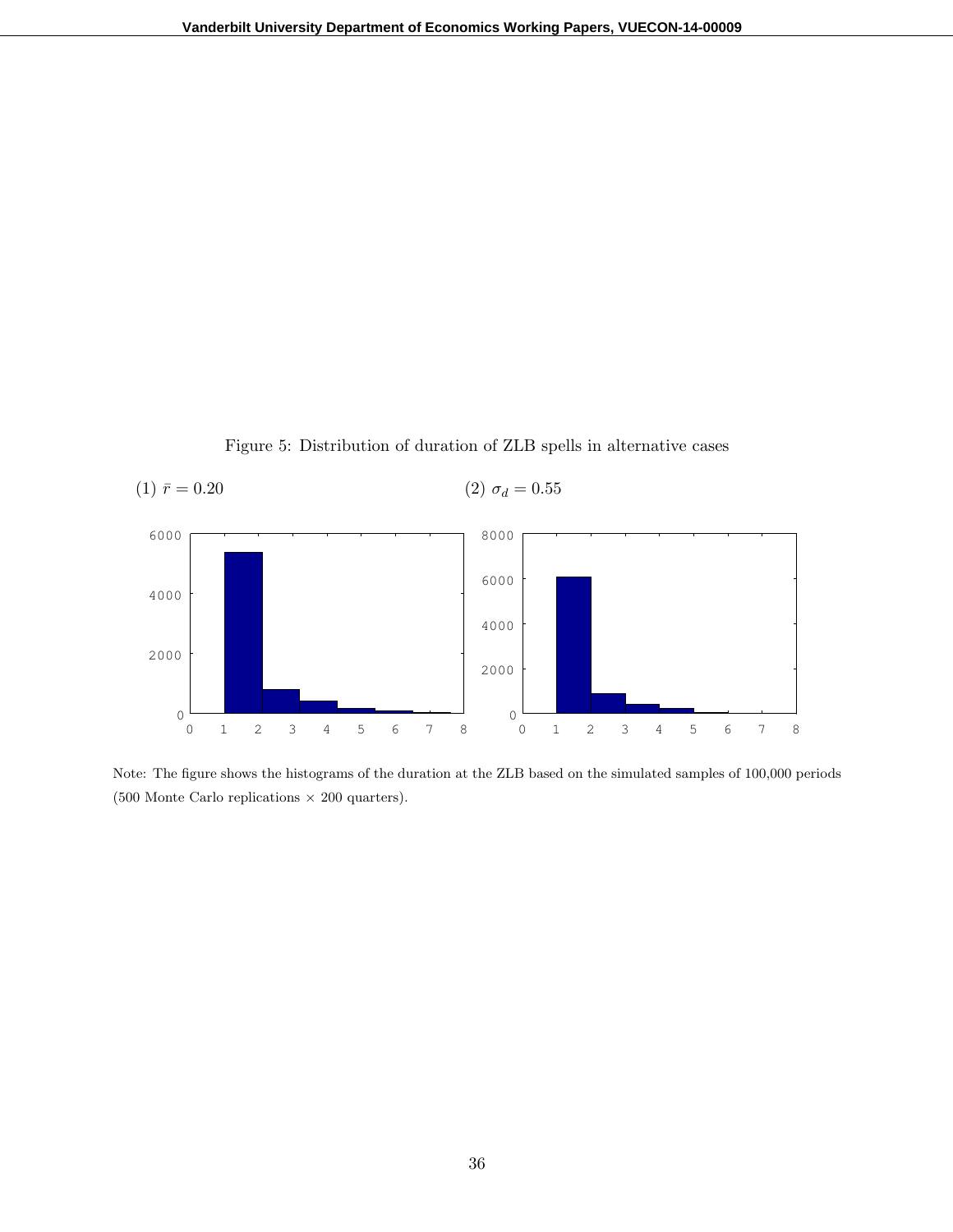

Figure 6: Impulse responses in alternative case I ( $\bar{r} = 0.2$ )

(1) Demand shock

Notes: The figure shows the impulse responses of output, inflation, and the nominal interest rate (in terms of the percentage deviation from the steady state) to one standard deviation shocks in demand, cost-push, and monetary policy. The solid thick lines represent the true responses, and the solid thin lines and dashed lines are respectively the posterior means and 90 percent credible intervals for the estimated responses. The means and the intervals are the averages of posterior means and 90% credible intervals based on 500 Monte Carlo replications.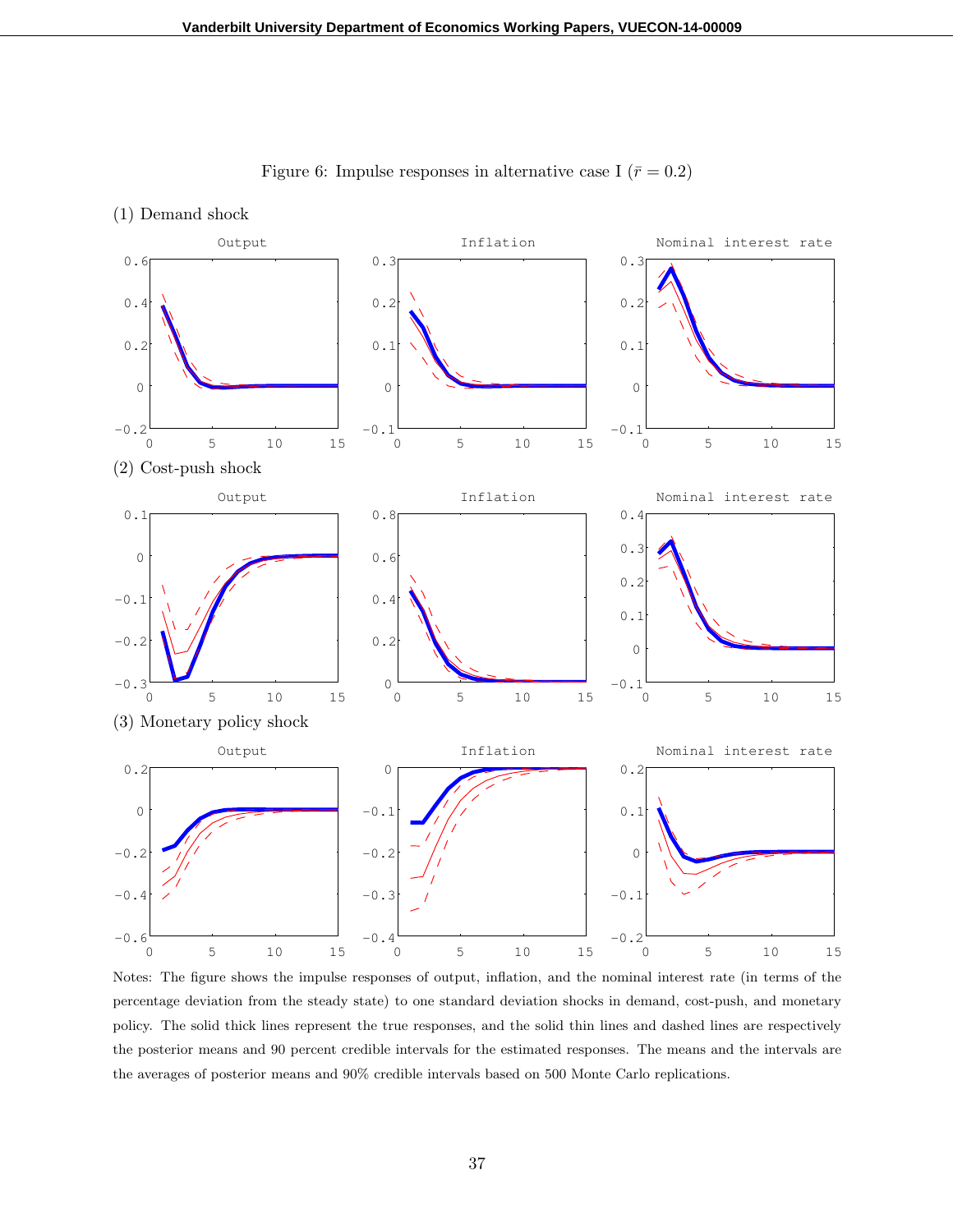

Figure 7: Impulse responses in alternative case II  $(\sigma_d = 0.55)$ 

(1) Demand shock

Notes: The figure shows the impulse responses of output, inflation, and the nominal interest rate (in terms of the percentage deviation from the steady state) to one standard deviation shocks in demand, cost-push, and monetary policy. The solid thick lines represent the true responses, and the solid thin lines and dashed lines are respectively the averages of posterior means and 90% credible intervals for the estimated responses, where the averages are over 500 Monte Carlo replications.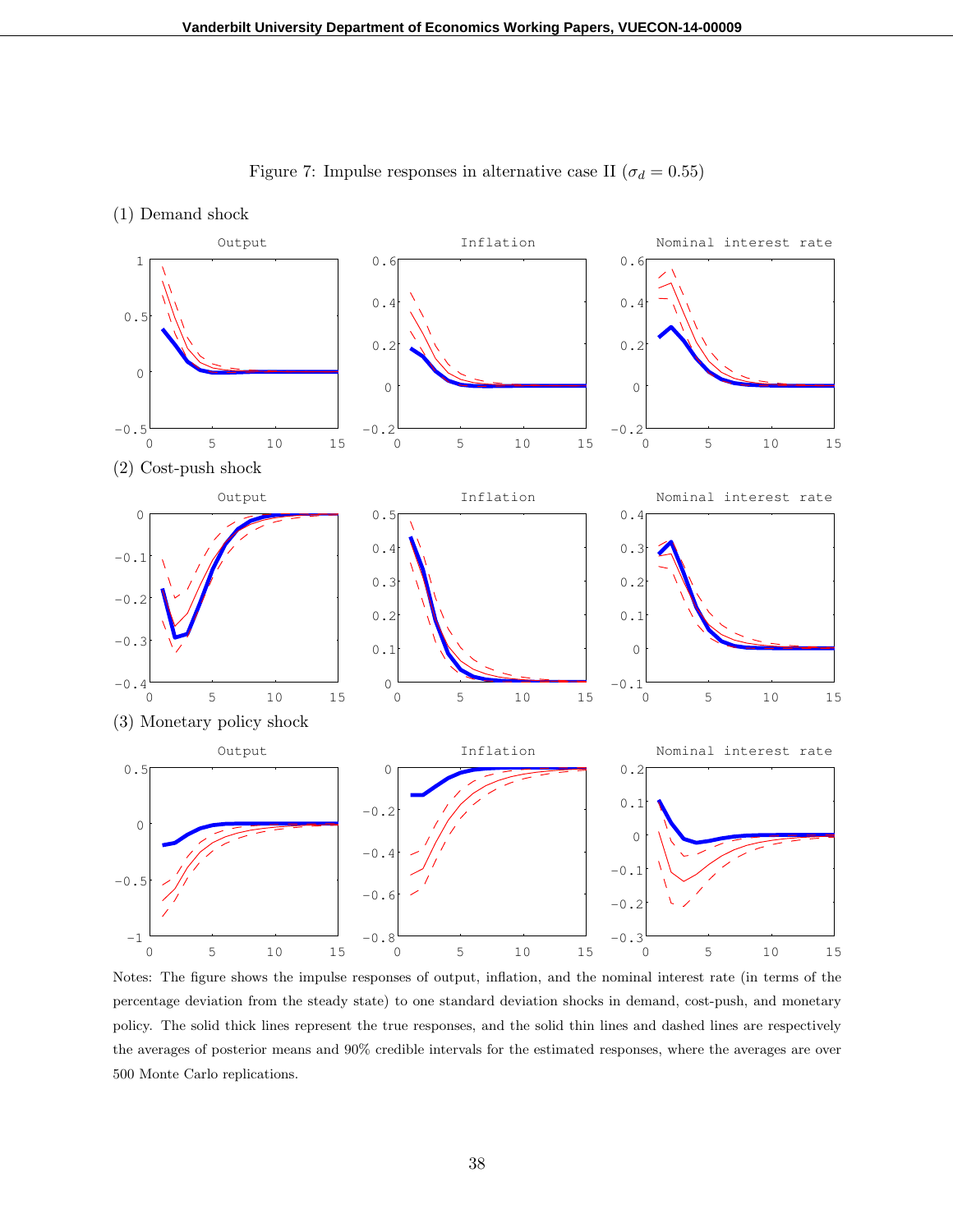Figure 8: Distribution of duration of ZLB spells in robustness analysis



Note: The figure shows the histogram of the duration at the ZLB based on the simulated sample of 40,000 periods (200 Monte Carlo replications *×* 200 quarters).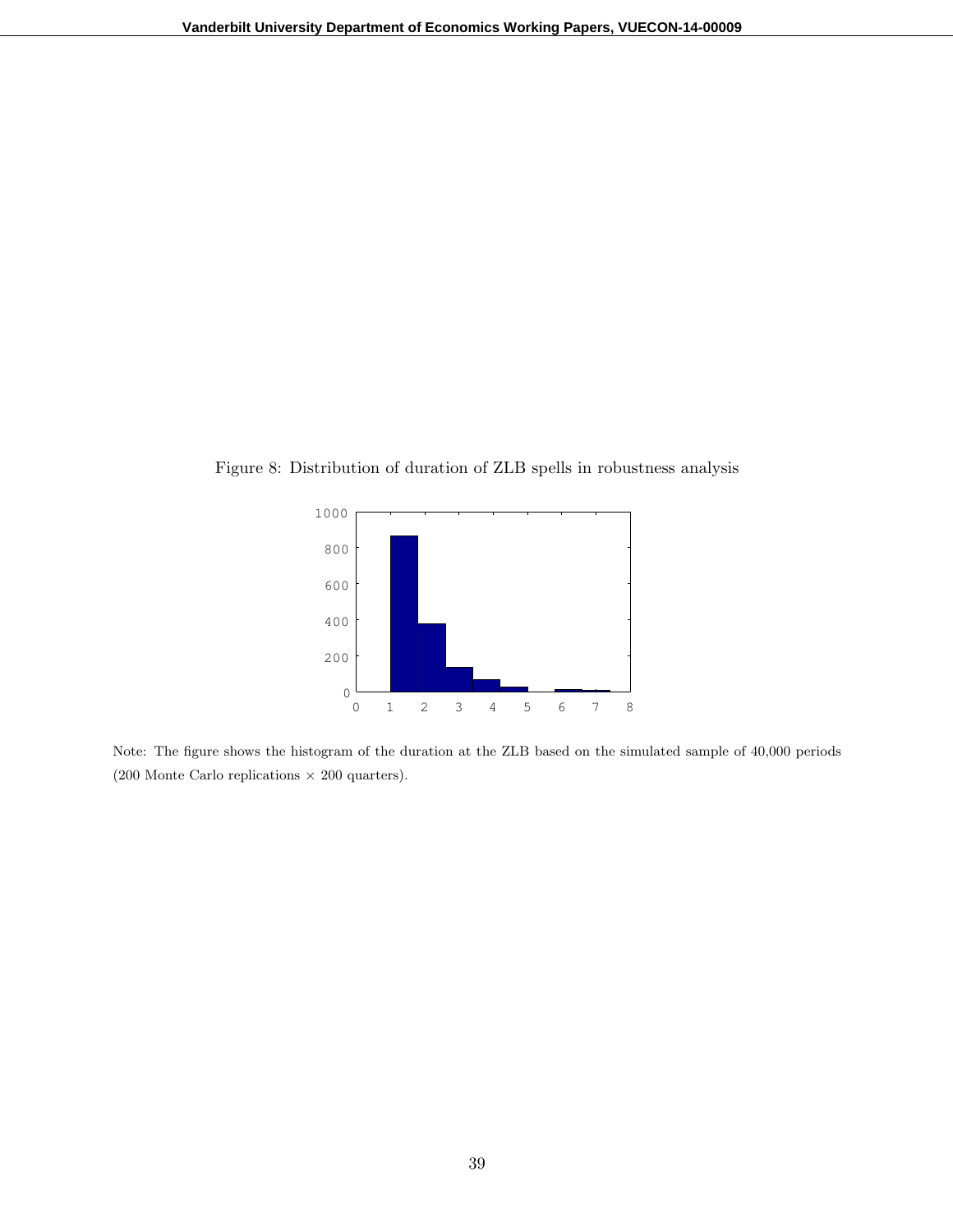

Figure 9: Impulse responses in robustness analysis

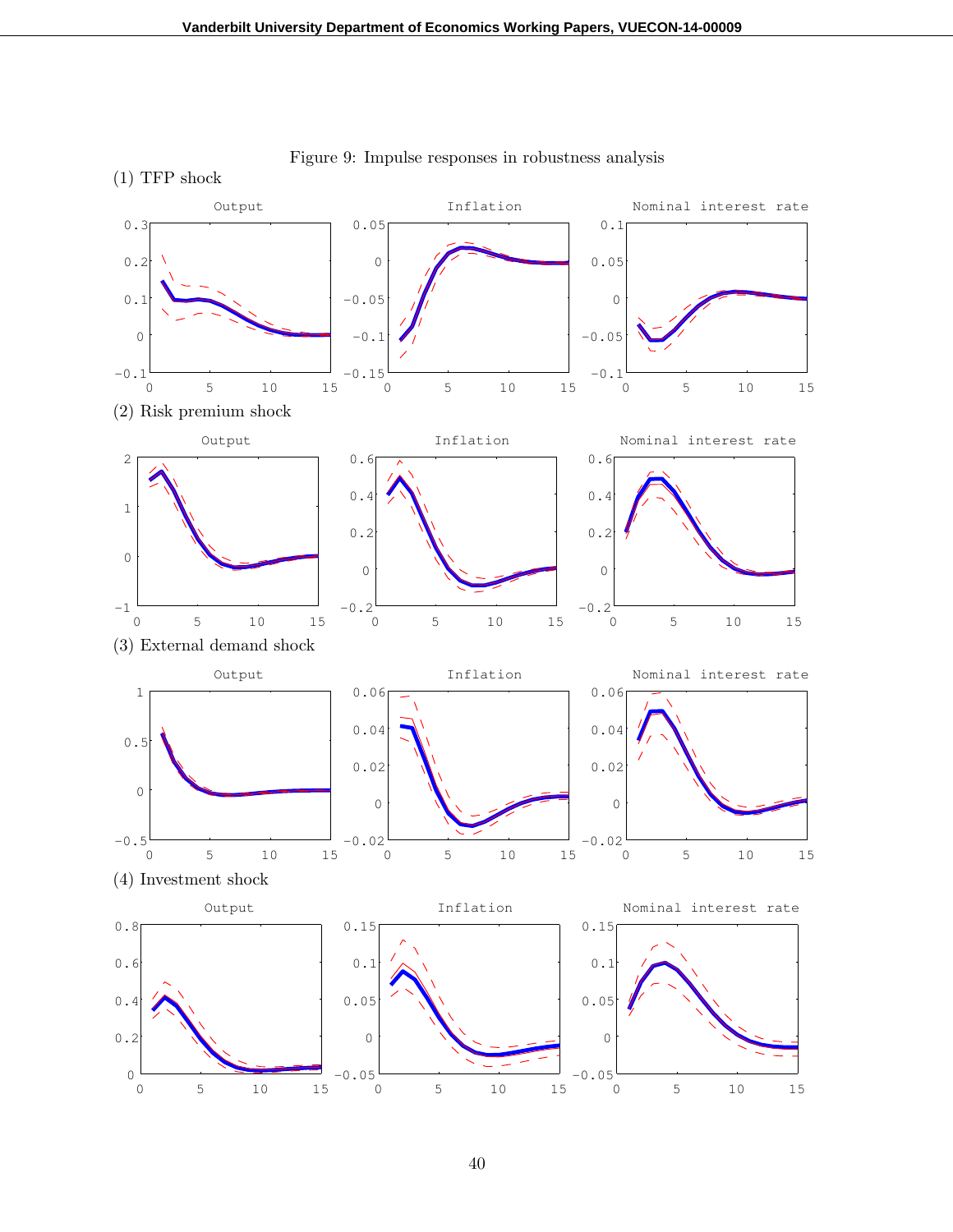

(5) Monetary policy shock

Notes: The figure shows the impulse responses of output, inflation, and the nominal interest rate (in terms of the percentage deviation from the steady state) to one standard deviation shocks in the TFP, the risk premium, external demand, investment, monetary policy, the price markup, and the wage markup. The solid thick lines represent the true responses, and the solid thin lines and dashed lines are respectively the average of the posterior means and 90% credible intervals for the estimated responses, where the averages are based on 200 Monte Carlo replications.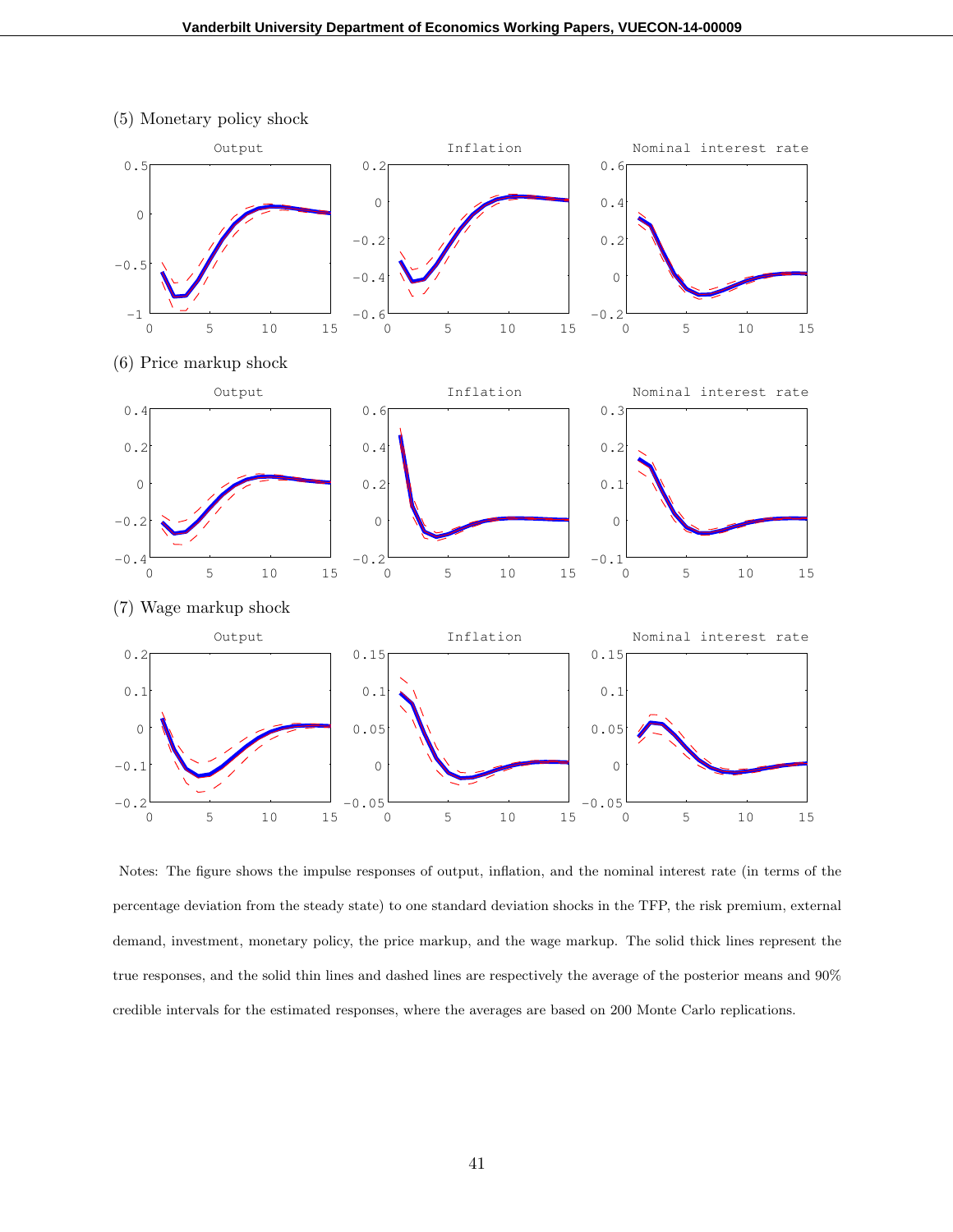

Figure 10: Simulated sample in robustness analysis

Note: The figure shows a sample of consumption growth, investment growth, output growth, hours worked, inflation, wage growth, and the nominal interest rate simulated from the DGP in the robustness analysis.